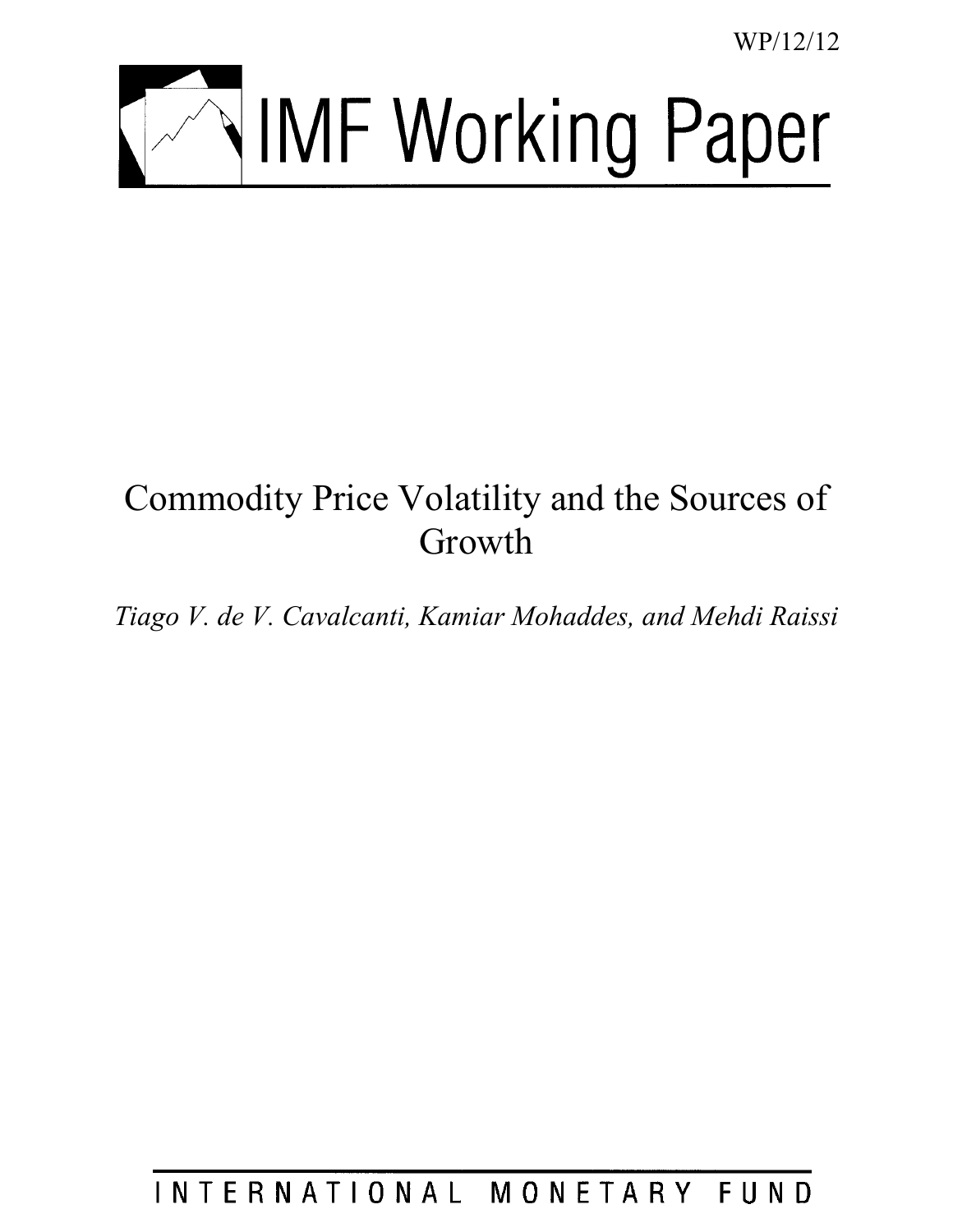#### **IMF Working Paper**

Middle East and Central Asia Department

#### Commodity Price Volatility and the Sources of Growth<sup>1</sup>

#### **Prepared by Tiago V. de V. Cavalcanti, Kamiar Mohaddes, and Mehdi Raissi**

Authorized for distribution by Paul Cashin

January 2011

**This Working Paper should not be reported as representing the views of the IMF.**  The views expressed in this Working Paper are those of the author(s) and do not necessarily represent those of the IMF or IMF policy. Working Papers describe research in progress by the author(s) and are published to elicit comments and to further debate.

#### **Abstract**

This paper studies the impact of the level and volatility of the commodity terms of trade on economic growth, as well as on the three main growth channels: total factor productivity, physical capital accumulation, and human capital acquisition. We use the standard system GMM approach as well as a cross-sectionally augmented version of the pooled mean group (CPMG) methodology of Pesaran et al. (1999) for estimation. The latter takes account of cross-country heterogeneity and cross-sectional dependence, while the former controls for biases associated with simultaneity and unobserved countryspecific effects. Using both annual data for 1970–2007 and five-year non-overlapping observations, we find that while commodity terms of trade growth enhances real output per capita, volatility exerts a negative impact on economic growth operating mainly through lower accumulation of physical capital. Our results indicate that the negative growth effects of commodity terms of trade volatility offset the positive impact of commodity booms; and export diversification of primary commodity abundant countries contribute to faster growth. Therefore, we argue that volatility, rather than abundance per se, drives the "resource curse" paradox.

JEL Classification Numbers: C23, F43, O13, O40.

 $\overline{a}$ 

Keywords: Growth, resource curse, commodity prices, volatility.

Authors' E-Mail Addresses: mraissi@imf.org; km418@cam.ac.uk; tvdvc2@cam.ac.uk.

Tiago V. de V. Cavalcanti and Kamiar Mohaddes: Faculty of Economics, University of Cambridge, UK.

<sup>&</sup>lt;sup>1</sup> We are grateful to Joshua Aizenman, Paul Cashin, Luis Catão, Thomas Helbling, Hashem Pesaran, Abdelhak Senhadji, Jeffrey Williamson, and seminar participants at the RES Annual Conference 2011, the CSAE University of Oxford and the MCD Discussion Forum Series at the IMF, as well as conference participants at the ERF Regional Conference on Environmental Challenges in the MENA Region for constructive comments and suggestions. Financial support from the Economic Research Forum (ERF) through the `Second Environmental Economics Research Competition for MENA' is gratefully acknowledged. The views expressed in this paper are those of the authors and not necessarily those of the ERF.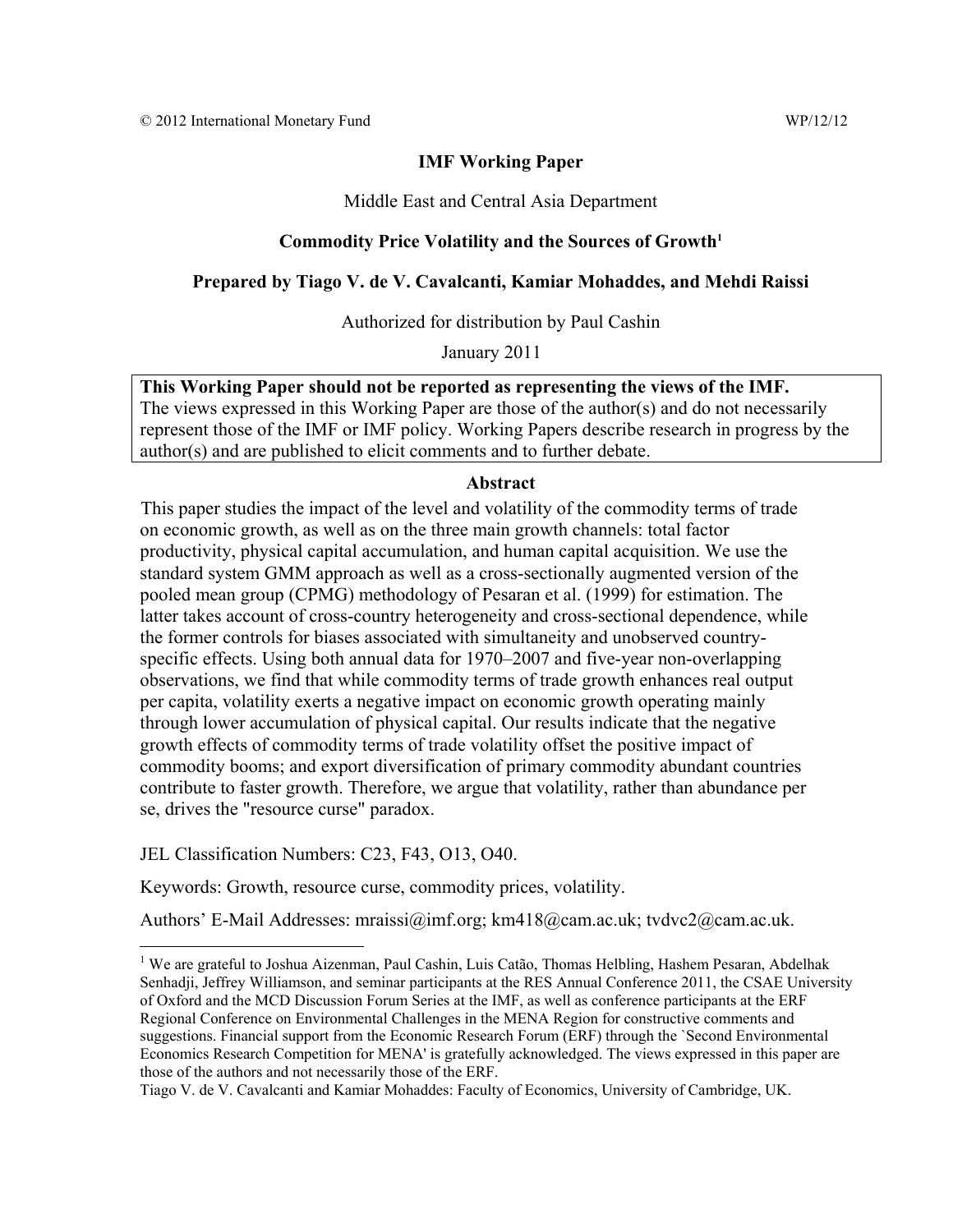# Contents

| $\mathbf{I}$ . |                 |                                                                     |  |  |  |  |  |
|----------------|-----------------|---------------------------------------------------------------------|--|--|--|--|--|
| II.            |                 |                                                                     |  |  |  |  |  |
| III.           |                 |                                                                     |  |  |  |  |  |
|                | A.              |                                                                     |  |  |  |  |  |
|                | <b>B.</b>       |                                                                     |  |  |  |  |  |
|                | $\mathcal{C}$ . |                                                                     |  |  |  |  |  |
| IV.            |                 |                                                                     |  |  |  |  |  |
|                | A.              |                                                                     |  |  |  |  |  |
|                | B.              |                                                                     |  |  |  |  |  |
|                | $C$ .           |                                                                     |  |  |  |  |  |
|                | D.              |                                                                     |  |  |  |  |  |
| V.             |                 |                                                                     |  |  |  |  |  |
|                | A.              |                                                                     |  |  |  |  |  |
|                | A.1             |                                                                     |  |  |  |  |  |
|                | A.2             | Volatility and the Channels Affecting Economic Growth 20            |  |  |  |  |  |
|                | A.3             |                                                                     |  |  |  |  |  |
|                | <b>B</b> .      |                                                                     |  |  |  |  |  |
|                | B.1             |                                                                     |  |  |  |  |  |
|                | B.2             | Volatility and the Channels Affecting Economic Growth 27            |  |  |  |  |  |
| VI.            |                 |                                                                     |  |  |  |  |  |
|                |                 |                                                                     |  |  |  |  |  |
|                |                 |                                                                     |  |  |  |  |  |
| Tables         |                 |                                                                     |  |  |  |  |  |
| 1.             |                 |                                                                     |  |  |  |  |  |
| 2.             |                 | Definitions and Sources of Variables Used in Regression Analysis 37 |  |  |  |  |  |
| 3.             |                 |                                                                     |  |  |  |  |  |
| 4.             |                 | Volatility and the Sources of Growth for Commodity Exporters I 40   |  |  |  |  |  |
| 5.             |                 |                                                                     |  |  |  |  |  |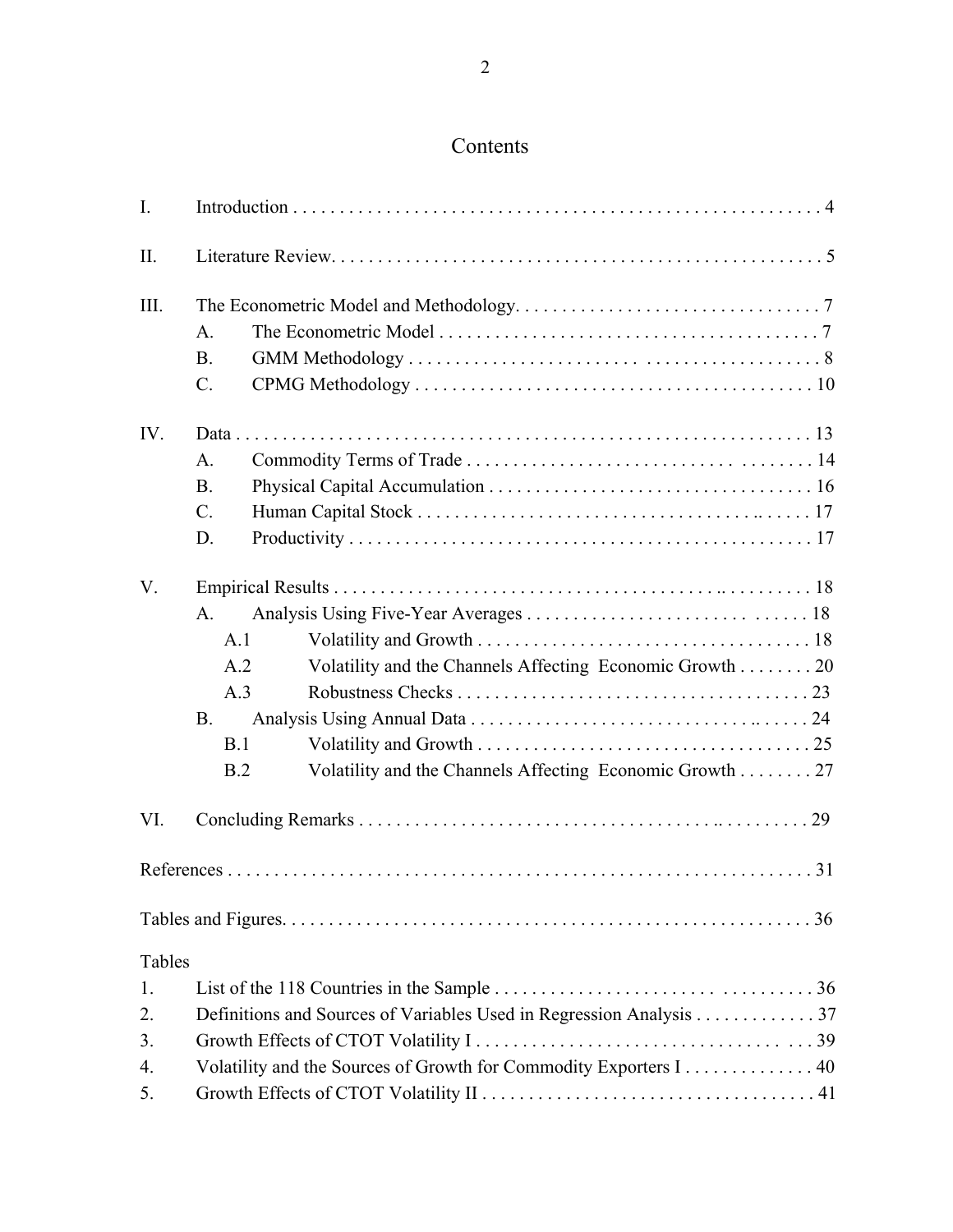| 6.      | Volatility and the Sources of Growth for Commodity Exporters II42      |
|---------|------------------------------------------------------------------------|
| 7.      | Growth Effects of CTOT Volatility for Commodity Exporters III 43       |
|         | 8. Volatility and the Sources of Growth for Commodity Exporters III 44 |
|         |                                                                        |
| Figures |                                                                        |
| 1.      |                                                                        |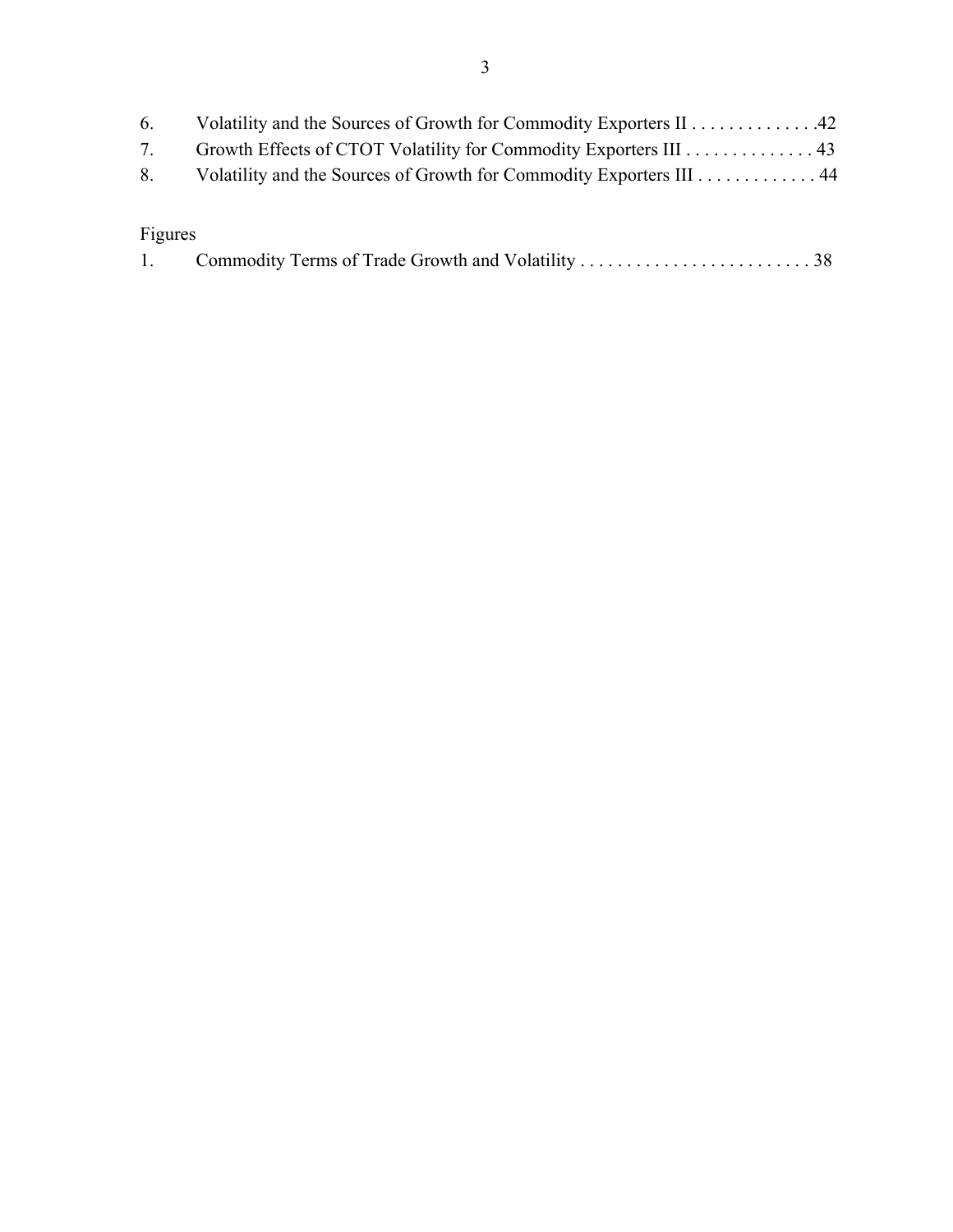#### **I. INTRODUCTION**

Many countries in the world specialize in the export of just a few primary products and/or depend heavily on natural resource endowments. These countries are usually exposed to substantial commodity price volatility and suffer from a high degree of macroeconomic instability, which in turn might have negative implications for their GDP per capita growth. While most studies on the so-called "resource curse" paradox look at the negative growth effects of commodity abundance/dependence (particularly, the price *trends* or the abundance *levels)*, they usually, with a few exceptions, overlook the *volatility* channel of impact. The central message of this paper is that the volatility of commodity prices and export revenues should be considered in the growth analysis alongside the levels of resource revenues (or the price trends) and other determinants of output per capita. This is particularly important for primary-product abundant countries, where resource revenues are highly volatile. In this paper, we show that the source of the resource curse is the volatility in commodity prices as opposed to the abundance of the resource itself.

Methodologically, we employ two econometric techniques: (1) a system GMM approach (a slope homogeneous panel); and (2) a Cross-sectionally augmented version of the Pooled Mean Group (CPMG) estimator (a heterogenous panel). The former corrects for biases associated with the joint endogeneity of the explanatory variables in dynamic panel data models and the problems induced by unobserved country specific effects, while the latter takes account of cross-country heterogeneity and cross-sectional dependence. We obtain annual data for the period 1970–2007 and construct a panel dataset of 118 countries. We use the annual observations for the CPMG approach to fully exploit the time series dimension of the data, but we transform our time series data into at most seven non-overlapping five-year observations for the GMM estimation. This is a standard procedure in the empirical growth literature with panel data, to abstract from business cycles effects; see [Aghion et al. \(2009\).](#page-31-0) Moreover, we make use of a country-specific commodity-price index that depends on the composition of a particular country's commodity export- and import-baskets, and investigate the impacts on growth of commodity terms of trade level and volatility.

To investigate whether or not CTOT volatility has a negative growth effect in just primary–commodity abundant countries, we split our sample into two sets:  $(a)$  62 primary commodity exporters, and (b) 56 other countries which have a more diversified export basket. The estimation results in both the full sample–118 countries–and the second subsample,  $(b)$ , show that CTOT volatility is not significantly related to output per capita growth. This is in contrast to the experience of the 62 primary commodity exporters, subsample  $(a)$ , for which our results indicate that lower volatility of the CTOT contributes to enhanced growth. We attribute this asymmetric pattern to the diversified nature of the latter group's exports. Countries with a diversified basket of exports, especially manufacturing or service-sector goods, can be expected to grow faster and be better insured against price fluctuations in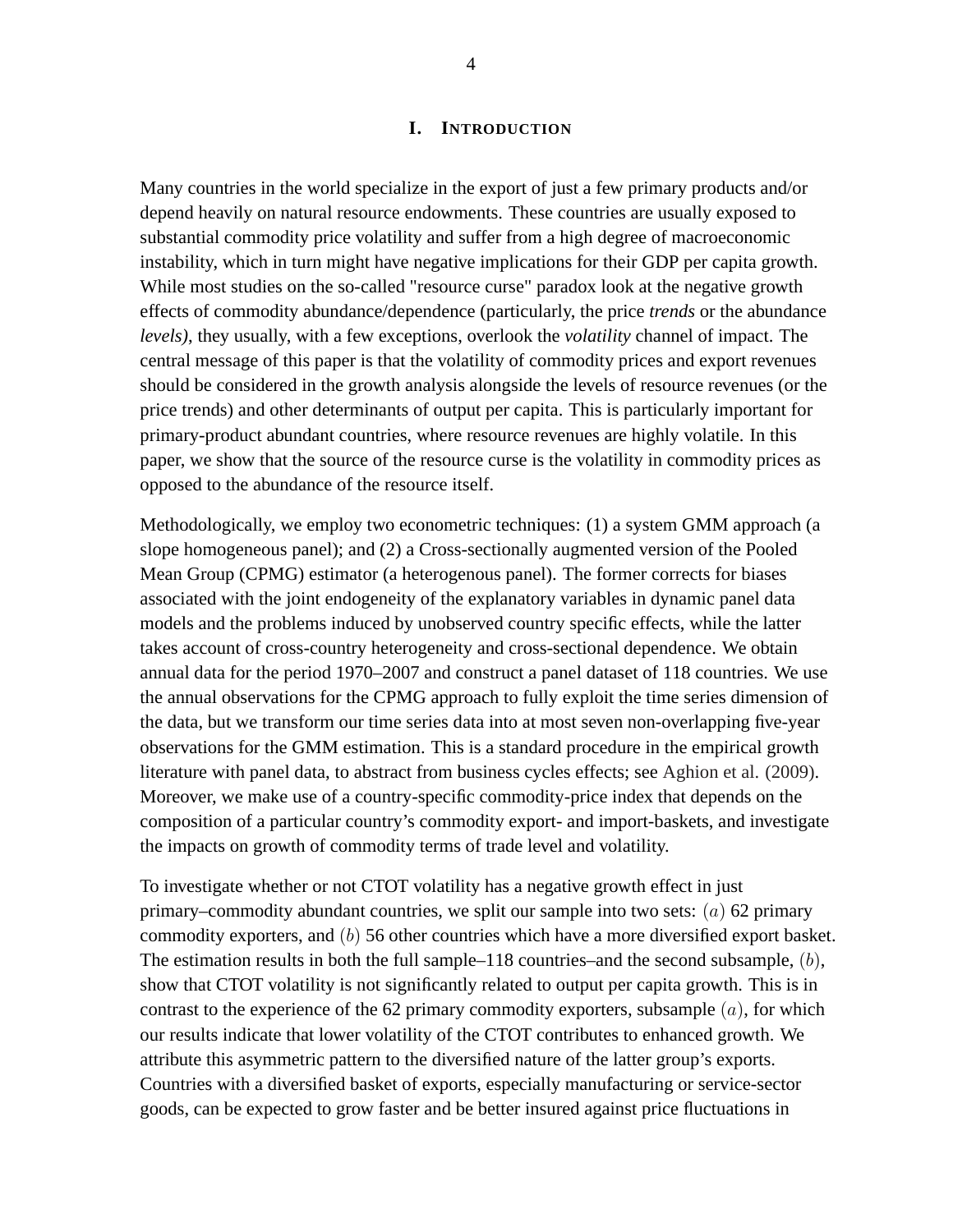individual commodities. This analysis is confirmed by our empirical results, suggesting that the export diversification of primary commodity exporting countries contribute to faster growth, and is in line with what is argued in [Hausmann et al. \(2007\)](#page-33-0) among others.

Furthermore, having identified a negative impact of CTOT volatility on GDP per capita growth in natural resource abundant countries, we also contribute to the literature by examining the channels through which this effect operates, notably physical- and human-capital accumulation, and Total Factor Productivity (TFP). We find that CTOT volatility is associated with lower accumulation of both human- and physical-capital and hence through that with lower growth. However, we cannot find a significant negative association between volatility and total factor productivity growth which is in contrast to the argument that commodity and natural resource abundant countries have fewer possibilities for technological progress. This finding is important as the behavior of an economy experiencing a boom differs significantly from the standard Dutch disease model in the presence of a sufficiently dynamic and knowledge-intensive natural resource sector.

Finally, while the resource curse hypothesis predicts a negative effect of commodity booms on long-run growth, our empirical findings (in line with the results reported in [Cavalcanti et al.](#page-32-0) [\(2011a\)](#page-32-0) and elsewhere in the literature) show quite the contrary: a higher level of commodity terms of trade significantly raises growth. Therefore, we argue that it is volatility, rather than abundance *per se*, that drives the "resource curse" paradox. Indeed, our results confirm that the negative growth effects of CTOT volatility offset the positive impact of commodity booms on real GDP per capita.

The rest of the paper is set out as follows: Section II gives a brief review of the relevant literature, while Section III discusses the econometric model and the GMM and CPMG methodologies employed. Section IV describes the data used in our analysis. In Section V, we initially transform our annual data into five-year non-overlapping averages and employ the system GMM methodology to estimate the effects of CTOT growth and volatility on cross country real output per capita growth as well as its sources. We then make use of annual data and the cross-sectionally augmented Pooled Mean Group (CPMG) estimator, which explicitly takes into account cross-country heterogeneity, to see whether the GMM results are maintained in this setting. Finally, Section VI offers some concluding remarks.

#### **II. LITERATURE REVIEW**

We are certainly not the first to emphasize the importance of volatility for economic growth. Following the influential work of [Ramey and Ramey \(1995\),](#page-34-0) the consequences of excess volatility for long-run growth have attracted some attention in both the empirical and theoretical literature. [Blattman et al. \(2007\)](#page-31-1) investigate the impact of terms of trade volatility, arising from excessive commodity price fluctuations, on the growth performance of a panel of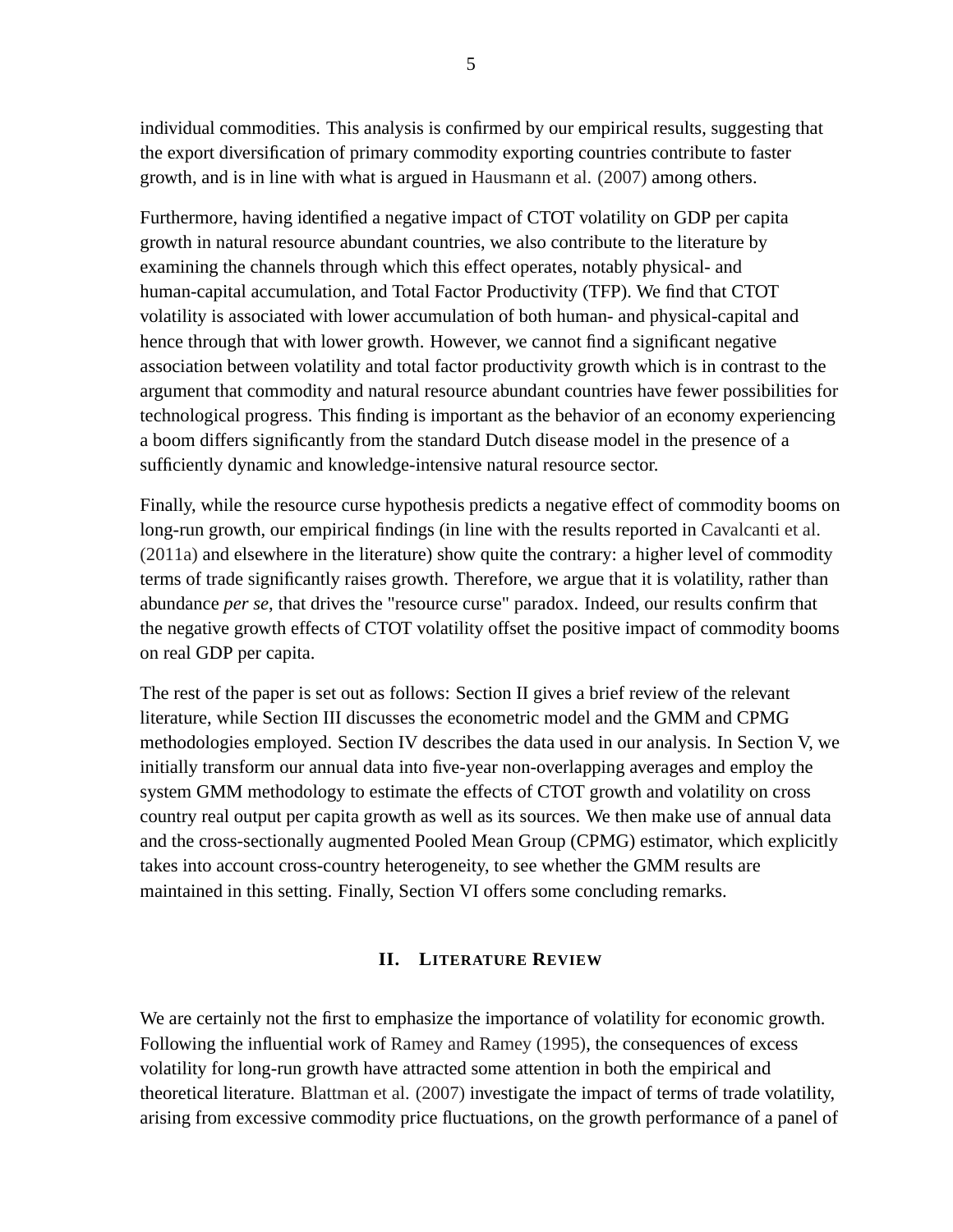35 commodity-dependent countries between 1870 and 1939. They provide evidence of the adverse effects of volatility on foreign investment and through that, on economic growth in what they call "periphery" nations. [Aghion et al. \(2009\),](#page-31-0) using a system GMM dynamic panel data method for 83 countries over the period 1960–2000, show that higher levels of exchange rate volatility can stunt growth, especially in countries with relatively under-developed capital markets. [Bleaney and Greenaway \(2001\)](#page-32-1) estimate a panel data model for a sample of 14 sub-Saharan African countries over 1980–1995 and show that growth is negatively affected by terms of trade volatility, and investment by real exchange rate instability.

Most closely related in motivation to our paper is [van der Ploeg and Poelhekke \(2009\)](#page-35-0) and [van der Ploeg and Poelhekke \(2010\),](#page-35-1) who find that the volatility of unanticipated GDP per capita growth has a significant negative impact on economic growth, but the effect depends on a country's level of financial development. Moreover, since their results suggest a direct positive effect of resource abundance on growth, they argue against the "traditional resource curse" hypothesis. Our paper differs from theirs in many dimensions: we investigate the effects of CTOT volatility instead of the volatility of unanticipated GDP growth on economic activity. Our econometric methodologies are also different from theirs, since they use the Maximum Likelihood (ML) fixed effects panel techniques, while we use GMM and CPMG approaches. Interestingly, our results are quite similar in terms of how volatility affects GDP per capita growth. Last but not least, we also explore the different channels through which CTOT volatility operates, while they concentrate only on the overall negative effects of volatility on GDP per capita growth. We show that CTOT volatility mainly harms human-, and physical-capital accumulation, but not productivity. Therefore, we see our results as complementary to theirs.

This paper is also related to a growing strand of the literature on, and interest in, the resource curse paradox, following [Sachs and Warner \(1995\).](#page-34-1) [2](#page-6-0) The empirical evidence on the resource curse paradox is mixed, with some confirming Sachs and Warner's results of the negative effect of the level of resource abundance on economic growth, see [Rodriguez and Sachs](#page-34-2) [\(1999\),](#page-34-2) [Gylfason et al. \(1999\),](#page-33-1) and [Bulte et al. \(2005\)](#page-32-2) among others. But there is also a growing number of papers providing evidence against the resource curse paradox. As an empirical challenge to this paradox, [Brunnschweiler and Bulte \(2008\)](#page-32-3) argue that the so-called resource curse does not exist when one uses the correct measure of resource abundance (rather than dependence) in regressions. Moreover, [Alexeev and Conrad \(2009\)](#page-31-2) show that allowing for some important omitted variables, the unconditional version of the resource curse hypothesis is rejected. In addition, [Stijns \(2005\),](#page-35-2) using data from the same period as [Sachs](#page-34-1) [and Warner \(1995\),](#page-34-1) finds no correlation of oil and mineral reserves with growth between 1970 and 1989, and concludes that natural resource abundance has not been a structural determinant of growth. Another empirical challenge comes from [Cavalcanti et al. \(2011a\),](#page-32-0)

<span id="page-6-0"></span><sup>&</sup>lt;sup>2</sup>See also [Rosser \(2006\)](#page-34-3) and [van der Ploeg and Venables \(2009\)](#page-35-3) for an extensive survey of the resource curse paradox.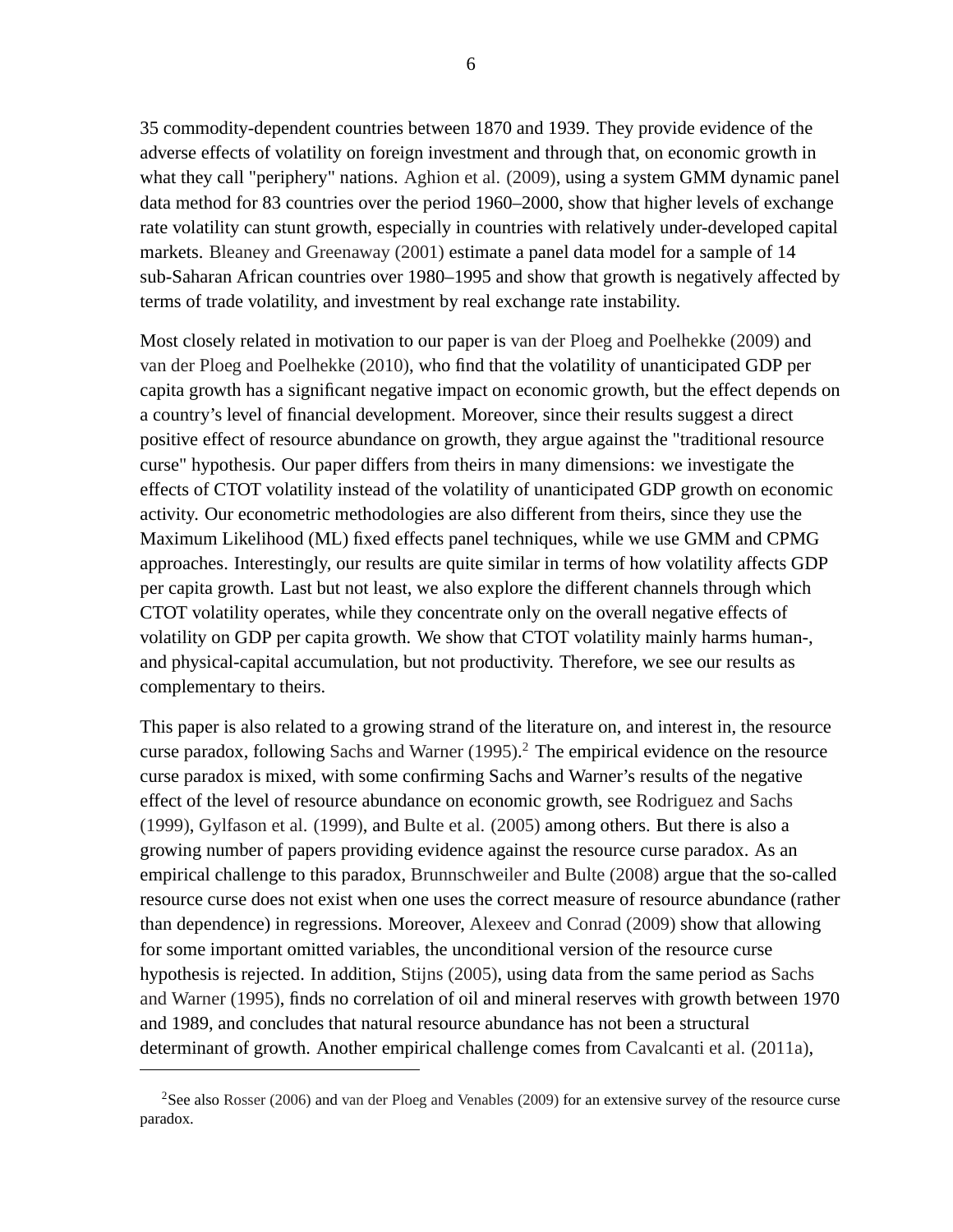who use a heterogenous cointegrated panel data method for 53 oil and gas producing countries, while taking into account the cross-sectional dependence of the errors, and show that natural resource abundance *per se* is not a determinant of growth failure. The positive effect of resource abundance on both development and growth is also supported by [Esfahani](#page-32-4) [et al. \(2009\)](#page-32-4) who developed a long-run growth model for a major oil exporting economy and derived conditions under which oil revenues are likely to have a lasting impact.

Another related branch of the literature investigates the channels through which natural resource abundance affects economic growth negatively. [Gylfason \(2001\),](#page-32-5) for instance, shows that natural resource abundance appears to crowd out human capital investment with negative effects on the pace of economic activity, while [Bravo-Ortega et al. \(2005\)](#page-32-6) show that higher education levels can in fact offset the negative effects of resource abundance. A number of papers, such as [Papyrakis and Gerlagh \(2004\)](#page-34-4) and [Gylfason and Zoega \(2006\),](#page-33-2) also focus on the physical capital accumulation channel, and argue that resource abundance leads to lower investment in physical capital which then dampens GDP growth. However, all of these studies focus on the effect of the level of resource abundance on economic growth (and its sources) and as such, they do not investigate whether there are any adverse effects of the volatility in commodity prices or resource income on GDP per capita growth.

#### **III. THE ECONOMETRIC MODEL AND METHODOLOGY**

This section introduces the two econometric techniques used in our empirical analysis in Section V. They are: (1) a system GMM approach which is a slope homogeneous panel method and (2) a cross-sectionally augmented version of the Pooled Mean Group (CPMG) estimator (a heterogenous panel approach).

#### **A. The Econometric Model**

We begin with the following panel data model that can nest much of the existing work on the empirics of economic growth, from the "Barro cross-sectional regression" to the static and dynamic panel data techniques:

<span id="page-7-0"></span>
$$
\Delta y_{it} = (\phi - 1) y_{it-1} + \beta' \mathbf{x}_{it} + \mu_i + \eta_t + \varepsilon_{it},
$$
  
for  $i = 1, 2, ..., N$  and  $t = 1, 2, ..., T$  (1)

where  $\Delta y_{it}$  is the growth rate of real GDP per capita in country *i*; and  $y_{it-1}$  is the logarithm of lagged real GDP per capita.  $\mathbf{x}_{it}$  is a vector of explanatory variables;  $\eta_t$  is the time-specific effect;  $\mu_i$  is the country-specific effect; and  $\varepsilon_{it}$  is the error term.

Much of the empirical growth literature is based on estimations of an equation similar to [\(1\)](#page-7-0)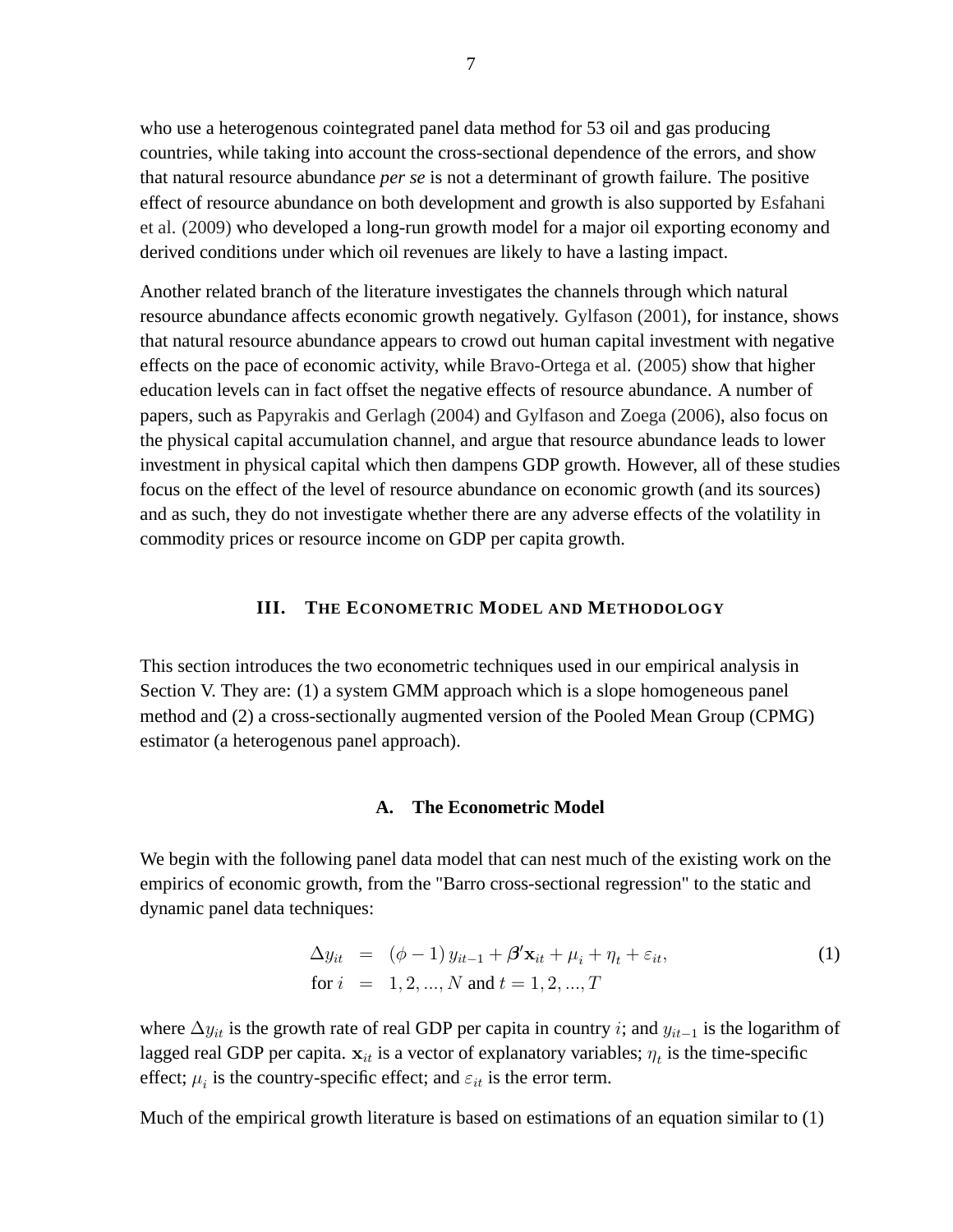using a cross-sectional approach, but the drawbacks of this method are well known. Cross-sectional regressions clearly suffer from endogeneity problems as by construction, the initial level of income,  $y_{it-1}$ , is correlated with the error term,  $\varepsilon_{it}$ . This endogeneity bias is larger when considering the simultaneous determination of virtually all growth determinants. Furthermore, substantial bias may be induced by the correlation of unobserved country-specific factors and the explanatory variables.

Traditional static panel data estimators such as fixed and random effects are not consistent in the present context either, due to the inclusion of lagged dependent variables in our regressions (e.g. the initial level of GDP per capita). More specifically, the fixed effects estimator is inconsistent because it usually eliminates  $\mu_i$  by a de-meaning transformation that induces a negative correlation between the transformed error and the lagged dependent variables of order  $1/T$ , which in short panels remains substantial. The assumption of a lack of correlation between  $\mu_i$  and the explanatory variables required for random effects consistency is also violated as both  $\Delta y_{it}$  and  $y_{it-1}$  are functions of  $\mu_i$ . Furthermore, these estimators will be inconsistent if the errors show either heteroscedasticity or serial correlation.

As it is expressed in equation [\(1\)](#page-7-0), we specify our growth regression dynamically and include lagged GDP per capita on the right hand side. In this case, the elimination of fixed effects from the equation in any standard OLS-based estimation procedure implies the violation of the orthogonality condition between the error term and explanatory variables. For this reason, we estimate this equation with the system GMM procedure (discussed below in Section B) and contrast it with a cross-sectionally augmented pooled mean group (CPMG) approach. The system GMM procedure accounts for the endogeneity bias induced by reverse causality running from GDP per capita growth to its determinants. The CPMG estimator has a number of methodological and conceptual advantages over the classical panel data approaches (see a detailed discussion below in Section C), and thus strengthens our conclusions.

#### **B. GMM Methodology**

To correct for the biases created by lagged endogenous variables and the simultaneity of growth determinants, we use the generalized-method-of-moments (GMM) estimators developed for dynamic panel data models. Following [Anderson and Hsiao \(1982\),](#page-31-3) and [Arellano and Bond \(1991\),](#page-31-4) we take first-differences of equation [\(1\)](#page-7-0) to eliminate the unobserved country fixed effects,  $\mu_i$ , yielding:

$$
\Delta y_{it} = \phi \Delta y_{it-1} + \beta' \Delta \mathbf{x}_{it} + \Delta \eta_t + \Delta \varepsilon_{it}.
$$
 (2)

The first-difference of equation [\(1\)](#page-7-0) gives the transformed error a moving-average structure that is correlated with the differenced lagged dependent variable. Assuming that the error term,  $\varepsilon_{it}$ , is not serially correlated and that the explanatory variables  $x_{it}$  are weakly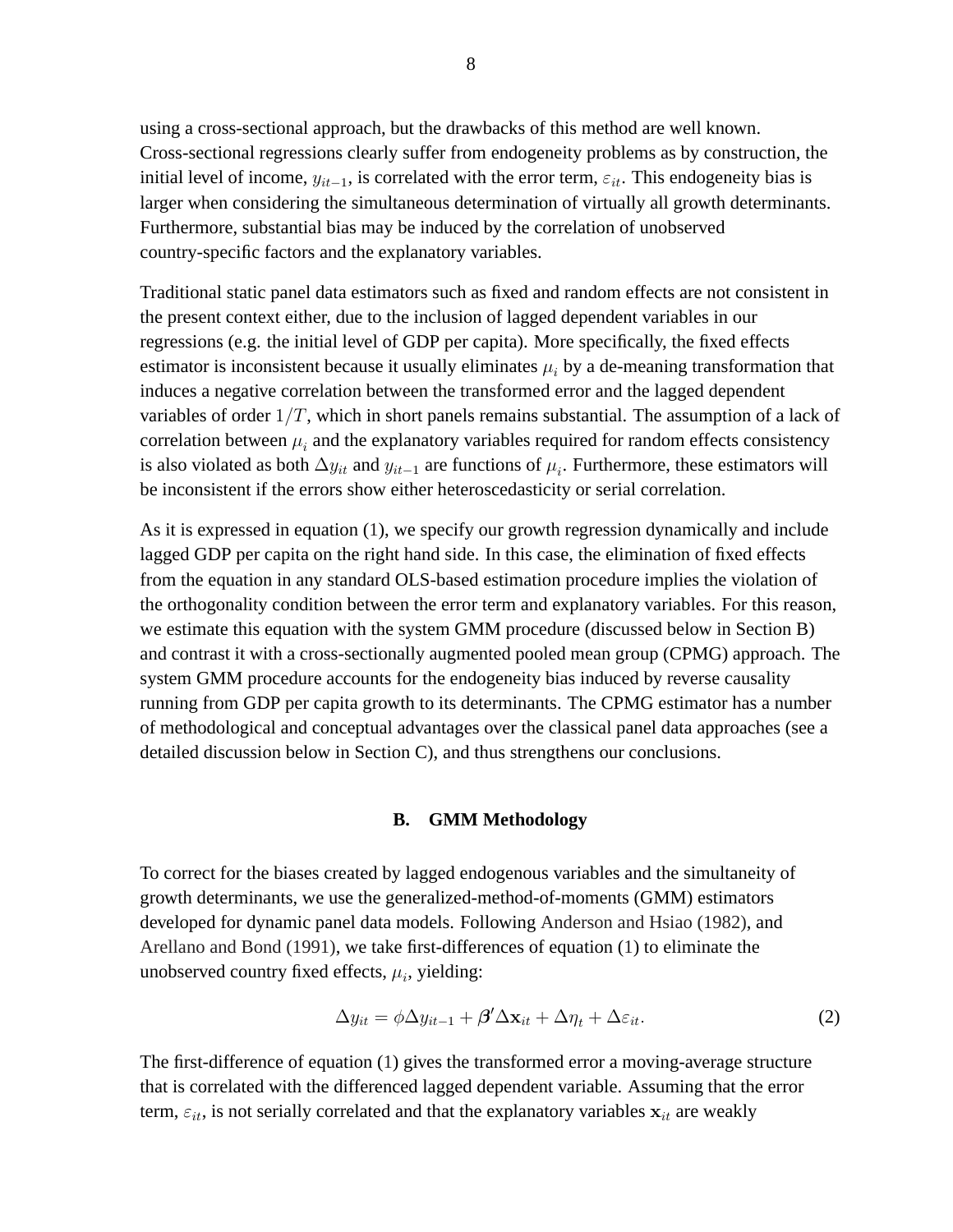exogenous, $3$  the difference GMM estimator uses the following moment conditions:

$$
E(y_{it-s}, \Delta \varepsilon_{it}) = 0 \quad \text{for } s \ge 2 \text{ and } t = 3, ...T,
$$
  

$$
E(\mathbf{x}_{it-s}, \Delta \varepsilon_{it}) = 0 \quad \text{for } s \ge 2 \text{ and } t = 3, ...T.
$$

However, in growth regressions where the explanatory variables are persistent over time, lagged levels are often weak instruments for difference equations.<sup>[4](#page-9-1)</sup> To reduce the potential biases and imprecision associated with the GMM difference estimator, we follow [Arellano](#page-31-5) [and Bover \(1995\)](#page-31-5) and [Blundell and Bond \(1998\)](#page-32-7) in employing a system estimator that also includes equation [\(1\)](#page-7-0) in levels, with the lagged differences of the endogenous variables as instruments (see [Levine et al. \(2000\)](#page-33-3) and [Aghion et al. \(2009\)](#page-31-0) among others for applications of this technique). These are appropriate instruments under the assumption that there is no correlation between the differences of the variables and the country-specific effects. Therefore, the additional moment conditions for the regression in levels are:

$$
E(\Delta y_{it-s}, \mu_i + \varepsilon_{it}) = 0 \quad \text{for } s = 1,
$$
  

$$
E(\Delta \mathbf{x}_{it-s}, \mu_i + \varepsilon_{it}) = 0 \quad \text{for } s = 1.
$$

The moment conditions effectively give us  $T - 1$  equations in first differences followed by  $T$ equations in levels. The solutions to these equations are then weighted by the inverse of a consistent estimate of the moment condition covariance matrix in a two-step method. To test the validity of the instruments and therefore consistency of the GMM estimator, we consider two specification tests suggested by [Arellano and Bond \(1991\),](#page-31-4) [Arellano and Bover \(1995\),](#page-31-5) and [Blundell and Bond \(1998\).](#page-32-7) The first is a Hansen test of over-identifying restrictions, which tests the overall validity of the instruments, and the second test examines the hypothesis that the error term  $\varepsilon_{i,t}$  is not serially correlated.<sup>[5](#page-9-2)</sup>

The system GMM approach effectively deals with the endogeneity problem and country-specific fixed effects (by allowing the intercepts to differ across cross-sections). However, it restricts all the slope coefficients to be identical across countries; assumes that the time effects are homogenous; and that the errors are cross sectionally independent. If any of these conditions are not satisfied, the GMM method can produce "inconsistent and potentially very misleading" estimates of the average values of parameters; see [Pesaran and Smith \(1995\)](#page-34-5) for more details. The time-specific heterogeneity is an underestimated but at the same time

<span id="page-9-0"></span><sup>&</sup>lt;sup>3</sup>The explanatory variables are assumed to be uncorrelated with future realizations of the error term.

<span id="page-9-1"></span><sup>4</sup>For further details see [Alonso-Borrego and Arellano \(1999\)](#page-31-6) and [Blundell and Bond \(1998\).](#page-32-7)

<span id="page-9-2"></span><sup>&</sup>lt;sup>5</sup>We test whether the differenced error term is second-order serially correlated as by construction, it is most likely first-order serially correlated even if the original error term is not.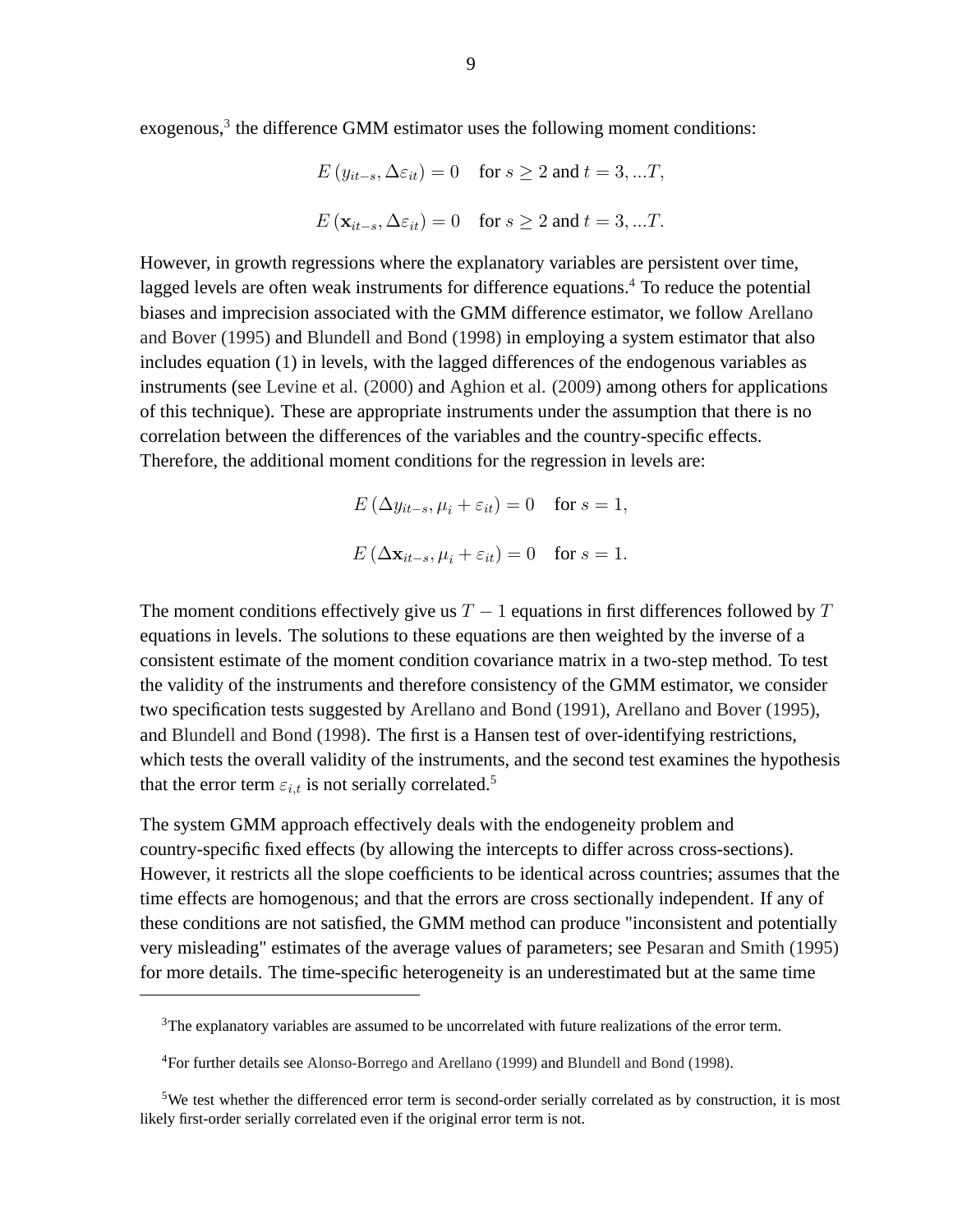very important concern in dynamic panel data models. Country-specific time-effects can capture a number of unobservable characteristics in macroeconomic and financial applications like (a) institutional arrangements, (b) the patterns of trade, (c) political developments, and (d) the effect of WTO, to mention a few. The time-specific heterogeneity is induced by oil price shocks and/or other global common factors, which affect all countries but to different degrees. The CPMG methodology explained below in Section C accounts for heterogenous time effects and at the same time deals with cross-sectional dependencies effectively.

#### **C. CPMG Methodology**

When panels of data are available, there exist a number of alternative estimation methods that vary on the extent to which they account for parameter heterogeneity. At one extreme is the Mean Group (MG) approach in which separate equations are estimated for each country and the average of estimated coefficients across countries is examined. [Pesaran and Smith \(1995\)](#page-34-5) show that the MG method produces consistent estimates of the average of the parameters when the time-series dimension of the data is sufficiently large. At the other extreme are the traditional estimators in which dynamics are simply pooled and treated as homogeneous. Early and prominent examples include fixed effects (FE), random effects (RE), and generalized methods of moments (GMM), described in Section III.B. These methods are typically focused on solving the problem of fixed effect heterogeneity in the case of large N and small T panels; whereas they are not designed to correct for the endogeneity induced by the latent heterogeneity. [Pesaran and Smith \(1995\)](#page-34-5) show that the traditional procedures for the estimation of pooled models can produce inconsistent and potentially misleading estimates of the lagged dependent variable's parameter in dynamic panel data models if latent heterogeneity is present.

In between the two extremes is the pooled mean group (PMG) estimator of [Pesaran et al.](#page-34-6) [\(1999\)](#page-34-6) which is an intermediate case between the averaging and pooling methods of estimation, and involves aspects of both. It restricts the long-run coefficients to be homogenous over the cross-sections, but allows for heterogeneity in intercepts, short-run coefficients (including the speed of adjustment) and error variances. The PMG estimator also generates consistent estimates of the mean of short-run coefficients across countries by taking the simple average of individual country coefficients. It can be argued that country heterogeneity is particularly relevant in short-run relationships, given that countries are affected by over lending, borrowing constraints, and financial crises in short-time horizons, albeit to different degrees. On the other hand, there are often good reasons to expect that long-run relationships between variables are homogeneous across countries. Estimators that impose cross-sectional restrictions (PMG) dominate the fully heterogeneous ones (MG) in terms of efficiency if the long-run restrictions are indeed valid. If the constraints are not valid,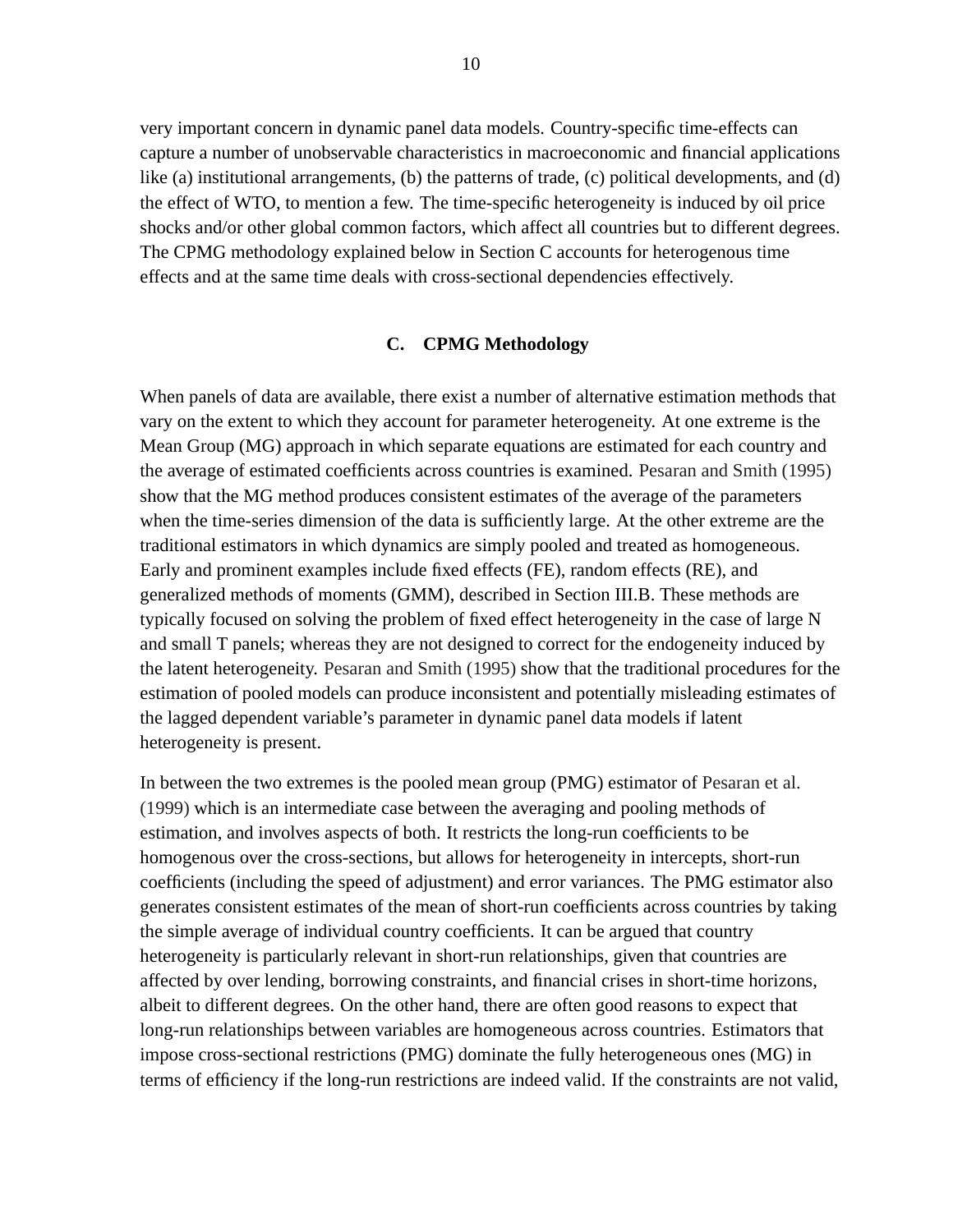however, the restricted estimators are inconsistent.<sup>[6](#page-11-0)</sup>

We make use of the PMG estimator because it offers the best available choice in terms of consistency and efficiency in our sample of countries, while it corrects at the same time for the shortcomings of homogeneous panel methods mentioned above. Moreover, we apply the methodology of [Pesaran \(2006\)](#page-34-7) to the PMG estimator to correct for the cross-sectional dependencies that arise in the error terms from unobserved global factors, since we assume that countries are affected in different ways and to varying degrees by these shocks.<sup>[7](#page-11-1)</sup>

The cross sectionally augmented pooled mean group (CPMG) estimator is based on an Autoregressive Distributive Lag (ARDL) model and thus can be used for long-run analysis. In a series of papers, [Pesaran and Smith \(1995\),](#page-34-5) [Pesaran \(1997\),](#page-34-8) and [Pesaran and Shin \(1999\)](#page-34-9) show that one can use the ARDL approach to produce consistent and efficient estimates of the parameters in a long-run relationship between both integrated and stationary variables, and to conduct inference on these parameters using standard tests. This method avoids the need for pre-testing the order of integration given that they are valid whether the variables of interest are  $I(0)$  or  $I(1)$ . The main requirements for the validity of this methodology are that, first, there exists a long-run relationship among the variables of interest and, second, the dynamic specification of the model is sufficiently augmented so that the regressors become weakly exogenous and the resulting residual is serially uncorrelated.

To explain the CPMG estimator in more details, consider the following  $ARDL(p, q, q, ..., q)$ model:

<span id="page-11-2"></span>
$$
y_{it} = \sum_{j=1}^{p} \lambda_{ij} y_{it-j} + \sum_{j=0}^{q} \delta'_{ij} \mathbf{x}_{it-j} + \mu_i + u_{it}, \qquad (3)
$$

where as before  $i = 1, 2, ..., N$ ,  $t = 1, 2, ..., T$ ,  $\mathbf{x}_{it}$  is the  $k \times 1$  vector of explanatory variables for group  $i$ ,  $\mu_i$  represents the fixed effects; the coefficients of the lagged dependent variables,  $\lambda_{ij}$ , are scalars and  $\delta_{ij}$  are  $k \times 1$  coefficient vectors. We assume that the error term,  $u_{it}$ , has the following multi-factor error structure:

<span id="page-11-3"></span>
$$
u_{it} = \gamma_i' \mathbf{f}_t + \varepsilon_{it},\tag{4}
$$

where  $f_t$  is a vector of unobserved common shocks, which can be stationary or nonstationary; see [Kapetanios et al. \(2011\).](#page-33-4) The source of error term dependencies across countries is captured by  $f_t$ , whereas the impacts of these factors on each country are governed by the idiosyncratic loadings in  $\gamma_i$ . The individual-specific errors,  $\varepsilon_{it}$ , are distributed independently across  $i$  and  $t$ ; they are not correlated with the unobserved common factors or the regressors;

<span id="page-11-0"></span><sup>&</sup>lt;sup>6</sup>[Robertson and Symons \(1992\)](#page-34-10) and [Pesaran and Smith \(1995\)](#page-34-5) show that imposing invalid parameter homogeneity in dynamic models typically leads to downward biased estimates of the speed of adjustment.

<span id="page-11-1"></span><sup>&</sup>lt;sup>7</sup>The same strategy in used by [Binder and Offermanns \(2008\)](#page-31-7) in a different context.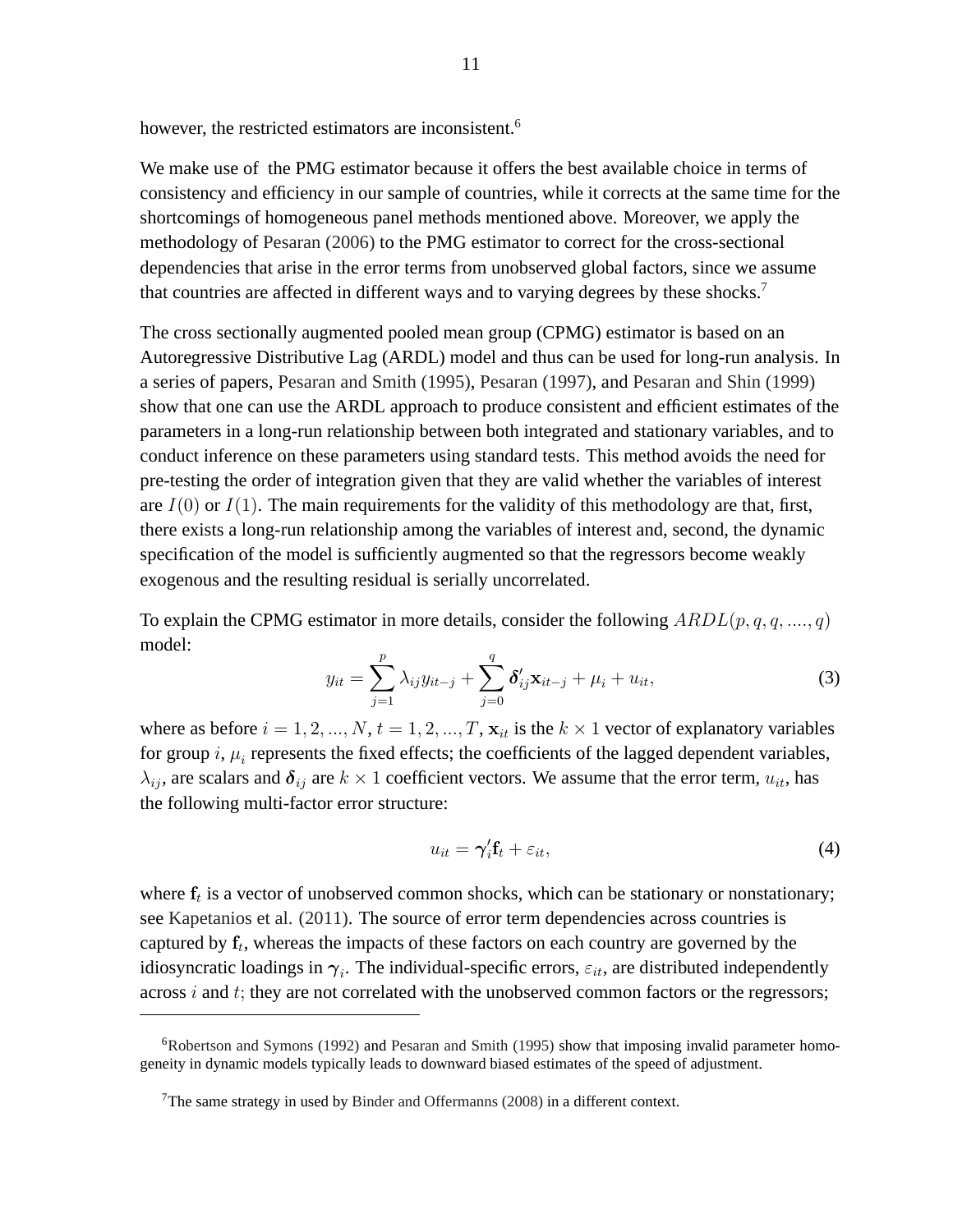and they have zero mean, variance greater than zero, and finite fourth moments. The common factors, or the heterogenous time effects, may be captured/proxied by adding cross sectional averages of the observables to our regressions, see [Pesaran \(2006\)](#page-34-7) and [Binder and Offermanns](#page-31-7) [\(2008\).](#page-31-7)

More specifically, combining  $(3)$  and  $(4)$  and averaging across i yields

$$
\bar{y}_t = \sum_{j=1}^p \bar{\lambda}_j \bar{y}_{t-j} + \sum_{j=0}^q \bar{\delta}'_j \bar{\mathbf{x}}_{t-j} + \bar{\mu} + \bar{\gamma}' \mathbf{f}_t + \bar{\varepsilon}_t, \tag{5}
$$

where the variables with a bar denote the simple cross section averages of the corresponding variables in year t. Since the error term  $\varepsilon_{it}$  is by assumption independently distributed across i and t, its cross-sectional average,  $\bar{\varepsilon}_t$ , tends to zero in root mean square error as N becomes large. The common factors can therefore be captured through a linear combination of the cross-sectional averages of the dependent variable and of the regressors:

<span id="page-12-0"></span>
$$
\gamma_i' \mathbf{f}_t = a_i^* \bar{y}_t + \mathbf{b}_i^{*'} \bar{\mathbf{x}}_t + \sum_{j=0}^{p-1} c_{ij}^* \Delta \bar{y}_{t-j} + \sum_{j=0}^{q-1} \mathbf{d}_{ij}^{*'} \Delta \bar{\mathbf{x}}_{t-j} - c_i \bar{\mu}, \tag{6}
$$

where  $c_i = \frac{\gamma_i'}{\bar{\gamma}}$ ;  $a_i^* = c_i \left(1 - \sum_{j=1}^p \bar{\lambda}_j\right)$ ;  $\mathbf{b}_i^* = c_i \left(\sum_{j=0}^q \bar{\boldsymbol{\delta}}_j\right)$ ;  $c_{ij}^* = c_i \left(1 - \sum_{m=j+1}^p \bar{\lambda}_m\right)$ ; and  $\mathbf{d}_{ij}^* = c_i \left( \sum_{m=j+1}^p \boldsymbol{\bar\delta}_m \right) .$ 

Using [\(6\)](#page-12-0) in [\(4\)](#page-11-3), the error correction representation of [\(3\)](#page-11-2) becomes:

<span id="page-12-1"></span>
$$
\Delta y_{it} = \mu_{i} - c_{i}\bar{\mu} + \phi_{i}y_{it-1} + \beta'_{i}\mathbf{x}_{it} + \sum_{j=1}^{p-1} \lambda_{ij}^{*}\Delta y_{it-j} + \sum_{j=0}^{q-1} \delta_{ij}^{*}/\Delta \mathbf{x}_{it-j}
$$
(7)  

$$
+ a_{i}^{*}\bar{y}_{t} + \mathbf{b}_{i}^{*}\bar{\mathbf{x}}_{t} + \sum_{j=0}^{p-1} c_{ij}^{*}\Delta \bar{y}_{t-j} + \sum_{j=0}^{q-1} \mathbf{d}_{ij}^{*}/\Delta \bar{\mathbf{x}}_{t-j} + \varepsilon_{it},
$$

where

$$
\phi_i = -\left(1 - \sum_{j=1}^p \lambda_{ij}\right), \beta_i = \sum_{j=0}^q \delta_{ij}, \lambda_{ij}^* = -\sum_{m=j+1}^p \lambda_{im}, \text{ and } \delta_{ij}^* = -\sum_{m=j+1}^q \delta_{im}.
$$

As always T must be large enough so that the model can be estimated for each cross-section. In addition, the roots of equation [\(7\)](#page-12-1) in  $y_{it}$  must lie outside the unit circle to ensure that  $\phi_i$  < 0, and hence that there exists a long-run relationship between  $y_{it}$  and  $\mathbf{x}_{it}$  defined by

$$
y_{it} = \left(\frac{\beta_i'}{\phi_i}\right) \mathbf{x}_{it} + \eta_{it}.
$$
 (8)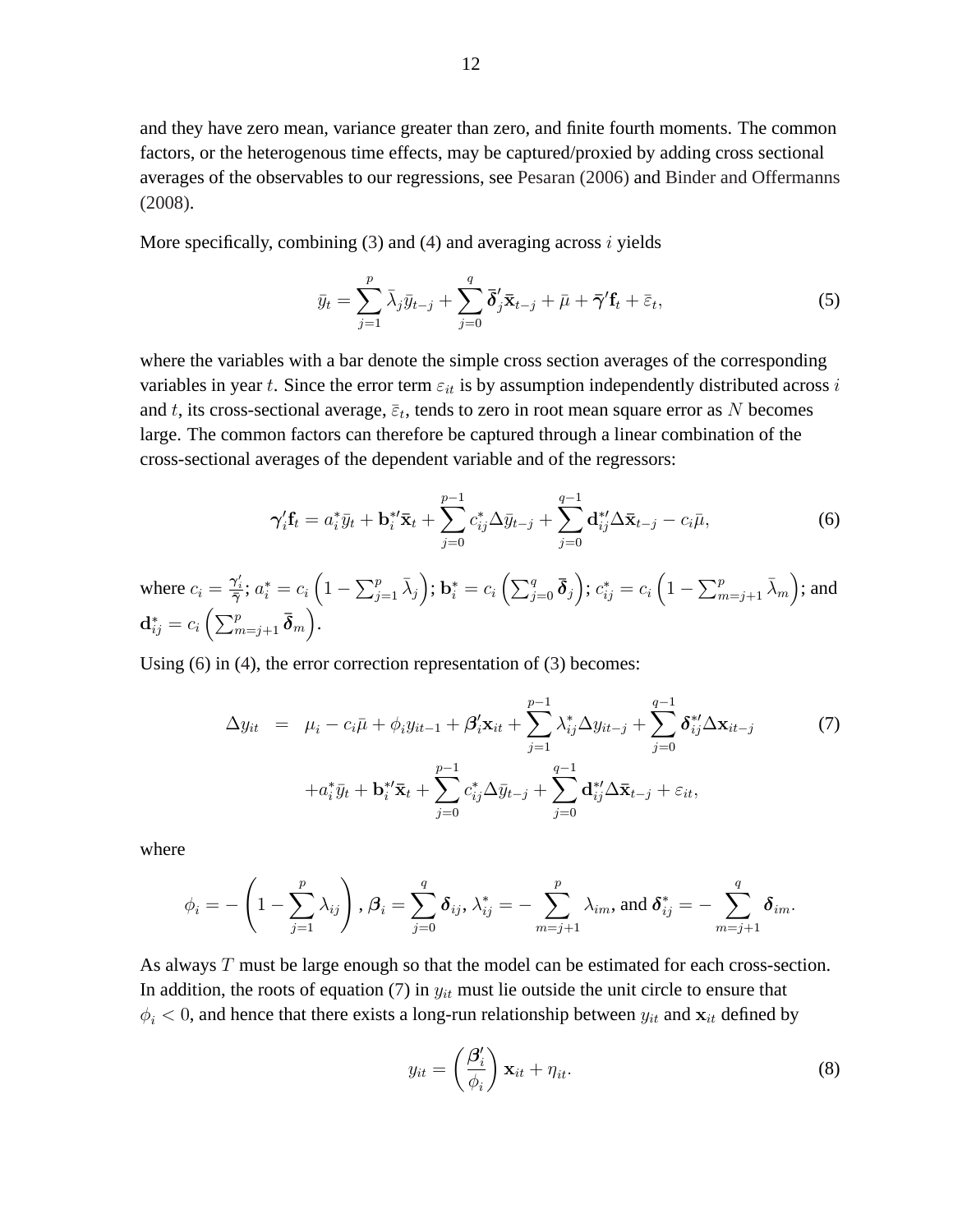Finally, the long-run coefficients on  $\mathbf{x}_{it}$ , defined by  $\boldsymbol{\theta}_i = \left(\frac{\beta_i}{\phi}\right)$  $\phi_i$  above, are restricted to be the same across countries, namely:

$$
\boldsymbol{\theta}_i = \boldsymbol{\theta}, \quad i = 1, 2, ..., N. \tag{9}
$$

The CPMG estimator uses a maximum likelihood approach to estimate the model based on the Newton–Raphson algorithm. The lag length for the model can be determined using, for instance, the Schwarz Criterion (SBC) and the null of long-run homogeneity:

$$
H_0: \boldsymbol{\theta}_i = \left(\frac{\boldsymbol{\beta}_i}{\phi_i}\right) = \boldsymbol{\theta},
$$

can be tested using the Hausman statistic for the coefficient on each of the explanatory variables and for all of them jointly.

#### **IV. DATA**

To empirically test the relationship between economic growth and commodity terms of trade (CTOT) level and volatility, we use annual data from 1970 to 2007 on: real GDP per capita, a CTOT index based on the prices of 32 primary commodities, ${}^{8}$  ${}^{8}$  ${}^{8}$  and other important determinants of growth such as trade openness, government burden, lack of price stability, and human capital.<sup>[9](#page-13-1)</sup> Since we are also interested in testing whether or not export diversification enhances growth in our sample of countries, we use a measure of export sophistication developed by [Hausmann et al. \(2007\)](#page-33-0) in our regressions. This index measures the benefits of diversifying the economy away from primary products to manufacturing and services, and thus towards productivity-enhancing goods. For details on the calculation and construction of these variables and sources of the data used see, Table [2.](#page-37-0)

While this paper initially investigates the growth effects of CTOT level and volatility for the full sample of 118 countries, it also tests whether this relationship is dependent on a country being a primary commodity exporter. As such, we split our sample into two subsets, with the first consisting of 62 primary commodity exporting countries, defining them as those for which the ratio of primary commodities to total exports exceeds 50 percent.<sup>[10](#page-13-2)</sup> The second

<span id="page-13-0"></span><sup>&</sup>lt;sup>8</sup>The commodities are: Shrimp, beef, lamb, wheat, rice, corn, bananas, sugar, coffee, cocoa, tea, soybean meal, fish meal, hides, soybeans, natural rubber, hardlog, cotton, wool, iron ore, copper, nickel, aluminum, lead, zinc, tin, soy oil, sunflower oil, palm oil, coconut oil, gold, and crude oil.

<span id="page-13-1"></span><sup>&</sup>lt;sup>9</sup>In the growth literature government burden is defined as the ratio of government consumption to GDP, while lack of price stability is defined as log(100 + inflation rate), see for instance [Aghion et al. \(2009\).](#page-31-0)

<span id="page-13-2"></span><sup>&</sup>lt;sup>10</sup>This ratio is calculated based on data from the United Nations Conference on Trade and Development online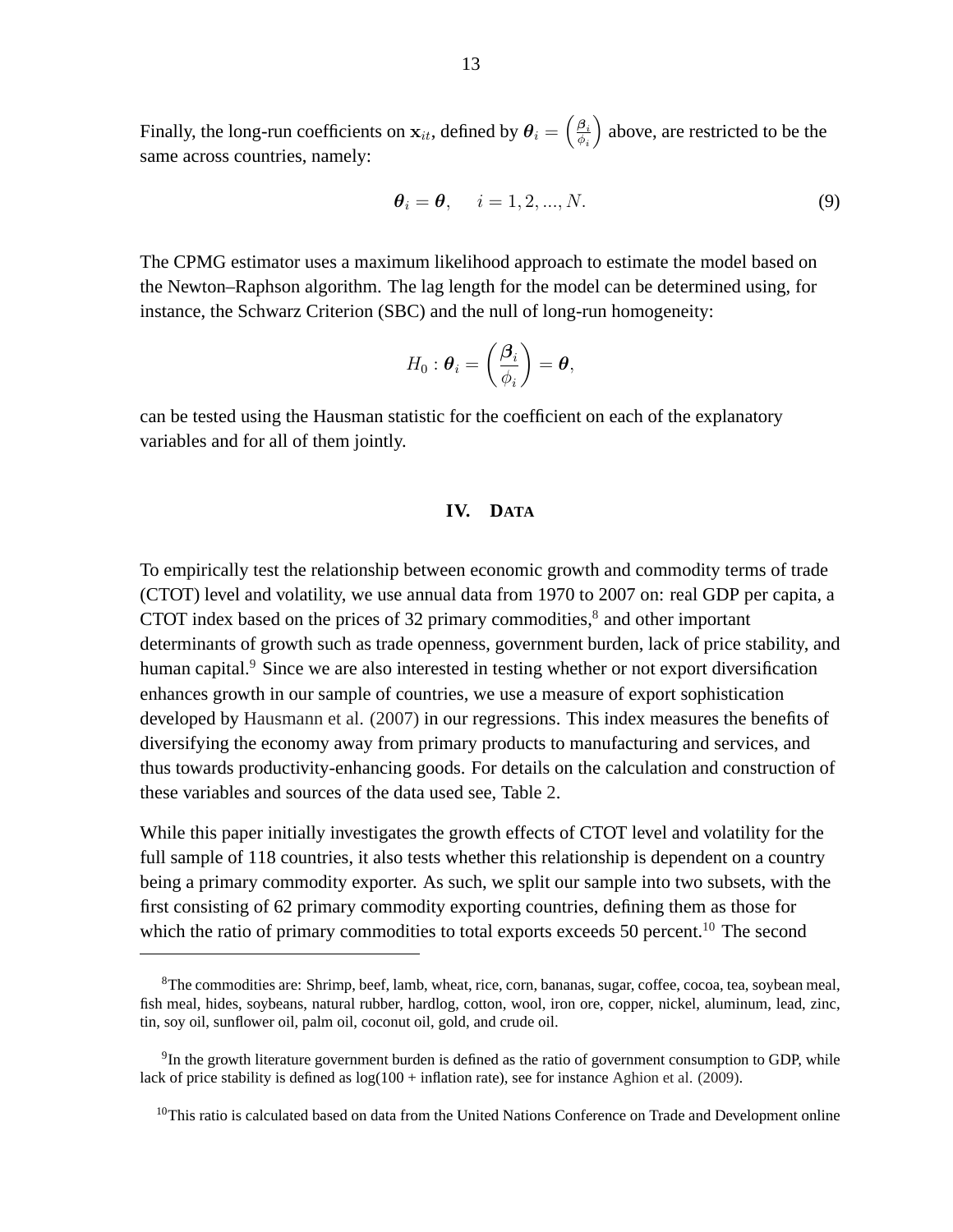subsample consists of the remaining 56 countries, which have a more diversified export structure. For a complete list of all the countries, see Table [1.](#page-36-0)

#### **A. Commodity Terms of Trade**

Our country-specific measure for the CTOT index is from [Spatafora and Tytell \(2009\),](#page-35-4) and is defined as:

<span id="page-14-1"></span>
$$
CTOT_{it} = \prod_{j} \left(\frac{P_{jt}}{MUV_t}\right)^{X_{ij}} / \prod_{j} \left(\frac{P_{jt}}{MUV_t}\right)^{M_{ij}},\tag{10}
$$

where  $MUV_t$  is a manufacturing unit value index used as a deflator,  $X_{ij}$   $(M_{ij})$  is the share of exports (imports) of commodity j in country i's GDP, and  $P_{it}$  is the individual commodity price.<sup>[11](#page-14-0)</sup> By construction, the movements in the CTOT index are due to changes in commodity prices as the export and import shares are taken as fixed and so remain constant over time. For empirical application, we calculate  $X_{ij}$  and  $M_{ij}$  as the average value of these shares between 1970 and 2007. The CTOT index allows countries to be influenced by changes in commodity prices differently, depending on the composition of their export and import baskets. This is in contrast to the 'standard' commodity price indices most commonly used in the literature, such as the "All Primary Commodities Index" in [International Monetary Fund \(2010b\),](#page-33-5) which attaches the same weight to each country in the regression analysis. Equation [\(10\)](#page-14-1) is used to construct two important variables. The first is a commodity terms of trade growth series, a proxy for resource abundance, calculated as the annual log differences in the CTOT index, and the second is a measure of CTOT volatility; both are explained in more detail below.

To calculate CTOT growth, we first take the logarithm of [\(10\)](#page-14-1)

<span id="page-14-2"></span>
$$
\ln CTOT_{it} = \sum_{j} X_{ij} \ln (P_{jt}/MUV_t) - \sum_{j} M_{ij} \ln (P_{jt}/MUV_t)
$$

$$
= \sum_{j} (X_{ij} - M_{ij}) \ln (P_{jt}/MUV_t).
$$
(11)

Taking the difference of [\(11\)](#page-14-2), we obtain the annual growth rate of the CTOT index:

$$
g_{CTOT,it} = \ln CTOT_{it} - \ln CTOT_{it-1}
$$
  
= 
$$
\sum_{j} (X_{ij} - M_{ij}) \Delta \ln (P_{jt}/MUV_t),
$$
 (12)

which reflects the changes in the basket of real commodity prices in country  $i$  scaled by the

database using SITC 0, 1, 2, 3, 4, 68, 667, and 971.

<span id="page-14-0"></span> $11$ A similar measure is also used by [Lee et al. \(2008\).](#page-33-6)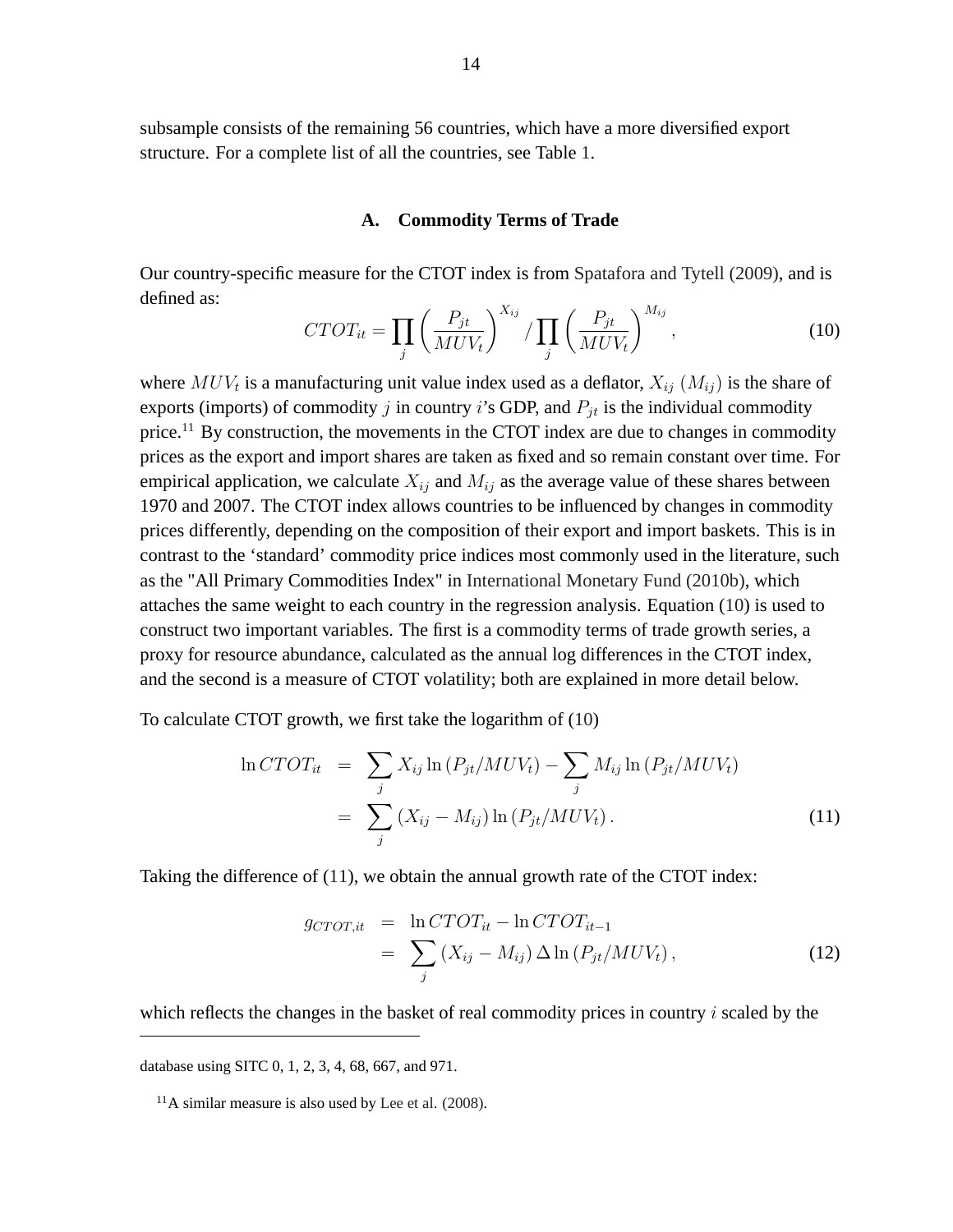importance of each commodity  $j$  in that economy's net exports for that particular good,  $(X_{ij} - M_{ij}).$ 

Resource revenue (or rent), being calculated as the production multiplied by price (minus marginal cost), has been used extensively in a number of recent studies in the resource curse literature as a measure of abundance. Given that production levels do not change much over time and are generally persistent, most changes in resource rents or revenues in the short-run (for instance five-years) are due to price fluctuations. Moreover, the Dutch disease phenomenon focuses on the changes in natural resource prices as the main driver of the eventual drag on TFP and output growth. Therefore, the commodity terms of trade growth considered in this paper, which is a weighted measure of changes in commodity prices, can be seen as a proxy for resource abundance, as well.

In contrast to most studies in the growth literature which employ time-invariant measures of volatility, we construct two time-varying measures. First, we consider the five year non-overlapping standard deviation of  $g_{CTOT,it}$ , annual growth rates of the CTOT index,

<span id="page-15-0"></span>
$$
\sigma_{CTOT, it, t+S} = \sqrt{\frac{1}{S} \sum_{s=0}^{S} \left( g_{CTOT, it+s} - \frac{1}{S+1} \sum_{s=0}^{S} g_{CTOT, it+s} \right)^2},\tag{13}
$$

where  $S = 4$  as we are working with five-year averages. The volatility of  $g_{CTOT,it}$ , given in equation [\(13\)](#page-15-0), indicates the extent to which CTOT growth deviates from a given mean at any point in time. Second, as annual data on CTOT volatility is required in the cross-sectionally augmented pooled mean group (CPMG) regressions, we estimate a generalized autoregressive conditional heteroscedasticity (GARCH) model using the logarithm of  $CTOT_{it}$ . This approach estimates the "conditional variance" of the logarithm of the CTOT for each year, independent of other observations. The computed variance series might yield periods with different volatility levels, and therefore a time varying measure. More specifically, we estimate the volatility of the commodity terms of trade from a GARCH(1,1) model on annual observations using a regression of the change in the logarithm of the CTOT variable,  $q_{CTOT\,it}$ , on a constant (this formulation is used to avoid prejudging the issue of stationarity) as in [Bleaney and Greenaway \(2001\)](#page-32-1) and [Serven \(2003\):](#page-35-5)

$$
g_{CTOT,it} = \ln CTOT_{it} - \ln CTOT_{it-1}
$$
  
\n
$$
= \kappa_0 + \xi_{it}
$$
  
\n
$$
\sigma_{CTOT,it}^2 = (1 - \lambda_1 - \lambda_2) \sigma_{CTOT,i}^2 + \lambda_1 \xi_{it-1}^2 + \lambda_2 \sigma_{it-1}^2
$$
 (14)

where  $\xi_{it} \sim N(0, \sigma_{it}^2), \xi_{it}^2$  $\sum_{i=1}^{2}$  is the squared residuals,  $\sigma_{CTOT, it}^2$  is the conditional variance of  $g_{CTOT,it}$ ,  $\sigma_{CTOT,i}^2$  is the unconditional variance,  $\lambda_1$  is the ARCH parameter, and  $\lambda_2$  is the GARCH parameter. We calculate CTOT volatility as the square root of  $\sigma_{CTOT,it}^2$ .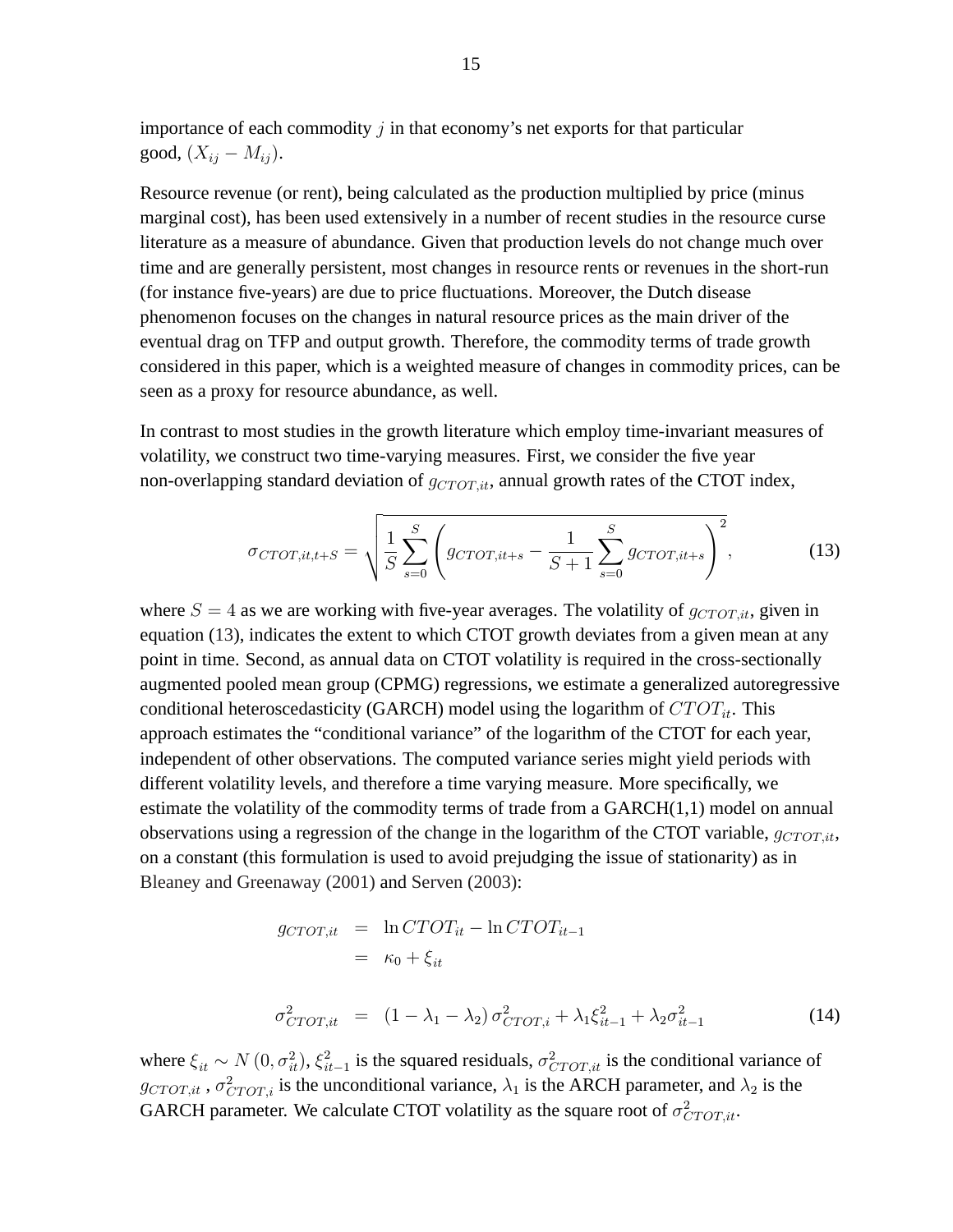The upper graphs in Figure [1](#page-38-0) illustrate a simple bivariate relationship between GDP per capita growth and CTOT growth over the entire period 1970–2007, suggesting a mild positive correlation between these two variables for both country groups. Examining the two lower graphs, we observe that while higher CTOT volatility is associated with lower GDP growth in primary commodity exporting countries, this relationship does not hold for the other subsample, which has a more diversified export structure. Overall, the results from Figure [1](#page-38-0) represent preliminary evidence that while commodity booms do not reduce output per capita growth (contrary to the resource curse hypothesis), the volatility of CTOT stunts output growth only for primary commodity exporters. This is perhaps not surprising as those countries with a diversified basket of exports, especially manufacturing or service-sector goods, can be expected to grow faster and be better insured against price fluctuations in individual commodities.

In Section V.A, we will add a whole range of control variables and deal with possible endogeneity problems through the system GMM approach, to investigate whether the above results survive for the full sample and the two subsamples, as suggested by Figure [1.](#page-38-0) We will also investigate the relationship between resource abundance and/or CTOT volatility with that of output growth using annual data and applying a cross-sectionally augmented version of the Pooled Mean Group (CPMG) methodology in Section V.B. Since we also would like to investigate possible mechanisms through which CTOT volatility can harm economic growth, we focus on three channels which have been widely discussed in the literature: (i) TFP growth; (ii) physical capital accumulation; and (iii) human capital acquisition. To do this analysis, we need to construct series for physical and human capital stocks as well as for TFP. In what follows, we briefly describe how these series are constructed.

#### **B. Physical Capital Accumulation**

We apply the perpetual inventory method, as in [Hall and Jones \(1999\)](#page-33-7) for instance, to data from the Penn World Tables (PWT) 6.3; see [Heston et al. \(2009\),](#page-33-8) to construct the series of the physical capital stock,  $K_{it}$ . We construct the initial stock of capital,  $K_{it_0}$ , for country i as:

$$
K_{it_0} = \frac{I_{it_0}}{g_I + \delta},\tag{15}
$$

where  $\delta$  is the depreciation rate,  $g_I$  is the geometric average growth rate of  $I_{it}$  between  $t_0$  and  $t_0 + 10$ , and  $I_{it}$  represents gross investment and is defined as:

$$
I_{it} = k i_{it} \times r g d p ch_{it} \times p o p_{it}, \qquad (16)
$$

in which  $ki_{it}$  measures the investment share of real GDP per capita ( $rgdpch_{it}$ ) and  $pop_{it}$  is population. Since we have access to data on investment from 1960 for most countries, we set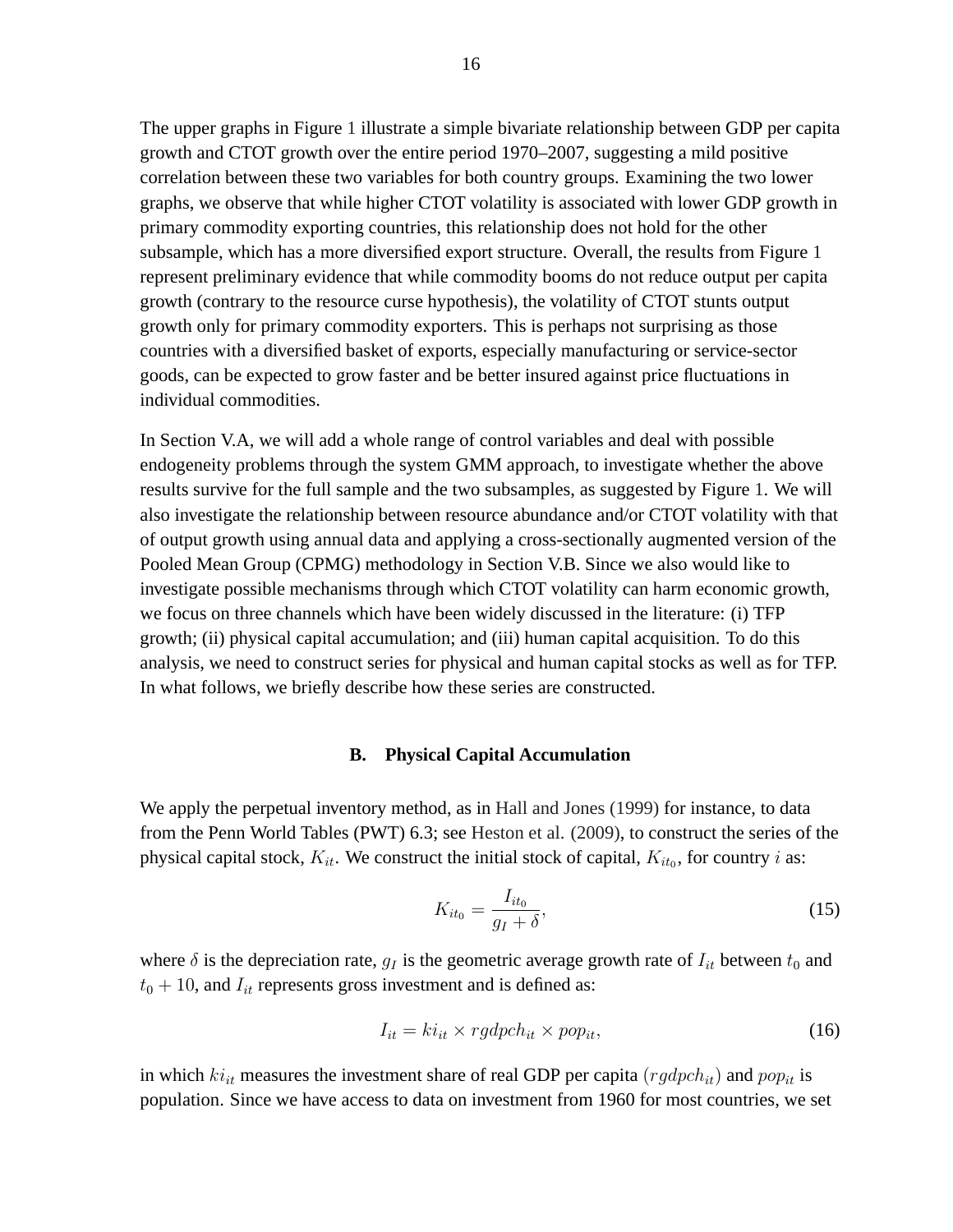$t_0$  to this year.<sup>[12](#page-17-0)</sup> Furthermore, we assume a depreciation rate,  $\delta$ , of six percent and compute the subsequent values of the capital stock as:

<span id="page-17-3"></span>
$$
K_{it} = (1 - \delta)K_{it-1} + I_{it}.
$$
\n(17)

#### **C. Human Capital Stock**

To calculate the level of human capital stock in country  $i$ , we obtain data on the average years of schooling attained (total, primary, secondary, tertiary) in five-year intervals from the Barro and Lee Educational Attainment Dataset 2010. Since annual data is required to retrieve the human capital series, we linearly interpolate the [Barro and Lee \(2010\)](#page-31-8) dataset. Moreover, we assume that labor is homogeneous within a country and that each unit of labor has  $s_{it}$  years of schooling (education). Therefore, the labor-augmenting human capital is given by:

<span id="page-17-4"></span>
$$
H_{it} = e^{\psi(s_{it})}.
$$
\n<sup>(18)</sup>

Following [Psacharopoulos \(1999\),](#page-34-11)<sup>[13](#page-17-1)</sup> we specify  $\psi(s_{it})$  as a piecewise linear function with coefficients (returns to schooling) 0:134 for the first four years of education, 0:101 for the next four years, and 0.068 for any value of  $s_{it} > 8$ .<sup>[14](#page-17-2)</sup>

#### **D. Productivity**

In constructing the total factor productivity series, we follow [Hall and Jones \(1999\)](#page-33-7) and assume that output in country  $i$  is produced according to the following constant returns to scale production function:

$$
Y_{it} = K_{it}^{\alpha} (A_{it} H_{it} L_{it})^{1-\alpha},\tag{19}
$$

where  $K_{it}$  denotes the stock of physical capital defined in [\(17\)](#page-17-3),  $A_{it}$  is a labor-augmented productivity factor,  $H_{it}$  is a measure of the average human capital of workers defined in [\(18\)](#page-17-4), and  $L_{it}$  is labor input in use:

$$
L_{it} = \frac{rgdpch_{it} \times pop_{it}}{rgdpwok_{it}},\tag{20}
$$

<span id="page-17-0"></span> $12$ In those countries for which data on investment is missing in 1960,  $t_0$  is the next available data point followed by other observations.

<span id="page-17-1"></span><sup>&</sup>lt;sup>13</sup>See also [Psacharopoulos and Patrinos \(2004\).](#page-34-12)

<span id="page-17-2"></span><sup>&</sup>lt;sup>14</sup>We also constructed the human capital series by assuming that the returns to primary, secondary, and tertiary schooling is equal to  $0.134$ ,  $0.101$ , and  $0.068$  per annum, but as expected, this does not lead to any significant change in the series or the results.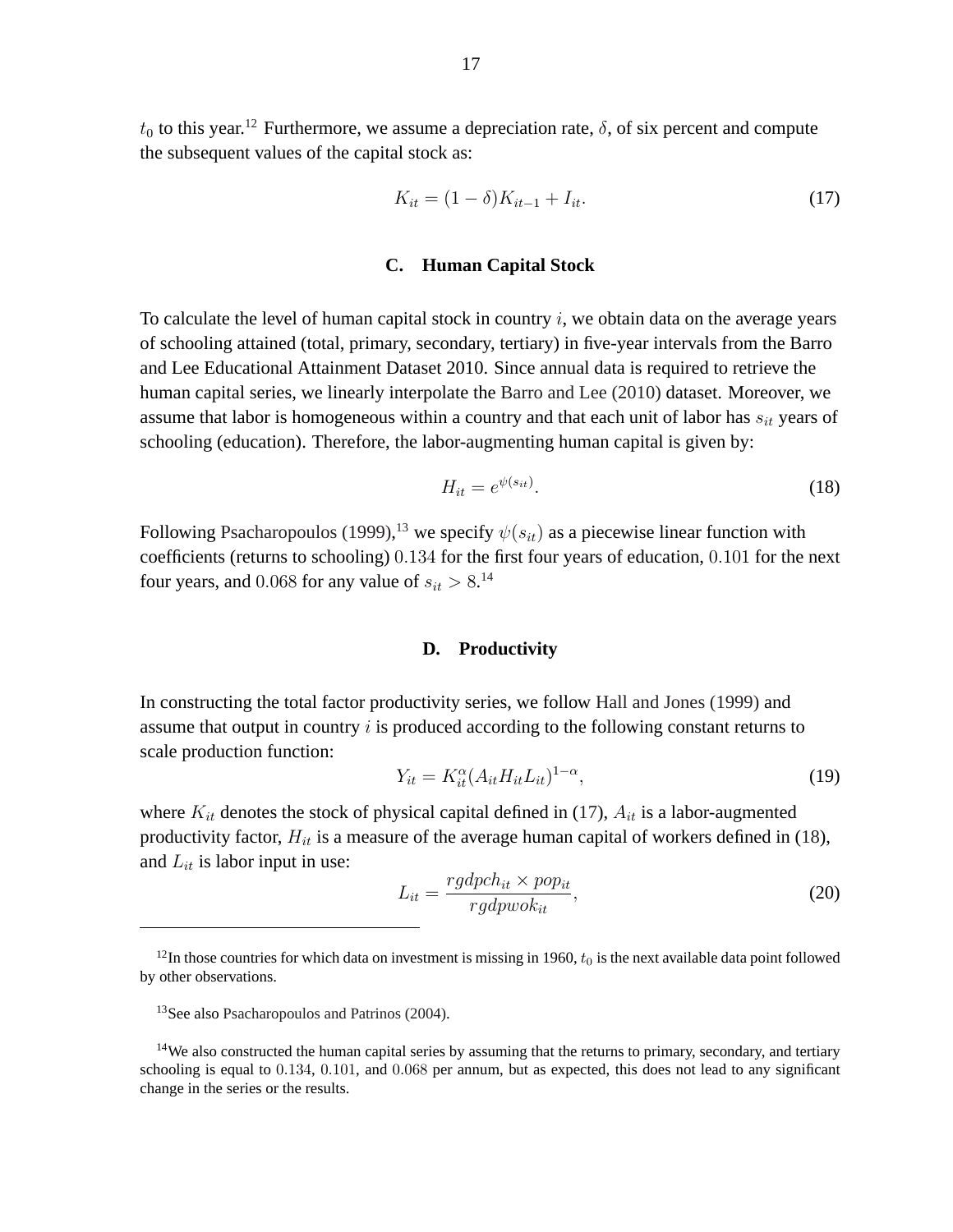where as before  $rgdpch_{it}$  is real GDP per capita,  $pop_{it}$  is a measure of population and rgdpwok<sub>it</sub> is real GDP per worker from the PWT 6.3. The capital share,  $\alpha$ , is assumed constant across countries and set equal to  $1/3$ .

Finally, using the data on output per worker, capital, population, and schooling, we can construct the level of total factor productivity as follows:

$$
A_{it} = \frac{Y_{it}}{H_{it} L_{it}} \left(\frac{K_{it}}{L_{it}}\right)^{-\frac{\alpha}{1-\alpha}}.\tag{21}
$$

#### **V. EMPIRICAL RESULTS**

In this section, we initially present the system GMM estimation results of the effects of (i) commodity terms of trade growth, (ii) its volatility, (iii) an export diversification measure, and (iv) a conditioning information set, on growth and its sources. We then use the cross-sectionally augmented Pooled Mean Group (CPMG) estimator to investigate the hypothesized association between  $g_{CTOT}$ ,  $\sigma_{CTOT}$  and economic growth as well as its sources, and contrast these results with those obtained from the GMM estimations.

#### **A. Analysis Using Five-Year Averages**

To filter out business cycle fluctuations and to focus on the long-run effects of CTOT growth and volatility, we follow the literature in transforming the annual series into non-overlapping five-year averages. Given the time span of our dataset (from 1970 to 2007), we can construct an unbalanced panel with a maximum of seven five-yearly observations per country covering 1970–2005.

#### **A.1 Volatility and Growth**

We propose to use the system GMM estimator described above, but as the two-step standard errors on estimated coefficients will be biased downward in small samples like ours, we make use of [Windmeijer \(2005\)](#page-35-6) approach to correct for that bias. The following equation is estimated:

<span id="page-18-0"></span>
$$
g_{y, is} = (\phi - 1) y_{is-1} + \gamma_1 g_{CTOT, is} + \gamma_2 \sigma_{CTOT, is}
$$
  
 
$$
+ \gamma_3 EXPY_{is} + \beta' \mathbf{z}_{is} + \mu_i + \eta_s + \varepsilon_{is},
$$
 (22)

where  $i = 1, 2, ..., N$ , and  $s = 1, 2, ..., S$ , in which  $S = \frac{7}{5}$  $\frac{T}{5}$ , with T denoting the years between 1970 and 2005.  $g_{y, is}$  is the geometric average growth rate of real GDP per capita between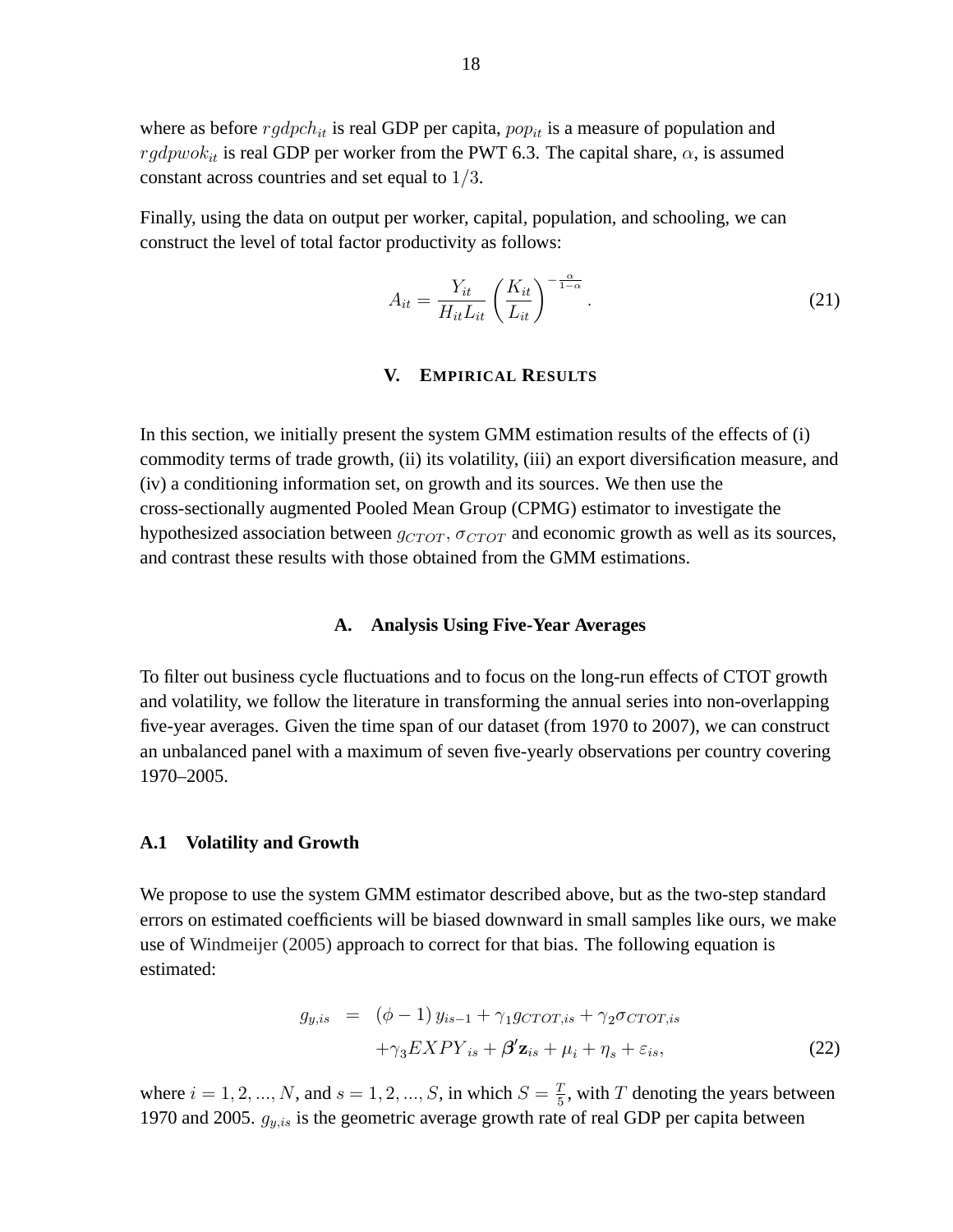dates s and  $s - 1$ ;  $y_{is-1}$  is the logarithm real GDP per capita at the beginning of each period;  $g_{CTOT.is}$  is the growth rate of the CTOT index; and  $\sigma_{CTOT.is}$  is its volatility.  $EXPY_{is}$  is a measure of export diversification and  $z_{is}$  is a set of other control variables now standard in the growth literature<sup>[15](#page-19-0)</sup> including education, trade openness, government burden, and lack of price stability.  $\eta_s$  is the time-specific effect;  $\mu_i$  is the country-specific effect; and  $\varepsilon_{it}$  is the error term.

Table [3](#page-39-0) presents the estimation results of the impact of commodity terms of trade growth and volatility as well as export diversification on GDP per capita growth. In the first regression using the whole sample of 118 countries, [1.1], we observe that an increase in  $g_{CTOT}$  is both growth enhancing and highly significant. On the other hand, although the coefficient of CTOT volatility is negative, this is in fact insignificant and thus there is no evidence that volatility in commodity prices harms growth for the full sample. As already discussed in Section IV.A, we expect the growth experience of primary commodity exporters to be different from those countries that are not well endowed with a handful of primary products, see Figure [1,](#page-38-0) and therefore we split the sample into two subsets.

Regression [1.2] shows the opposite significant effects of  $g_{CTOT}$  and  $\sigma_{CTOT}$  on GDP growth for the 62 primary commodity exporting countries in our sample. While commodity price booms significantly increase economic growth, volatility affects it negatively. The positive growth effect of  $g_{CTOT}$  provides evidence against the traditional resource curse hypothesis, which argues that it is the level of resource abundance that affects economic growth negatively. Our findings are in line with results obtained in a number of recent studies in the literature such as [Brunnschweiler and Bulte \(2008\),](#page-32-3) [Cavalcanti et al. \(2011a\),](#page-32-0) [Cavalcanti et al.](#page-32-8) [\(2011b\),](#page-32-8) and [van der Ploeg and Poelhekke \(2010\).](#page-35-1) The negative relationship between volatility and growth in resource-abundant countries is also documented in [van der Ploeg and](#page-35-0) [Poelhekke \(2009\)](#page-35-0) and [van der Ploeg and Poelhekke \(2010\),](#page-35-1) who acknowledge that the source of the resource curse is the volatility of commodity prices as opposed to resource abundance, although their empirical analysis is based on the volatility of unanticipated output growth and not of commodity prices.  $\sigma_{CTOT}$  is a more appropriate measure to analyze the resource curse paradox as it directly affects a country's ability to extract from its resource stock and make use of the proceeds. Whereas the volatility of unanticipated output growth is most likely caused by factors that are not directly related to the abundance of natural resources.

To determine the overall growth impact of changes in the CTOT variable and its volatility, we calculate the average percentage effect of the two CTOT variables on output per capita growth using the estimates from regression  $[1.2]$ . The overall effect is  $-0.312$  over five years (see Table [3\)](#page-39-0), therefore the negative growth effects of CTOT volatility offset the positive impact of commodity booms, which suggests that volatility, rather than abundance per se, drives the

<span id="page-19-0"></span><sup>15</sup>See, for instance, [Levine et al. \(2000\)](#page-33-3) and [Aghion et al. \(2009\).](#page-31-0)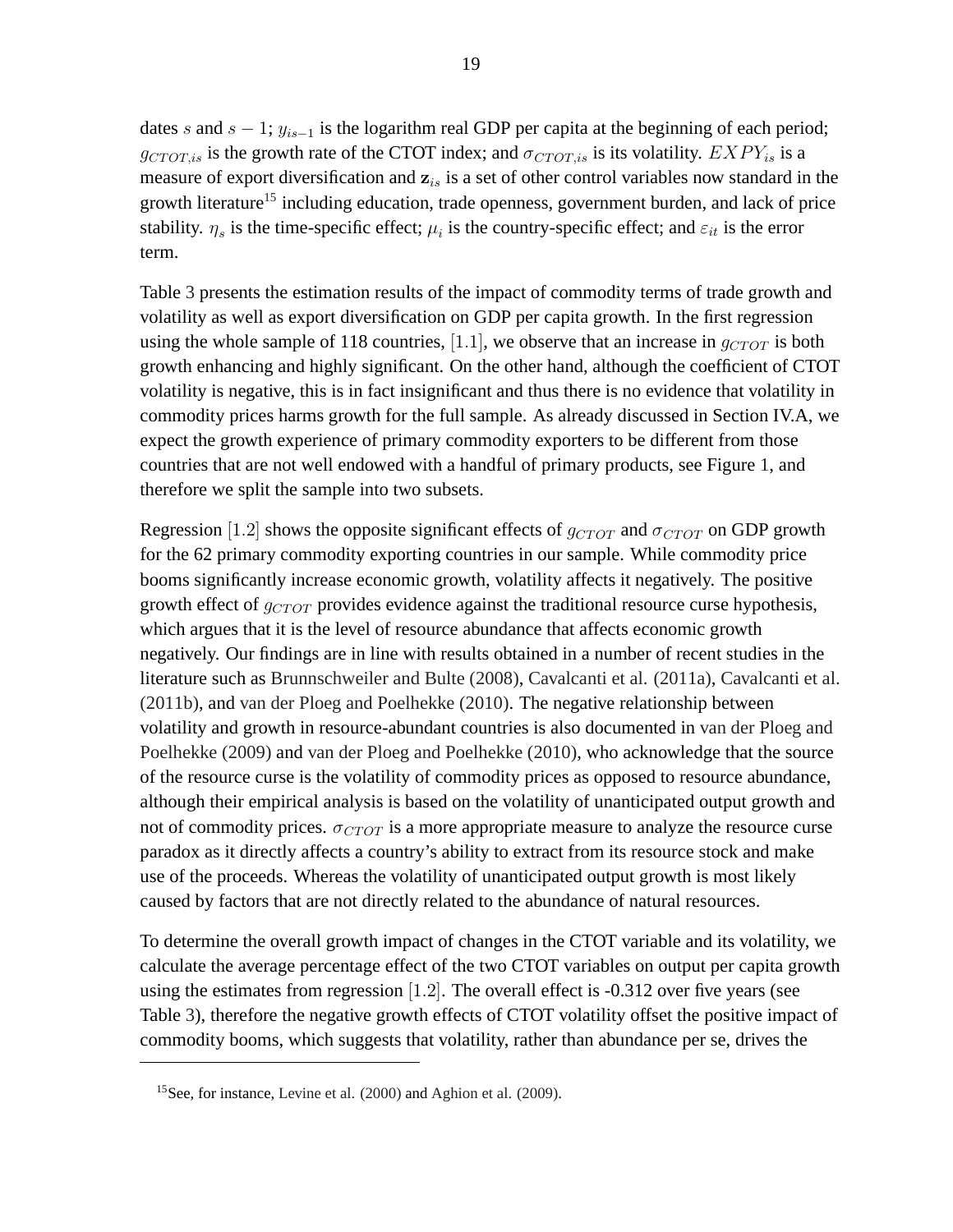#### resource curse paradox.<sup>[16](#page-20-0)</sup>

These results, however, do not hold for the second subsample that focusses on the remaining 56 non-resource abundant countries; see regression [1:3] of Table [3.](#page-39-0) For these countries, changes in commodity prices (or their volatility) are not expected to have any major impact on their physical and human capital investment, or their TFP growth rates. Consequently, there should be no significant impact on economic growth stemming from changes in the CTOT variable or its volatility. In addition, these countries generally have highly diversified export and import baskets, implying that the changes in commodity prices should have a lower effect on them as opposed to primary commodity abundant countries. This argument is also supported by observing that the coefficient of export diversification variable,  $EXPY_{it}$ , is significant and positive in all three regressions in Table [3.](#page-39-0) This finding suggests that diversifying away from exporting only a handful of primary commodities towards technology improving exports can significantly increase the growth rate of an economy. Another related important reason for this asymmetric effect is that most of these economies are financially developed and have access to international capital markets, and so, are well positioned to absorb the shocks from commodity price variations. For instance, 27 out of the 56 countries in the net-commodity importing sample are members of the Organization for Economic Cooperation and Development (OECD).

Note that in all three regressions, the control variables have the expected signs and are all statistically significant except for the education variable in all regressions, and the government burden variable in [1:3] : Overall, while higher level of trade-openness is growth enhancing, price instability and government burden tend to have adverse effects on GDP growth. In addition, there is evidence of income convergence across countries with the coefficient on the lagged-dependent variable being significant for the full sample and the sample consisting of net primary commodity importers. However, this finding should be interpreted with caution as there is a large cross-country heterogeneity in our sample of 118 countries which might render the estimated coefficient on  $\ln y_{it-1}$  biased. Finally, in all regressions, the Hansen and second order serial correlation test statistics, which examine the validity of the instruments used, are well above the conventional significance levels.

#### **A.2 Volatility and the Channels Affecting Economic Growth**

To determine the channel(s) through which GDP per capita growth is negatively affected by CTOT volatility in the subsample of 62 commodity exporters, we follow [Beck et al. \(2000\)](#page-31-9) in investigating three possible sources which are widely acknowledged in the literature, namely, TFP, human-, and physical-capital investment. The importance of these channels and the

<span id="page-20-0"></span><sup>16</sup>[Cashin and McDermott \(2002\)](#page-32-9) also argue that the volatility of commodity prices, as measured by *The Economist*'s index of industrial commodity prices, dominates any trend in real prices.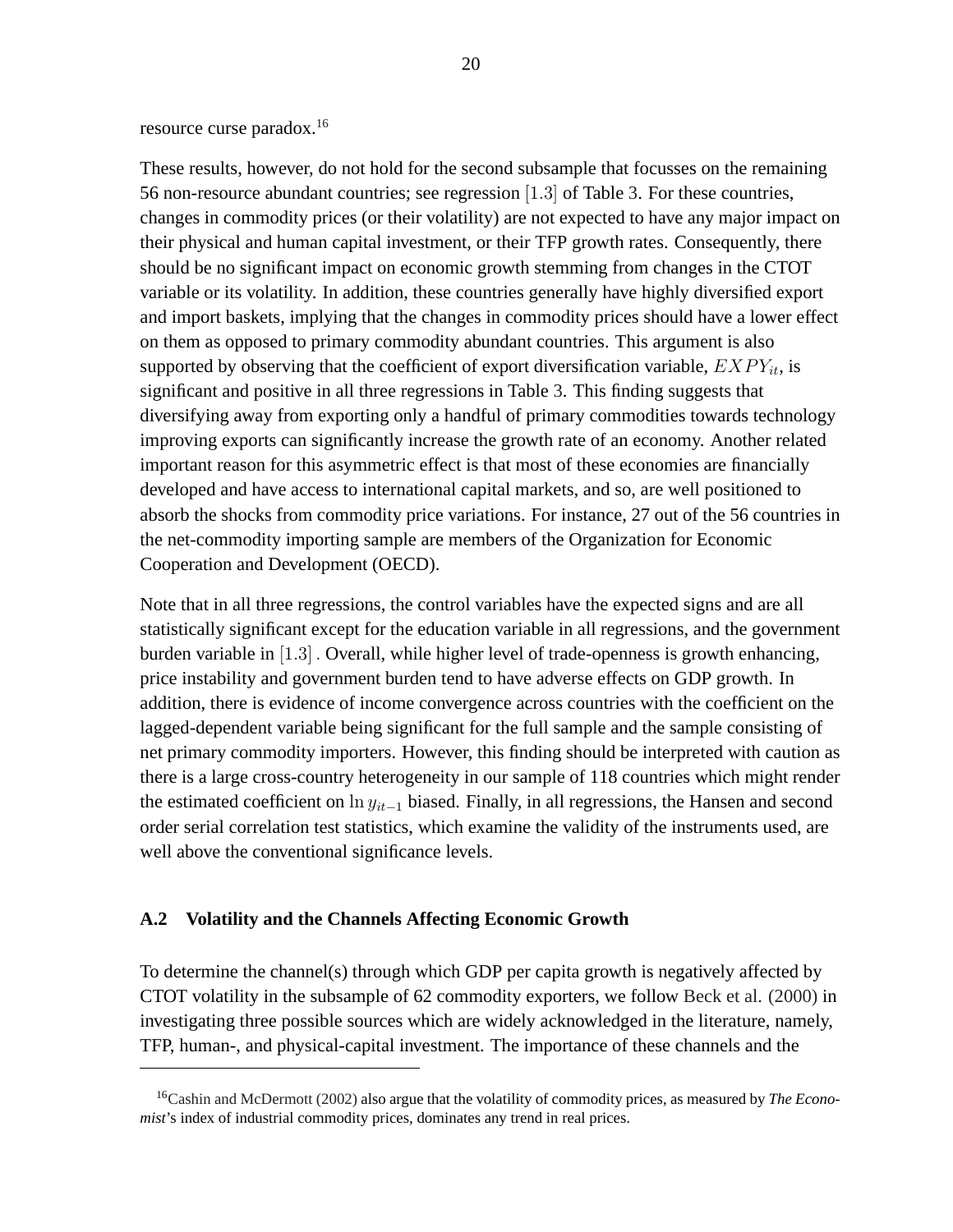reasons for why they might be the means by which growth is dampened in resource abundant countries is discussed extensively in [Gylfason \(2006\).](#page-33-9) As before, we use the system GMM dynamic panel data approach to estimate the following equation:

$$
g_{W, is} = (\phi - 1) w_{is-1} + \gamma_1 g_{CTOT, is} + \gamma_2 \sigma_{CTOT, is}
$$
  
+ 
$$
\gamma_3 EXPY_{is} + \beta' \mathbf{z}_{is} + \mu_i + \eta_s + \varepsilon_{is},
$$
 (23)

where  $W = \{TFP, or physical capital per capita, or human capital per capita\}; q_{Wis}$  is the geometric average growth rate of W between dates s and  $s - 1$ ; and  $w_{is-1}$  is the logarithm of  $W$  at the beginning of each period. All other variables are as defined in equation [\(22\)](#page-18-0).

Not surprisingly, considering the results of regression [2:1] in Table [4,](#page-40-0) we observe that human capital enhances TFP and so does export diversification. However, the channel through which CTOT variables affect growth is clearly not total factor productivity, as the growth rate and the volatility of CTOT are both statistically insignificant in the TFP regression. Our results suggest that commodity price booms or CTOT volatility do not have an adverse impact on TFP growth. This finding contradicts the Dutch disease hypothesis, which predicts that an increase in commodity prices will lead to real exchange rate appreciation and through that a fall in output in the non-resource and more dynamic traded-goods sector, and in turn leads to a reduction of TFP growth and eventually the GDP growth rate.<sup>[17](#page-21-0)</sup> This effect would most likely be present if the revenues from primary commodities were to be intrinsically temporary, like in the Netherlands in the 1960's, but this is not the case for most of the countries in our sample, which have remained exporters of a few primary products for decades. For instance, Iran has been a major crude oil exploiter and producer for over 50 years and with the current reserve to extraction ratio, is predicted to remain so for many decades to come.<sup>[18](#page-21-1)</sup> Thus an increase in the price of primary commodities, or its volatility, does not necessarily have negative long run effects on TFP in these countries, as their economies would re-adjust after a shock to the price of primary commodities. This is the case unless there are important non-convexities in the economy, but it is not supported by the econometric evidence, given that an increase in commodity prices or volatility seems to have no significant effect on TFP growth in the long run, see regression [2:1] in Table [4.](#page-40-0)

In contrast, regression  $[2.2]$  shows that both commodity terms of trade growth and volatility have significant impacts on physical capital accumulation for primary commodity abundant countries. While a commodity price boom increases the physical capital stock, higher volatility of commodity prices significantly reduces it. Therefore, capital accumulation seems to be an important channel through which volatility affects GDP per capita growth. This result

<span id="page-21-0"></span><sup>&</sup>lt;sup>17</sup>See, for example, [Corden and Neary \(1982\),](#page-32-10) [Krugman \(1987\),](#page-33-10) and [Neary and van Wijnbergen \(1986\)](#page-33-11) among others.

<span id="page-21-1"></span><sup>18</sup>For more details see [Esfahani et al. \(2009\).](#page-32-4)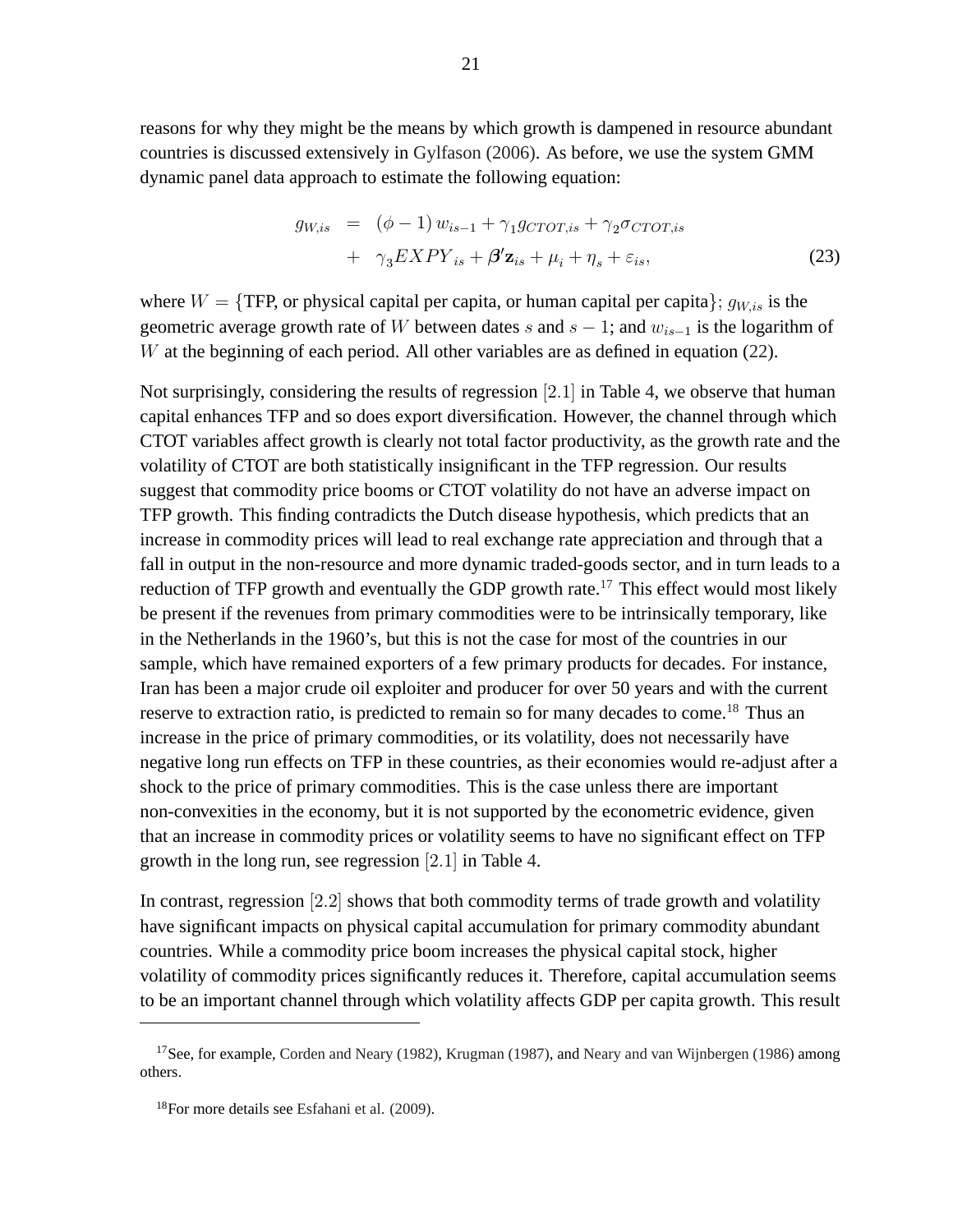is in line with what is argued in [Papyrakis and Gerlagh \(2004\),](#page-34-4) [Gylfason and Zoega \(2006\)](#page-33-2) and [Esfahani et al. \(2009\)](#page-32-4) among others. A possible explanation for this finding is that economic agents tend to save less in commodity abundant countries because they perceive the revenues from primary commodity exports to be a permanent stream of future income. Another possibility is that the uncertainty arising from commodity price volatility in these economies might suppress the accumulation of physical capital by risk averse investors. Moreover, as noted by [Catão and Kapur \(2006\)](#page-32-11) and [Catão et al. \(2009\),](#page-32-12) TOT volatility adversely affects capital accumulation and growth by raising the country's default risk, hence widening the country spreads, and lowering its borrowing capacity.

The estimation results from regression [2.3] are similar to that of regression [2.2]. They indicate that human capital accumulation is another channel through which volatility harms growth. A possible explanation for this finding is that uncertainty generally increases income inequality and leads to binding credit constraints on households with low net worth. But given that families finance their own education, higher volatility then leads to a reduction in human capital investment and thus lowers economic growth. This reduction in the growth rate of an economy due to the crowding out of human capital investment in resource abundant and/or volatile economies is also what is found in the literature. See, for example, [Gylfason \(2001\),](#page-32-5) [Birdsall et al. \(2001\),](#page-31-10) [Papyrakis and Gerlagh \(2004\),](#page-34-4) [Aizenman and Pinto \(2005\),](#page-31-11) and [Gylfason and Zoega \(2006\).](#page-33-2)

Moreover, while export diversification leads to higher investment in physical capital, see regression [2:2], this effect is absent in the human capital accumulation equation, [2:3]. This result seems to suggest that for commodity abundant countries, diversification is an important mechanism that offsets the reduction in physical capital accumulation (brought about by large primary commodity export revenues) with an increase in productivity.

Furthermore, the coefficients of the control variables in all three regressions in Table [4](#page-40-0) generally have the expected signs, with those that are opposite to what is expected being statistically insignificant. As before, the Hansen and second order serial correlation test statistics in these three regressions confirm the validity of the instruments used and the lack of second order serial correlation in the error terms.

We also estimated regressions [2.1] to [2.3] for the 56 net commodity-importing countries in our sample and as expected found no significant effect of  $g_{CTOT}$  and  $\sigma_{CTOT}$  on the three channels of growth described above. This is consistent with our findings in regression [1:3] of Table [3](#page-39-0) in which the growth rate and the volatility of the commodity terms of trade had no significant effect on GDP growth for the group of 56 commodity importers. Given that these countries are not primary commodity abundant and have highly diversified import and export baskets, we argue that this is in fact what should be expected. These results are not reported but they available upon request.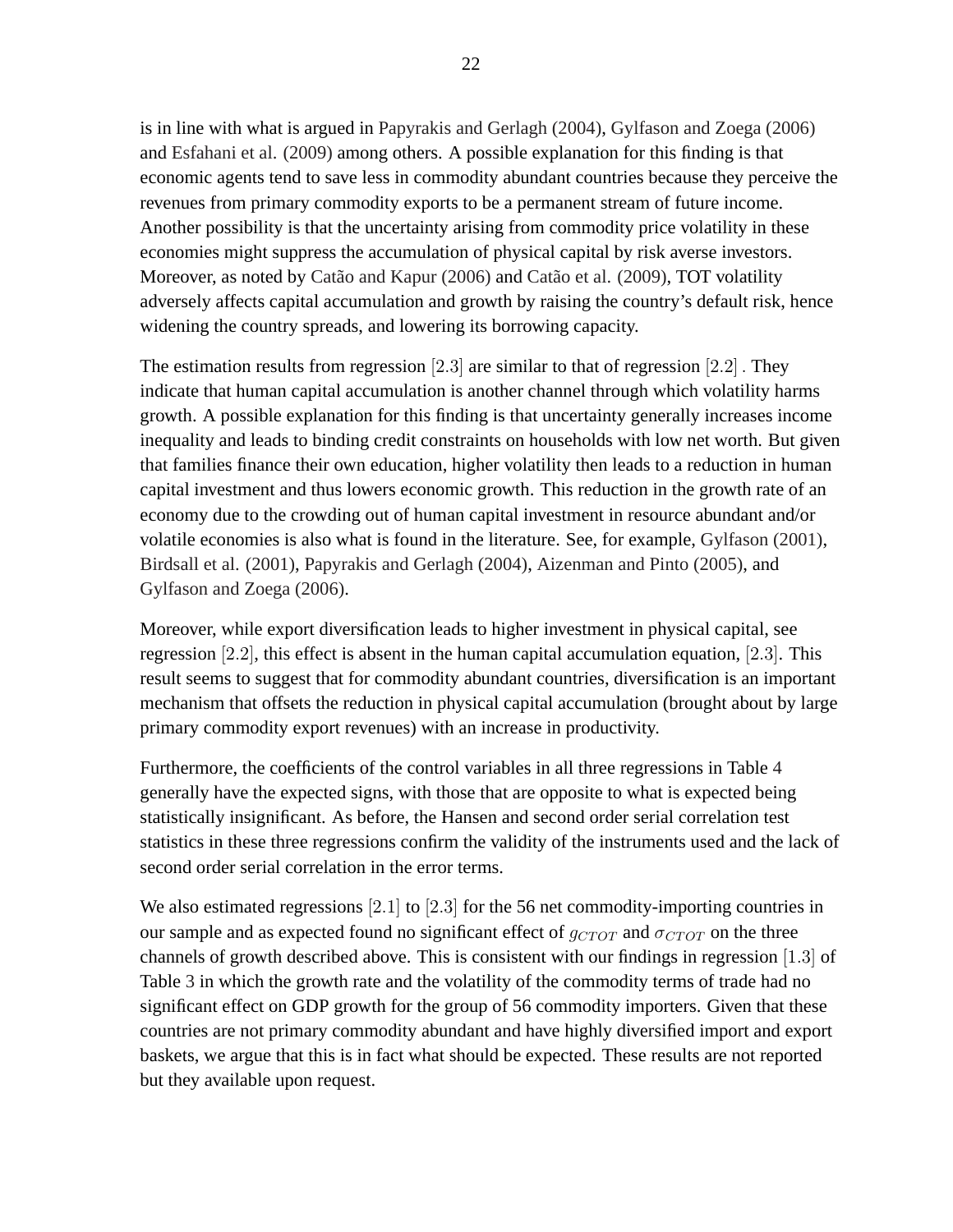#### **A.3 Robustness Checks**

In order to make sure that our results are not driven by the way in which commodity terms of trade volatility is measured, instead of using five-year non-overlapping standard deviation of CTOT growth, we estimate the conditional volatility of the commodity terms of trade from a  $GARCH(1,1)$  model on annual observations and use it as our alternative measure of instability, (see Section IV.A for more details). The results in Table [5](#page-41-0) echo those obtained in Table [3.](#page-39-0) While the coefficient of CTOT volatility is negative for the full sample and for the 56 net commodity importers; see regressions [3:1] and [3:3] in Table [5,](#page-41-0) they are in fact statistically insignificant. In contrast, regression [3:2] shows that CTOT volatility has a significantly negative effect on GDP growth for primary commodity-exporting countries. Note also that in contrast to the predictions of the resource curse hypothesis, a higher growth rate of commodity prices enhances real output per capita growth significantly for both the full sample and for the 62 primary commodity exporters. This finding is consistent with the one obtained in regressions  $[1.1]$  and  $[1.2]$  and with the evidence that is provided in the recent literature on the resource curse hypothesis, which argues that abundance of resources is not a curse and could even under certain conditions be a blessing. However, the impact of CTOT growth on output per capita is smaller than that of CTOT volatility, given that the overall impact of the two CTOT variables on output growth is -0.509 percent; see Table [5.](#page-41-0)

Having shown that there exists a negative association between the  $GARCH(1,1)$  measure of CTOT volatility and economic growth, we investigate the three potential channels through which this effect operates. Note that TFP is not one of these channels as neither CTOT growth nor its volatility have any significant effects on technological growth; see regression [4:1] in Table [6.](#page-42-0) This is in line with the results obtained from regression [2:1] and provides further evidence against Dutch disease operating in the primary commodity-abundant countries in our sample.

In addition, although the coefficient of  $\sigma_{CTOT}$  is negative in regression [4.3], it is in fact statistically insignificant, and as such there is no evidence that CTOT volatility crowds out human capital. This finding does not fit with the results from regression [2:3] in which the volatility in commodity prices did have a negative effect on human capital accumulation. Thus, the evidence surrounding the relationship between human capital investment and CTOT volatility seems to be inconclusive, and so further research on the human capital accumulation channel is warranted. However, as the coefficient of CTOT volatility (growth) is significantly negative (positive) in regression [4:2], it seems safe to conclude that volatility harms growth via a reduction in physical capital accumulation.[19](#page-23-0)

<span id="page-23-0"></span><sup>&</sup>lt;sup>19</sup>To confirm the results in Section V.A.2, we also estimated regressions [4.1] to [4.3] for the 56 net commodity importing countries in our sample. As expected we found no significant effect of  $g_{CTOT}$  and  $\sigma_{CTOT}$  on the three channels for these countries.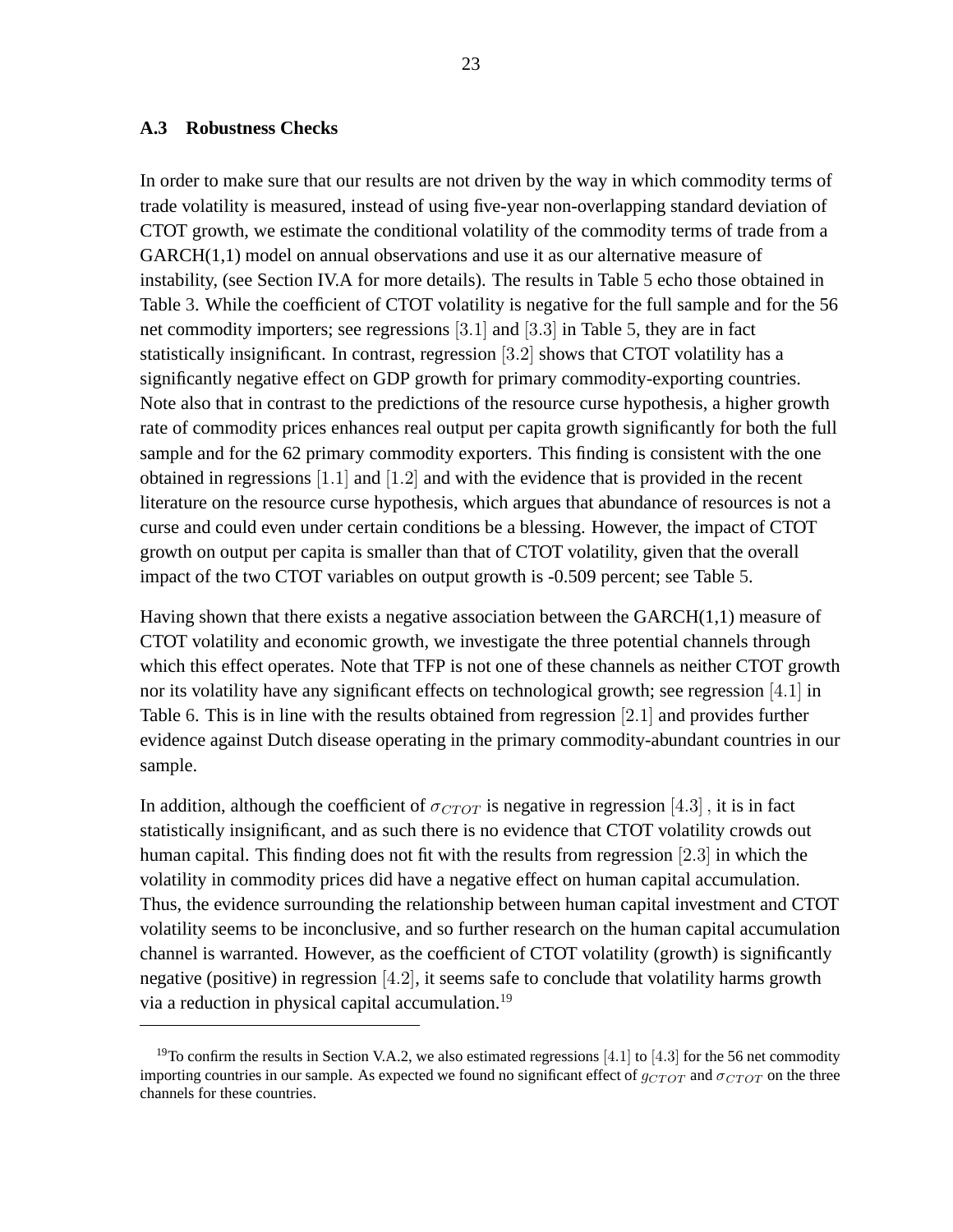Moreover, the results in Table [5](#page-41-0) show that export diversification has a significant positive effect on output growth for the full sample of the 118 countries, as well as for the two subsamples. It is also the case that export diversification enhances both TFP growth and physical capital accumulation in commodity exporting countries; see Table [6.](#page-42-0) These results are consistent with those reported in Tables [3](#page-39-0) and [4,](#page-40-0) implying that there is a strong evidence that diversification of the economy, away from primary products towards more productive goods, should be high on the policy agenda of commodity-abundant countries.

In all six regressions in Tables [5](#page-41-0) and [6,](#page-42-0) the Hansen test statistic is well above the conventional significance level, meaning that the instruments used are valid, and at the same time there is no evidence of second-order serial correlation in the error terms. Moreover, the coefficients of the control variables that are statistically significant all have the expected signs. Thus overall the results obtained using the alternative measure of volatility confirm the robustness of our findings reported in Sections V.A.1 and V.A.2, and provide evidence for the negative effects of CTOT volatility on physical capital accumulation and through that on the growth rate of real GDP per capita.

Finally, in line with the literature, we have defined primary commodity exporters as those countries for which the ratio of primary commodities to total exports exceeds 50 percent, but to make sure that this particular cut-off point is not driving our results, we also estimated all the regressions using 40 and 60 percent cut-off points and found the results to be robust to these changes. This is not surprising as increasing the cut-off point to 60 percent only reduces the sample by three countries, while reducing it to 40 percent increases the number of countries by six. These estimation results are not reported but are available upon request.

#### **B. Analysis Using Annual Data**

There are a number of advantages to using non-overlapping five-year averages, including the potential for removing business cycle fluctuations. However, the averaging itself induces a loss of information with no guarantee that the business cycle fluctuations are removed entirely. Moreover, uncertainty is best measured over the business cycle and so, using five-year averages could underestimate the importance of volatility. Furthermore, as discussed in Section III.C, the traditional GMM methodology employed in Section V.A does not account for cross sectional heterogeneity or residual cross country dependencies that might be present. To overcome some of these issues and also to provide robustness checks for our GMM results, we employ the cross-sectionally augmented pooled mean group (CPMG) methodology, described in Section III.C, on annual observations from 1970 to 2007. This method allows for heterogenous error variances, short-run coefficients and intercepts while it restricts the long-run coefficients to be the same across countries.

Given the requirements on the time-series dimension of the panel, we include only countries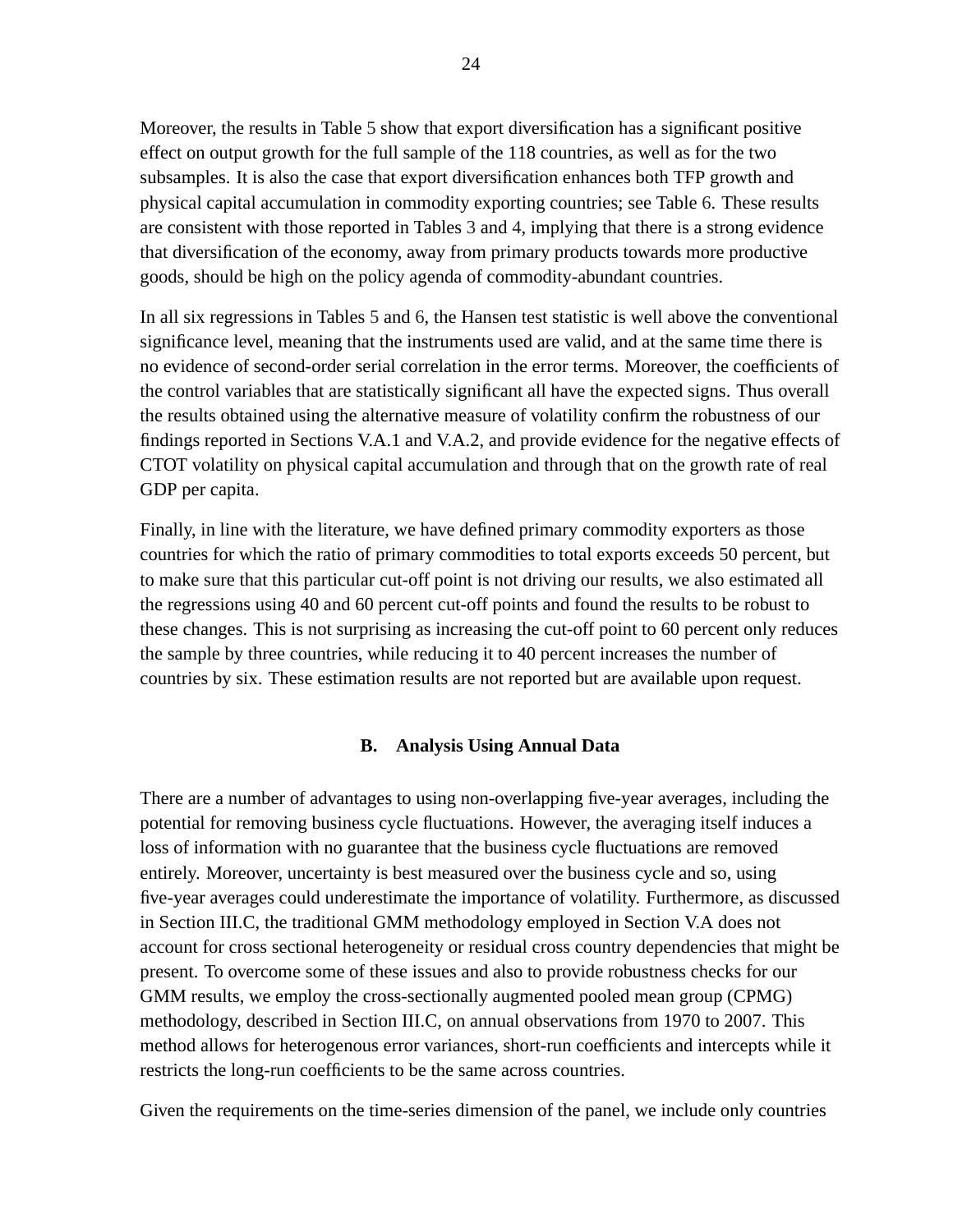for which we have at least 25 consecutive observations. In addition, in light of the results obtained in Section A, we only focus on the sample of commodity exporters. This implies that our analysis will include 52 countries out of the 62 primary commodity exporters in our dataset (see Table [1\)](#page-36-0).

As data on secondary enrollment used in the GMM regressions is only available in five-year intervals, we cannot use the education variable in the CPMG estimations. This also implies that we are unable to look at the human capital accumulation channel in Section V.B.2,  $^{20}$  $^{20}$  $^{20}$  and therefore we will focus on the remaining two channels of impact on growth: TFP and physical capital investment equations.

#### **B.1 Volatility and Growth**

We use the cross-sectionally augmented Pooled Mean Group (CPMG) method described in Section III.C to estimate the following equation:

<span id="page-25-2"></span>
$$
\Delta y_{it} = \phi_i y_{it-1} + \beta'_i \mathbf{x}_{it} + \sum_{j=1}^{p-1} \lambda_{ij}^* \Delta y_{it-j} + \sum_{j=0}^{q-1} \delta_{ij}^{*'} \Delta \mathbf{x}_{it-j} + \mu_i - c_i \bar{\mu} + \varepsilon_{it}
$$
  
+ $a_i^* \bar{y}_t + b_i^* \bar{g}_{CTOT,t} + \sum_{j=0}^{p-1} c_{ij}^* \Delta \bar{y}_{t-j} + \sum_{j=0}^{q-1} d_{ij}^* \Delta \bar{g}_{CTOT,t-j},$  (24)

where  $\Delta y_{it}$  is the annual growth rate of real GDP per capita for country i and year t,  $\mathbf{x}_{it}$  is a  $5 \times 1$  vector of explanatory variables, namely the growth rate of the CTOT index,  $g_{CTOT, it}$ , and its volatility,  $\sigma_{CTOT, it}$ , and the conventional control variables: openness, government burden, and lack of price stability.  $\overline{y}_t$ ,  $\Delta \overline{y}_t$ ,  $\overline{g}_{CTOT,t}$ , and  $\Delta \overline{g}_{CTOT,t}$  denote the simple cross section averages of  $y_{it}$ ,  $\Delta y_{it}$ ,  $g_{CTOT,it}$ , and  $\Delta g_{CTOT,it}$  in year t.

The consistency and efficiency of the CPMG estimates rely on several conditions.<sup>[21](#page-25-1)</sup> Firstly, the order of the ARDL process must be chosen to be long enough to ensure that residuals of the error-correction model are serially uncorrelated. At the same time, with a limited number of time-series observations, the ARDL order should not be overextended as this imposes excessive parameter requirements on the data. Note that the lag order is chosen on the unrestricted model, and then the homogeneity (long run) restrictions are imposed. We try to fulfill these conditions by selecting the lag order using the Schwarz Criterion (SBC) subject to

<span id="page-25-0"></span> $^{20}$ In any case, our results regarding the effect of volatility on the human capital accumulation channel was inconclusive and so warrants further investigation.

<span id="page-25-1"></span> $21$ There is no evidence of serial correlation, non-normality, functional form misspecification, or heteroskedasticity in most of the 52 countries in the sample. The results of the diagnostic tests are not reported in the paper but are available upon request.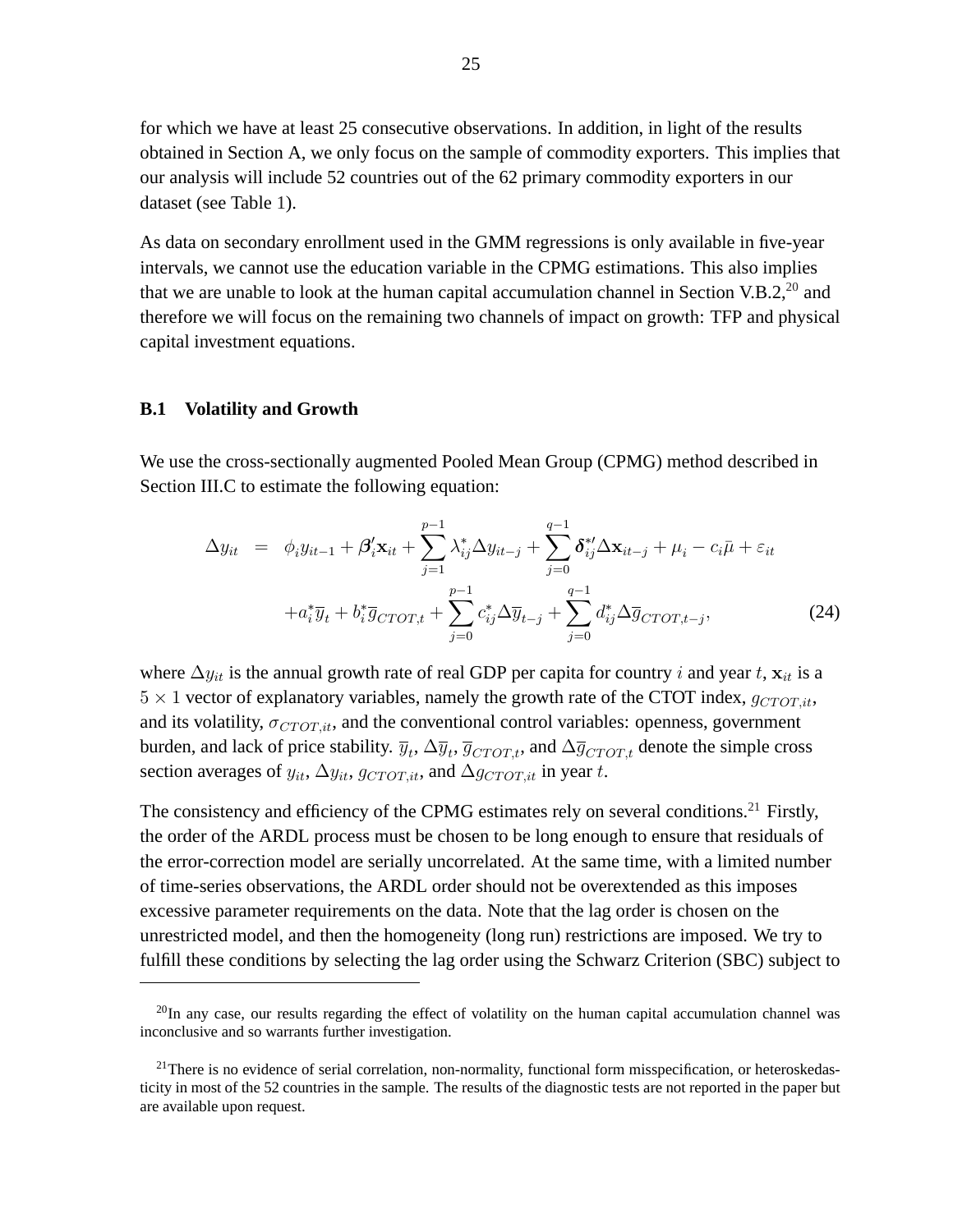a maximum lag of two on each of the variables, in other words we set  $p = q \le 2$ . Moreover, we allow the lag order selection to differ across countries.

The second condition is cross-sectional independence of the residuals  $\varepsilon_{it}$ . Cross-country dependencies arise from omitted common factors (e.g. time-specific effects or common shocks) that might influence the countries differently. We try to eliminate these common factors and to some extent satisfy the independence condition by augmenting our regressions with cross sectional averages of the growth rates of real GDP and the CTOT index. Ideally, we would also like to include the cross sectional averages of all the variables in  $x_{it}$  but given that this is not possible, as we would run into lack of degrees of freedom, we choose the two variables that we believe are highly dependent across countries in our sample.

The third condition refers to the existence of a long-run relationship (dynamic stability) between our variables and requires that the coefficient on the error-correction term  $(\phi_i)$  be negative. Finally, the fourth condition for the efficiency of the CPMG estimator is the homogeneity of the long-run parameters across countries. In addition to the CPMG results we also report the mean group estimates in all of our tables, which are averages of the individual country coefficients. The CMG approach provides consistent estimates of the averages of long-run coefficients, although they are inefficient if homogeneity is present. Under long-run slope homogeneity, CPMG estimates are consistent and efficient. We test for long-run homogeneity using the Hausman statistic for the coefficients on each of the explanatory variables and for all of them jointly based on the null of equivalence between the CPMG and CMG estimations; see [Pesaran et al. \(1996\)](#page-34-13) for details. If we reject the null hypothesis (i.e. we obtain a probability value of  $< 0.05$ ), the homogeneity assumption on long run coefficients across countries is invalid. Note that there is no guarantee that the variance-covariance matrix of the Hausman statistic will be positive definite, and in some cases the test may not be applicable.

Table [7](#page-43-0) presents the CMG and CPMG estimates as well as the Hausman test statistics which is distributed as chi-squared examining panel heterogeneity.<sup>[22](#page-26-0)</sup> According to the Hausman statistics, the long-run homogeneity restriction is not rejected for individual parameters and jointly in all regressions.<sup>[23](#page-26-1)</sup> Thus, we focus on the results obtained using the CPMG estimator, which, given its gains in consistency and efficiency over the alternative CMG estimator, is more appropriate.

<span id="page-26-0"></span> $22$ The individual country results are not reported here but are available upon request.

<span id="page-26-1"></span> $^{23}$ The likelihood ratio (LR) test always suggests that homogeneity is not a reasonable assumption in our regressions, as it does in the [Pesaran et al. \(1999\)](#page-34-6) study of aggregate consumption. On the other hand, the Hausman test typically accepts poolability in the [Pesaran et al. \(1999\)](#page-34-6) study as it does in our regressions. We focus largely on the Hausman test statistic based on the evidence provided by [Pesaran et al. \(1996\).](#page-34-13) They examine the properties of the Hausman test by conducting a Monte Carlo study and show that when T is small relative to N, as it is in our study, the Hausman test has reasonable size and power.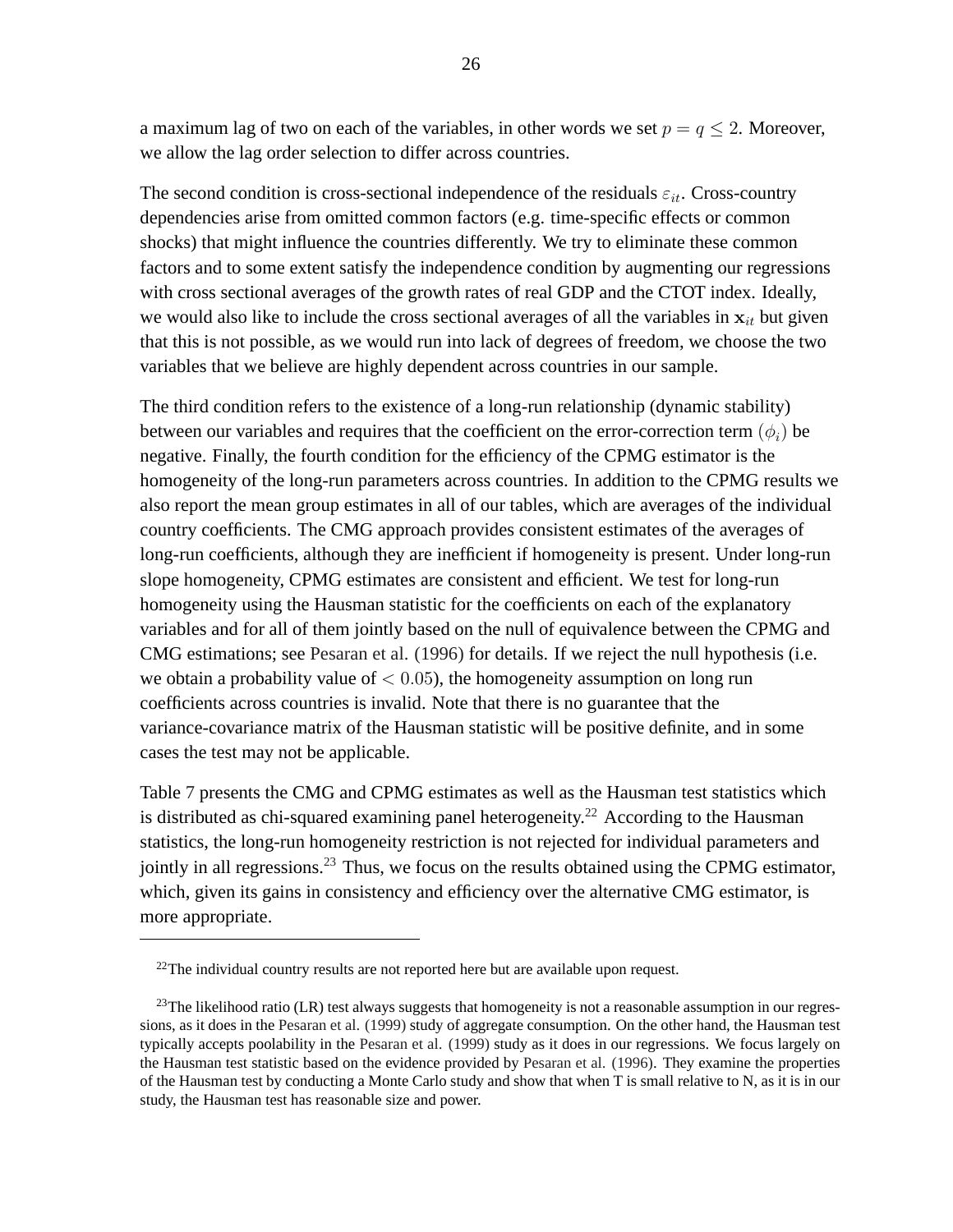The results in Table [7](#page-43-0) indicate that the error correction coefficients,  $\phi_i$ , fall within the dynamically stable range (being statistically significant and negative), and therefore the null hypothesis of no long run relation is rejected. This finding indicates that there is strong evidence for conditional convergence to country-specific steady states in our sample of 52 commodity exporting countries. This is in contrast to the results from regressions [1:2] and [3:2] in Tables [3](#page-39-0) and [5](#page-41-0) respectively, and highlights that the strict homogeneity constraints imposed in the GMM estimations are too restrictive to suggest convergence to a common steady state among all commodity exporters**.**

In the long run, the growth rate of GDP per capita is, as expected, negatively related to the size of government as well as the lack of price stability, and positively related to trade openness. Most importantly for our purposes, the CPMG estimate of the commodity terms of trade volatility is negative and statistically significant, which means that growth is adversely linked to commodity price volatility in the long run. Moreover, it is still the case that our measure of resource abundance,  $g_{CTOT}$ , is significantly positively related to economic growth, but its impact on real GDP per capita is smaller than that of CTOT volatility. Quantitatively, the overall average negative impact of the two CTOT variables on output growth is -0.09 percent per year. This finding is in line with our previous results in Tables [3](#page-39-0) and [5,](#page-41-0) suggesting that the source of the resource curse is the volatility of commodity prices as opposed to abundance *per se*. It is also interesting that the coefficient of  $\sigma_{CTOT}$  in the CPMG regression of Table [7](#page-43-0) is roughly in the same magnitude as in the two GMM regressions; see [1:2] and [3:2]. Overall, comparing the CMG and CPMG estimates, imposing long run homogeneity reduces the standard errors, increases the measured speed of adjustment and (slightly) changes the long run estimates.

Given the importance of commodity terms of trade volatility, one of the main challenges facing policy makers in resource-rich economies that experience short-lived (and frequent) terms of trade shocks, is to put in place mechanisms that help reduce the negative effects of commodity price uncertainty on real output growth; see for instance [Cashin et al. \(2004\).](#page-32-13) The creation of commodity stabilization funds, or Sovereign Wealth Funds (SWF) in case of the countries in the Persian Gulf, might be one of the ways to offset the negative effects of commodity booms and slumps. Further research is needed in this area as the policy agenda of resource-rich economies prioritize it.

#### **B.2 Volatility and the Channels Affecting Economic Growth**

To investigate the channels through which commodity terms of trade volatility harms output growth, we estimate the following regression for each of the 52 countries before imposing the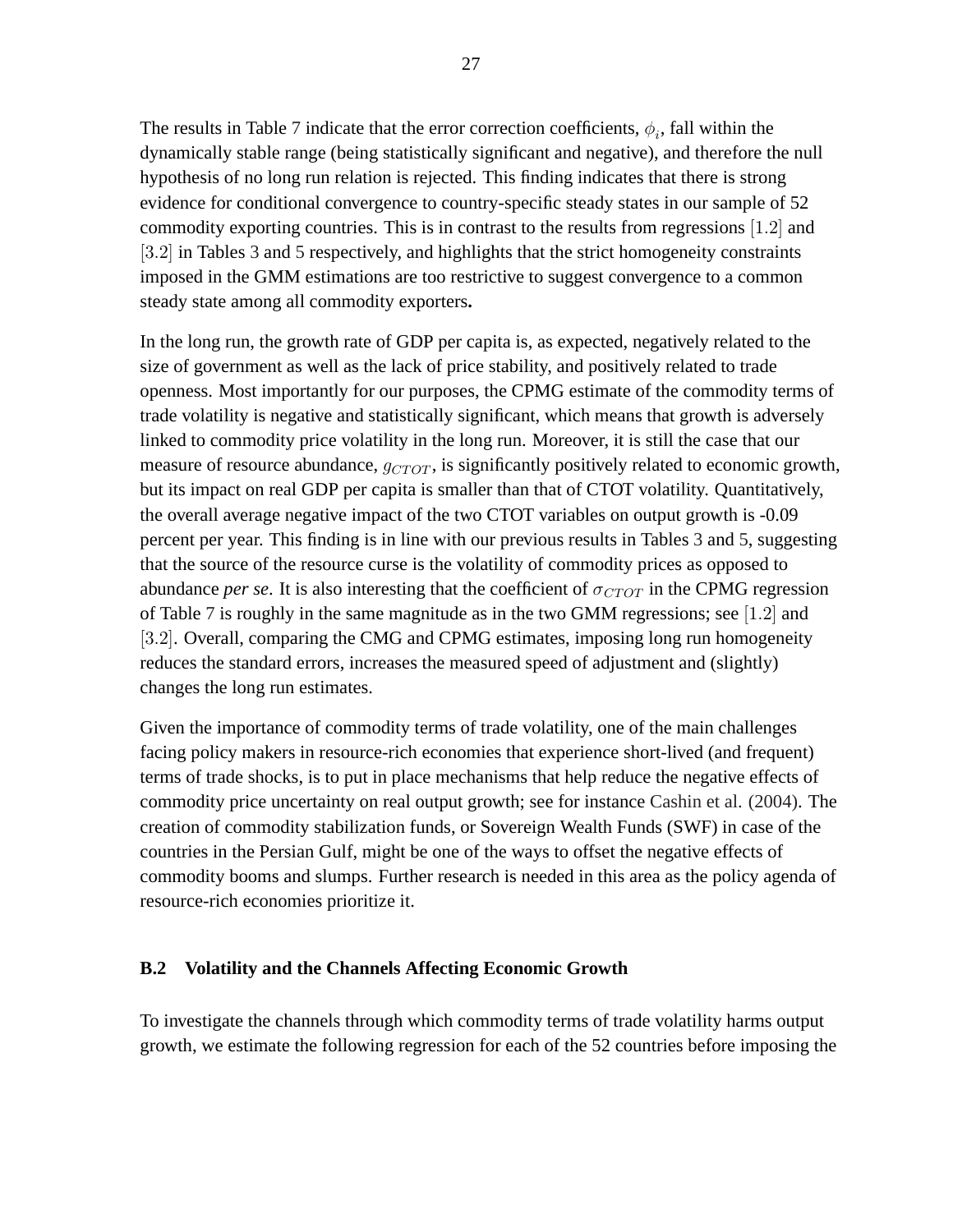long-run homogeneity restrictions:

$$
\Delta w_{it} = \phi_i w_{it-1} + \beta'_i \mathbf{x}_{it} + \sum_{j=1}^{p-1} \lambda_{ij}^* \Delta w_{it-j} + \sum_{j=0}^{q-1} \delta_{ij}^{*'} \Delta \mathbf{x}_{it-j} + \mu_i - c_i \bar{\mu} + \varepsilon_{it}
$$
  
+
$$
a_i^* \overline{w}_t + b_i^* \overline{g}_{CTOT,t} + \sum_{j=0}^{p-1} c_{ij}^* \Delta \overline{w}_{t-j} + \sum_{j=0}^{q-1} d_{ij}^* \Delta \overline{g}_{CTOT,t-j},
$$
 (25)

where  $w_{it} = \{ \text{TFP or physical capital per capita for country } i \text{ and time } t \};$  and  $\Delta w_{it}$  is the growth rate of  $w_{it}$  while  $\overline{w}_t$  and  $\Delta \overline{w}_t$  are the simple cross sectional averages of  $w_{it}$  and  $\Delta w_{it}$ , with all other variables as defined in equation  $(24)$ . As the *p*-values of the Hausman tests in regressions [5:1] and [5:2] are well above the usual significance levels, we cannot reject the null hypothesis of long-run homogeneity and as such we concentrate on the CPMG estimates for both the TFP and the physical-capital investment equations.

Regression [5:1] confirms that TFP is not the channel through which uncertainty in commodity prices dampens growth, as the coefficient of CTOT volatility is statistically insignificant, thus supporting the results in Sections V.A.2 and V.A.3. However, in contrast to our earlier findings using five-year averages, resource abundance measured by  $g_{CTOT}$  does negatively affect TFP growth and is statistically significant. But as the overall effect of this variable on real GDP per capita growth in the long run is significantly positive, see Table [7,](#page-43-0) it must be the case that the negative impact of  $g_{CTOT}$  on TFP growth is offset through other channels. Overall, there seems to be no statistical evidence that commodity booms eventually lead to lower output growth, consequently ruling out the possibility that the Dutch disease effect is operating in the countries in our sample.

Turning to the physical-capital-accumulation channel, regression [5:2], we observe that the results presented in Table [8](#page-44-0) are consistent with those obtained in Tables [4](#page-40-0) and [6,](#page-42-0) as CTOT growth increases the capital stock and through that enhances the growth rate of real GDP per capita. More importantly, volatility reduces physical capital accumulation; indicating that this channel is one of the most important sources through which uncertainty in commodity prices dampens output growth.

The error-correction term in regression [5.1] is in line with expectations,  $\phi_i < 0$ , suggesting that there is some convergence towards the technological frontier across countries and thus positive knowledge spillovers. This is also true for the physical capital investment regression in [5:2]. Finally, while both government burden and lack of price stability have significantly negative effects on TFP growth, trade openness has a significant positive effect. The lack of price stability (openness) also significantly negatively (positively) affects the growth rate of physical capital stock, while government consumption boosts investment.

Thus, overall, the results of the PMG estimations are in line with those obtained in Section V.A, suggesting that commodity price volatility has a negative impact on economic growth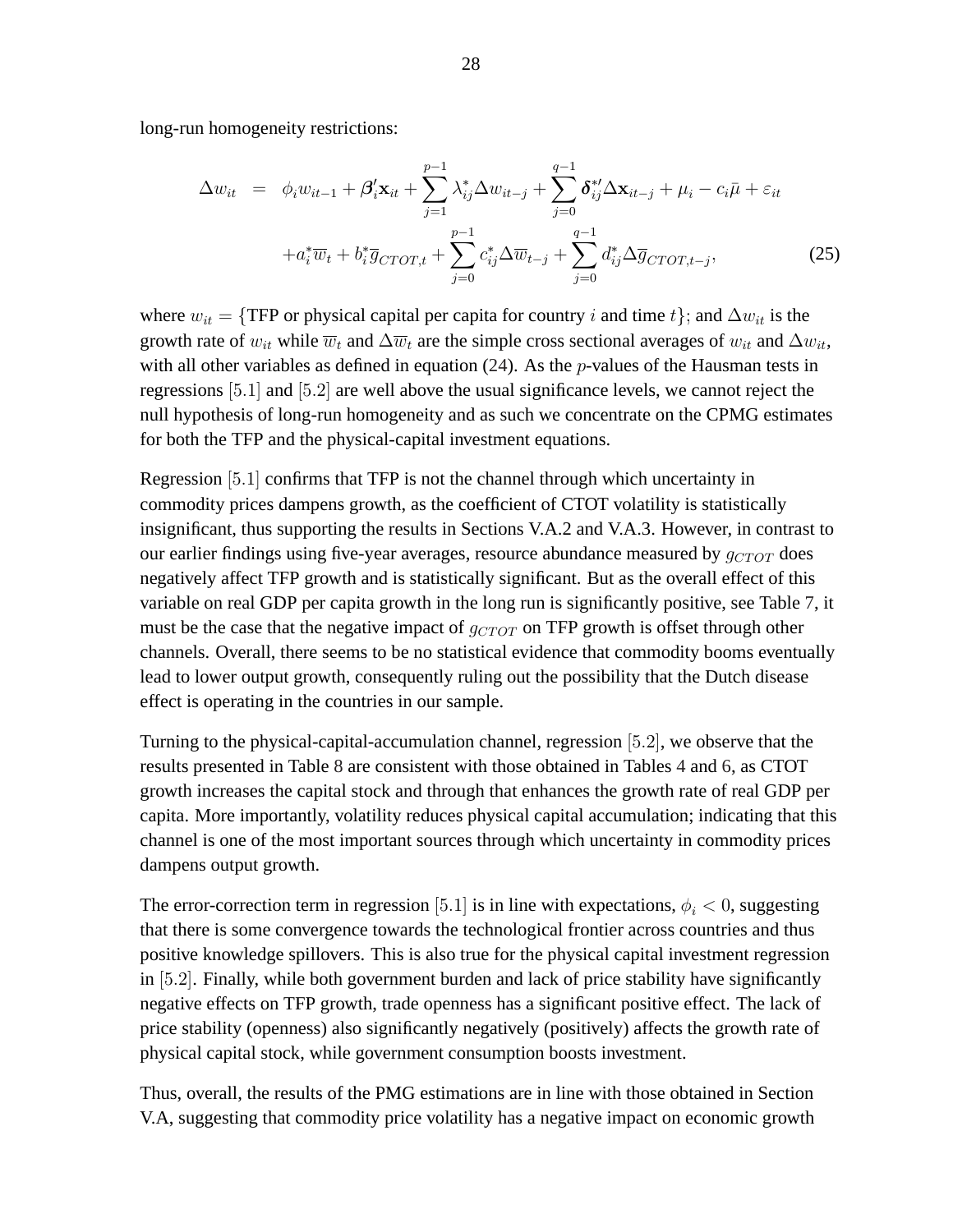operating through lower investment in physical capital. This result is also supported by a number of contributions in the literature, see Section V.A.2, with emphasis on physical capital investment being the main channel through which the resource curse operates. However, the focus of those papers, as elsewhere in the resource curse literature, is on the level of the resource income, and they do not consider the volatility effects. The importance of our analysis lies in the fact that we consider both the level and the volatility of resource abundance (proxied by commodity prices) in our study.

#### **VI. CONCLUDING REMARKS**

This paper examined empirically the effects of commodity price booms and terms of trade volatility on GDP per capita growth and its sources using two econometric techniques. First, we employed a system GMM dynamic panel estimator to deal with the problems of simultaneity and omitted variables bias, derived from unobserved country-specific effects. Second, we created an annual panel dataset to exploit the time-series nature of the data and used a cross-sectionally augmented pooled mean group (PMG) estimator to account for both cross-country heterogeneity and cross-sectional dependence which arise from unobserved common factors. The maintained hypothesis was that commodity terms of trade volatility affects output growth negatively, operating mainly through the capital accumulation channel. This hypothesis is shown to be largely validated by our time series panel data method, as well as by the system GMM technique used, suggesting the importance of volatility in explaining the under-performance of primary commodity abundant countries.

While the resource curse hypothesis postulates a negative effect of resource abundance (proxied by commodity booms) on output growth, the empirical results presented in this paper show the contrary: commodity terms of trade growth seems to have affected primary-product exporters positively. Since the negative impact of CTOT volatility on GDP per capita is larger than the growth-enhancing effects of commodity booms, we argue that volatility, rather than abundance per se, drives the resource curse paradox.

An important contribution of our paper was to stress the importance of the overall negative impact of CTOT volatility on economic growth, and to investigate the channels through which this effect operates. We illustrated that commodity price uncertainty mainly lowers the accumulation of physical capital. The GMM results also implied that CTOT volatility adversely affects human capital formation. However, this latter effect was not robust when we used an alternate GARCH methodology to calculate CTOT volatility. Therefore, an important research and policy agenda is to determine how countries can offset the negative effects of commodity price uncertainty on physical and human capital investment.

Another notable aspect of our results was to show the asymmetric effects of commodity terms of trade volatility on GDP per capita growth in the two country groups considered. While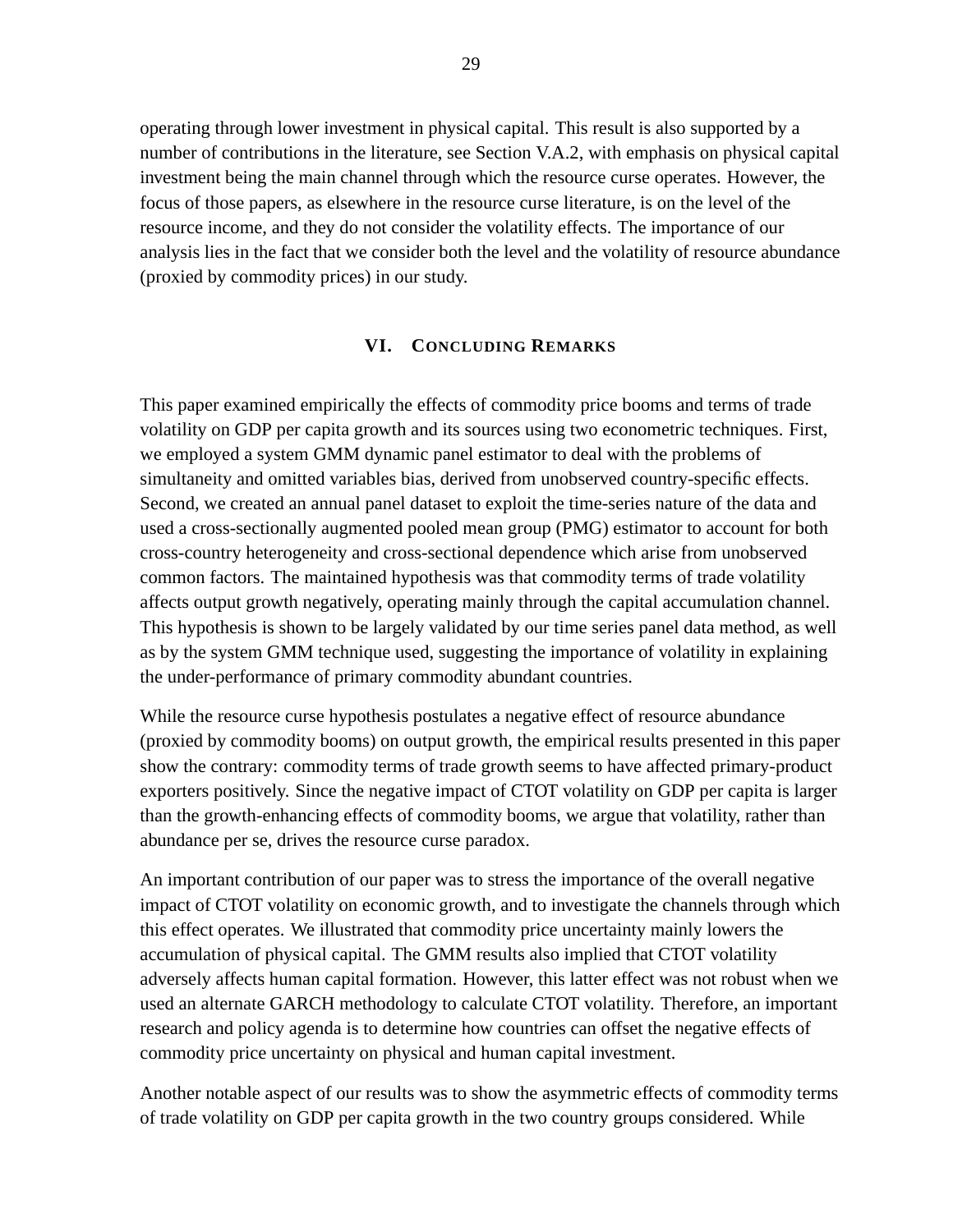CTOT instability created a significant negative effect on output growth in the sample of 62 primary product exporters, in the case of the remaining 56 countries (or even in the full sample of 118 countries) the same pattern was not observed. One explanation for this observation is that the latter group of countries, with more diversified export structure, were better able to insure against price volatility than a sample of primary product exporters. Finally, we offered some empirical evidence on growth-enhancing effects of export diversification, especially for countries whose GDP is highly dependent on revenues from just a handful of primary products.

The empirical results presented here have strong policy implications. Improvements in the conduct of macroeconomic policy, better management of resource income volatility through sovereign wealth funds (SWF) as well as stabilization funds, a suitable exchange rate regime, and export diversification can all have beneficial growth effects. Moreover, recent academic research has placed emphasis on institutional reform. By establishing the right institutions, one can ensure the proper conduct of macroeconomic policy and better use of resource income revenues, thereby increasing the potential for growth. We await better data on institutional quality to test this hypothesis. Clearly, fully articulated structural models are needed to properly investigate the channels through which the negative growth effects of volatility could be attenuated. This remains an important challenge for future research.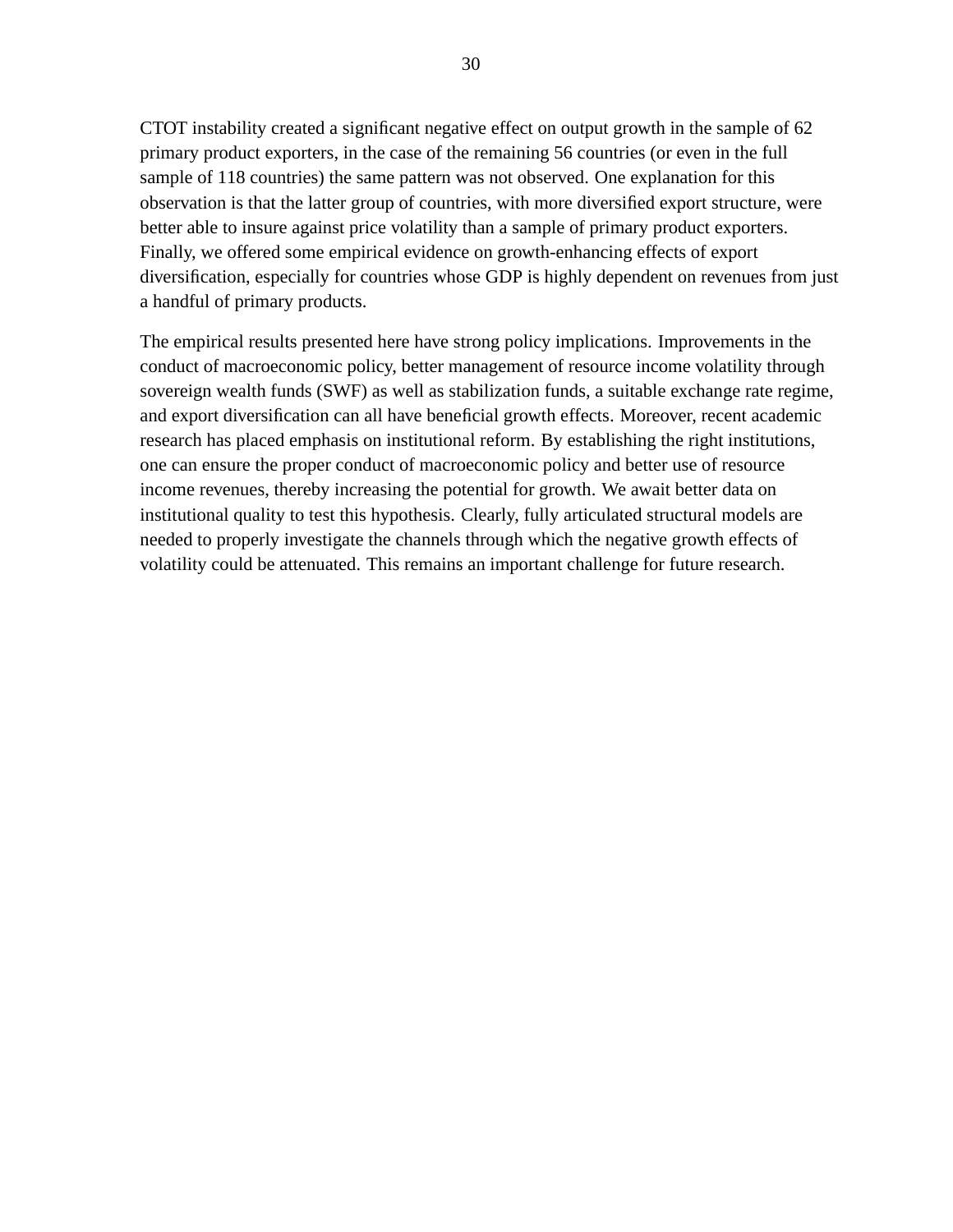#### **REFERENCES**

- <span id="page-31-0"></span>Aghion, P., P. Bacchetta, R. Rancière, and K. Rogoff (2009). [Exchange Rate Volatility and](http://dx.doi.org/10.1016/j.jmoneco.2009.03.015) [Productivity Growth: The Role of Financial Development.](http://dx.doi.org/10.1016/j.jmoneco.2009.03.015) *Journal of Monetary Economics 56*(4), 494–513.
- <span id="page-31-11"></span>Aizenman, J. and B. Pinto (2005). [Managing Volatility and Crises: A Practitioner's Guide](http://www.nber.org/papers/w10602) [Overview.](http://www.nber.org/papers/w10602) In J. Aizenman and B. Pinto (Eds.), *Managing Economic Volatility and Crises: A Practitioner's Guide*. Cambridge University Press, Cambridge.
- <span id="page-31-2"></span>Alexeev, M. and R. Conrad (2009). [The Elusive Curse of Oil.](http://dx.doi.org/10.1162/rest.91.3.586) *The Review of Economics and Statistics 91*(3), 586–598.
- <span id="page-31-6"></span>Alonso-Borrego, C. and M. Arellano (1999). [Symmetrically Normalized](http://www.jstor.org/stable/1392237) [Instrumental-Variable Estimation Using Panel Data.](http://www.jstor.org/stable/1392237) *Journal of Business & Economic Statistics 17*(1), 36–49.
- <span id="page-31-3"></span>Anderson, T. W. and C. Hsiao (1982). [Formulation and Estimation of Dynamic Models](http://dx.doi.org/10.1016/0304-4076(82)90095-1) [Using Panel Data.](http://dx.doi.org/10.1016/0304-4076(82)90095-1) *Journal of Econometrics 18*(1), 47–82.
- <span id="page-31-4"></span>Arellano, M. and S. Bond (1991). [Some Tests of Specification for Panel Data: Monte Carlo](http://www.jstor.org/stable/2297968) [Evidence and an Application to Employment Equations.](http://www.jstor.org/stable/2297968) *The Review of Economic Studies 58*(2), 277–297.
- <span id="page-31-5"></span>Arellano, M. and O. Bover (1995). [Another Look at the Instrumental Variable Estimation of](http://dx.doi.org/10.1016/0304-4076(94)01642-D) [Error-components Models.](http://dx.doi.org/10.1016/0304-4076(94)01642-D) *Journal of Econometrics 68*(1), 29–51.
- <span id="page-31-8"></span>Barro, R. J. and J.-W. Lee (2010). [A New Data Set of Educational Attainment in the World,](http://www.nber.org/papers/w15902) [1950 - 2010.](http://www.nber.org/papers/w15902) *NBER Working Paper Series 15902*.
- <span id="page-31-9"></span>Beck, T., R. Levine, and N. Loayza (2000). [Finance and the Sources of Growth.](http://dx.doi.org/10.1016/S0304-405X(00)00072-6) *Journal of Financial Economics 58*(1-2), 261–300.
- <span id="page-31-7"></span>Binder, M. and C. J. Offermanns (2008). [International Investment Positions and Exchange](http://www.wiwi.uni-frankfurt.de/~offerman/Binder_Offermanns_IIP_and_Exchange_Rates.pdf) [Rate Dynamics: A Dynamic Panel Analysis.](http://www.wiwi.uni-frankfurt.de/~offerman/Binder_Offermanns_IIP_and_Exchange_Rates.pdf) *Working Paper*.
- <span id="page-31-10"></span>Birdsall, N., T. Pinckney, and R. Sabot (2001). [Natural Resources, Human Capital, and](#page--1-0) [Growth.](#page--1-0) In R. Auty (Ed.), *Resource Abundance and Economic Growth*. Oxford University Press, Oxford.
- <span id="page-31-1"></span>Blattman, C., J. Hwang, and J. G. Williamson (2007). [Winners and Losers in the Commodity](http://dx.doi.org/10.1016/j.jdeveco.2005.09.003) [Lottery: The Impact of Terms of Trade Growth and Volatility in the Periphery](http://dx.doi.org/10.1016/j.jdeveco.2005.09.003) [1870-1939.](http://dx.doi.org/10.1016/j.jdeveco.2005.09.003) *Journal of Development Economics 82*(1), 156–179.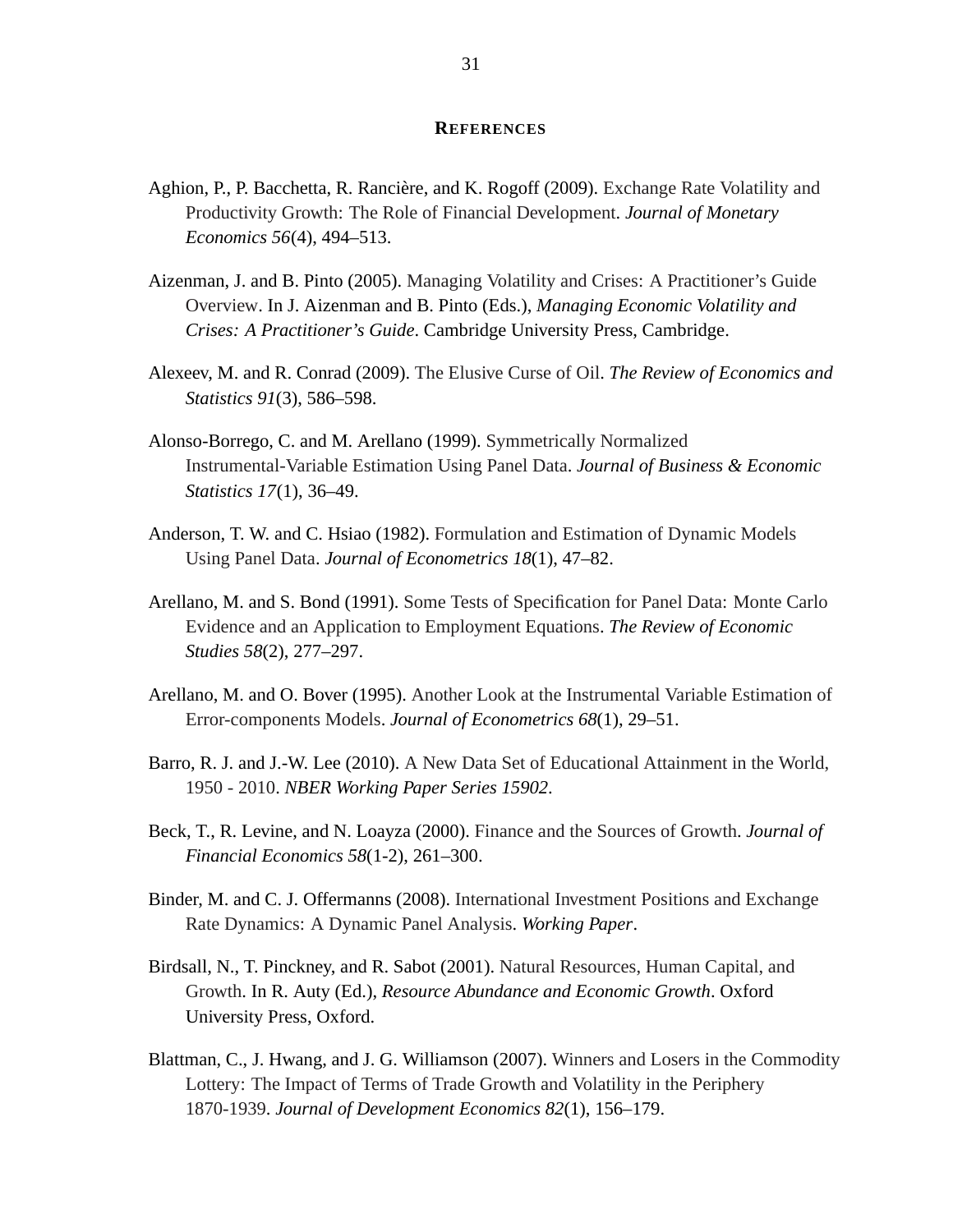- <span id="page-32-1"></span>Bleaney, M. and D. Greenaway (2001). [The Impact of Terms of Trade and Real Exchange](http://dx.doi.org/10.1016/S0304-3878(01)00147-X) [Rate Volatility on Investment and Growth in Sub-Saharan Africa.](http://dx.doi.org/10.1016/S0304-3878(01)00147-X) *Journal of Development Economics 65*(2), 491–500.
- <span id="page-32-7"></span>Blundell, R. and S. Bond (1998). [Initial Conditions and Moment Restrictions in Dynamic](http://dx.doi.org/10.1016/S0304-4076(98)00009-8) [Panel Data Models.](http://dx.doi.org/10.1016/S0304-4076(98)00009-8) *Journal of Econometrics 87*(1), 115–143.
- <span id="page-32-6"></span>Bravo-Ortega, C., J. De Gregorio, and D. Paraguay (2005). [The Relative Richness of the](http://www-wds.worldbank.org/servlet/WDSContentServer/WDSP/IB/2005/02/16/000112742_20050216123529/Rendered/PDF/wps3484.pdf) [Poor? Natural Resources, Human Capital, and Economic Growth.](http://www-wds.worldbank.org/servlet/WDSContentServer/WDSP/IB/2005/02/16/000112742_20050216123529/Rendered/PDF/wps3484.pdf) *The World Bank: Policy Research Working Paper Series 3484*.
- <span id="page-32-3"></span>Brunnschweiler, C. N. and E. H. Bulte (2008). [The Resource Curse Revisited and Revised:](http://dx.doi.org/10.1016/j.jeem.2007.08.004) [A Tale of Paradoxes and Red Herrings.](http://dx.doi.org/10.1016/j.jeem.2007.08.004) *Journal of Environmental Economics and Management 55*(3), 248–264.
- <span id="page-32-2"></span>Bulte, E. H., R. Damania, and R. T. Deacon (2005). [Resource Intensity, Institutions, and](http://dx.doi.org/10.1016/j.worlddev.2005.04.004) [Development.](http://dx.doi.org/10.1016/j.worlddev.2005.04.004) *World Development 33*(7), 1029–1044.
- <span id="page-32-9"></span>Cashin, P. and C. J. McDermott (2002). [The Long-Run Behavior of Commodity Prices:](http://www.imf.org/External/Pubs/FT/staffp/2002/02/pdf/cashin.pdf) [Small Trends and Big Variability.](http://www.imf.org/External/Pubs/FT/staffp/2002/02/pdf/cashin.pdf) *IMF Staff Papers 49*(2), 175–199.
- <span id="page-32-13"></span>Cashin, P., C. J. McDermott, and C. Pattillo (2004). [Terms of Trade Shocks in Africa: Are](http://dx.doi.org/10.1016/j.jdeveco.2003.04.002) [They Short-Lived or Long-Lived?](http://dx.doi.org/10.1016/j.jdeveco.2003.04.002) *Journal of Development Economics 73*(2), 727–744.
- <span id="page-32-12"></span>Catão, L. A. V., A. Fostel, and S. Kapur (2009). [Persistent Gaps and Default Traps.](http://dx.doi.org/10.1016/j.jdeveco.2008.06.013) *Journal of Development Economics 89*(2), 271–284.
- <span id="page-32-11"></span>Catão, L. A. V. and S. Kapur (2006). [Volatility and the Debt-Intolerance Paradox.](http://www.imf.org/External/Pubs/FT/staffp/2006/02/pdf/catao.pdf) *IMF Staff Papers 53*(2), 195–218.
- <span id="page-32-0"></span>Cavalcanti, T. V. d. V., K. Mohaddes, and M. Raissi (2011a). [Growth, Development and](http://dx.doi.org/10.1016/j.qref.2011.07.007) [Natural Resources: New Evidence Using a Heterogeneous Panel Analysis.](http://dx.doi.org/10.1016/j.qref.2011.07.007) *The Quarterly Review of Economics and Finance 51*, 305–318.
- <span id="page-32-8"></span>Cavalcanti, T. V. d. V., K. Mohaddes, and M. Raissi (2011b). [Does Oil Abundance Harm](http://dx.doi.org/10.1080/13504851.2010.528356) [Growth?](http://dx.doi.org/10.1080/13504851.2010.528356) *Applied Economics Letters 18*(12), 1181–1184.
- <span id="page-32-10"></span>Corden, W. M. and J. P. Neary (1982). [Booming Sector and De-Industrialisation in a Small](http://www.jstor.org/stable/2232670) [Open Economy.](http://www.jstor.org/stable/2232670) *The Economic Journal 92*(368), 825–848.
- <span id="page-32-4"></span>Esfahani, H. S., K. Mohaddes, and M. H. Pesaran (2009). [Oil Exports and the Iranian](http://www.econ.cam.ac.uk/postgrad/km418/Iran_VARX.pdf) [Economy.](http://www.econ.cam.ac.uk/postgrad/km418/Iran_VARX.pdf) *Cambridge Working Papers in Economics 0944*.

<span id="page-32-5"></span>Gylfason, T. (2001). [Natural Resources, Education, and Economic Development.](http://dx.doi.org/10.1016/S0014-2921(01)00127-1) *European*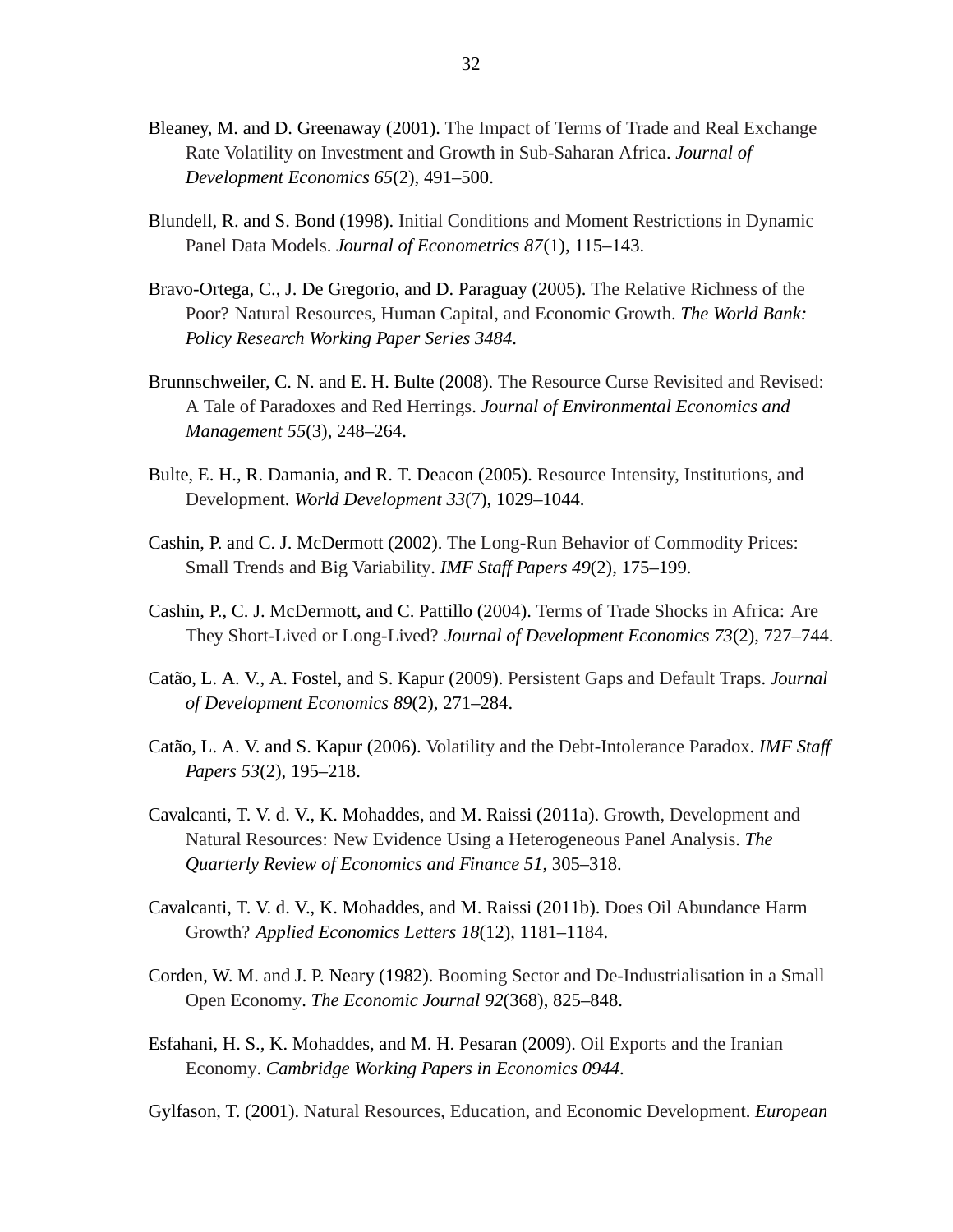*Economic Review 45*(4-6), 847–859.

- <span id="page-33-9"></span>Gylfason, T. (2006). [Natural Resources and Economic Growth: From Dependence to](http://dx.doi.org/10.1007/3-540-31183-1_10) [Diversification.](http://dx.doi.org/10.1007/3-540-31183-1_10) In H. G. Broadman, T. Paas, and P. J. Welfens (Eds.), *Economic Liberalization and Integration Policy*. Springer.
- <span id="page-33-1"></span>Gylfason, T., T. T. Herbertsson, and G. Zoega (1999). [A Mixed Blessing.](http://dx.doi.org/10.1017/S1365100599011049) *Macroeconomic Dynamics 3*(2), 204–225.
- <span id="page-33-2"></span>Gylfason, T. and G. Zoega (2006). [Natural Resources and Economic Growth: The Role of](http://dx.doi.org/10.1111/j.1467-9701.2006.00807.x) [Investment.](http://dx.doi.org/10.1111/j.1467-9701.2006.00807.x) *World Economy 29*(8), 1091–1115.
- <span id="page-33-7"></span>Hall, R. and C. Jones (1999). [Why Do Some Countries Produce So Much More Output Per](http://www.jstor.org/stable/2586948) [Worker Than Others?](http://www.jstor.org/stable/2586948) *Quarterly Journal of Economics 114*(1), 83–116.
- <span id="page-33-0"></span>Hausmann, R., J. Hwang, and D. Rodrik (2007). [What You Export Matters.](http://hdl.handle.net/10.1007/s10887-006-9009-4) *Journal of Economic Growth 12*(1), 1–25.
- <span id="page-33-8"></span>Heston, A., R. Summers, and B. Aten (2009). [Penn World Table Version 6.3.](http://pwt.econ.upenn.edu/) *Center for International Comparisons of Production, Income and Prices at the University of Pennsylvania*.
- <span id="page-33-12"></span>International Monetary Fund, (2010a). [World Economic Outlook Database, IMF,](http://www.imf.org/external/ns/cs.aspx?id=28) [Washinton DC.](http://www.imf.org/external/ns/cs.aspx?id=28)
- <span id="page-33-5"></span>International Monetary Fund, (2010b). [International Financial Statistics, IMF, Washington](http://www.imfstatistics.org/imf/logon.aspx) [DC.](http://www.imfstatistics.org/imf/logon.aspx)
- <span id="page-33-4"></span>Kapetanios, G., M. H. Pesaran, and T. Yamagata (2011). [Panels with Non-stationary](http://dx.doi.org/10.1016/j.jeconom.2010.10.001) [Multifactor Error Structures.](http://dx.doi.org/10.1016/j.jeconom.2010.10.001) *Journal of Econometrics 160(2)*, 326–348.
- <span id="page-33-10"></span>Krugman, P. (1987). [The Narrow Moving Band, the Dutch Disease, and the Competitive](http://dx.doi.org/10.1016/0304-3878(87)90005-8) [Consequences of Mrs. Thatcher: Notes on Trade in the Presence of Dynamic Scale](http://dx.doi.org/10.1016/0304-3878(87)90005-8) [Economies.](http://dx.doi.org/10.1016/0304-3878(87)90005-8) *Journal of Development Economics 27*(1-2), 41–55.
- <span id="page-33-6"></span>Lee, J., G. M. Milesi-Ferretti, J. Ostry, A. Prati, and L. A. Ricci (2008). [Exchange Rate](http://www.imf.org/external/pubs/cat/longres.cfm?sk=19582.0) [Assessments: CGER Methodologies.](http://www.imf.org/external/pubs/cat/longres.cfm?sk=19582.0) *IMF Occasional Paper No. 261*.
- <span id="page-33-3"></span>Levine, R., N. Loayza, and T. Beck (2000). [Financial Intermediation and Growth: Causality](http://dx.doi.org/10.1016/S0304-3932(00)00017-9) [and Causes.](http://dx.doi.org/10.1016/S0304-3932(00)00017-9) *Journal of Monetary Economics 46*(1), 31–77.
- <span id="page-33-11"></span>Neary, J. P. and S. J. G. van Wijnbergen (1986). *Natural Resources and the Macroeconomy*. MIT Press, Cambridge, MA.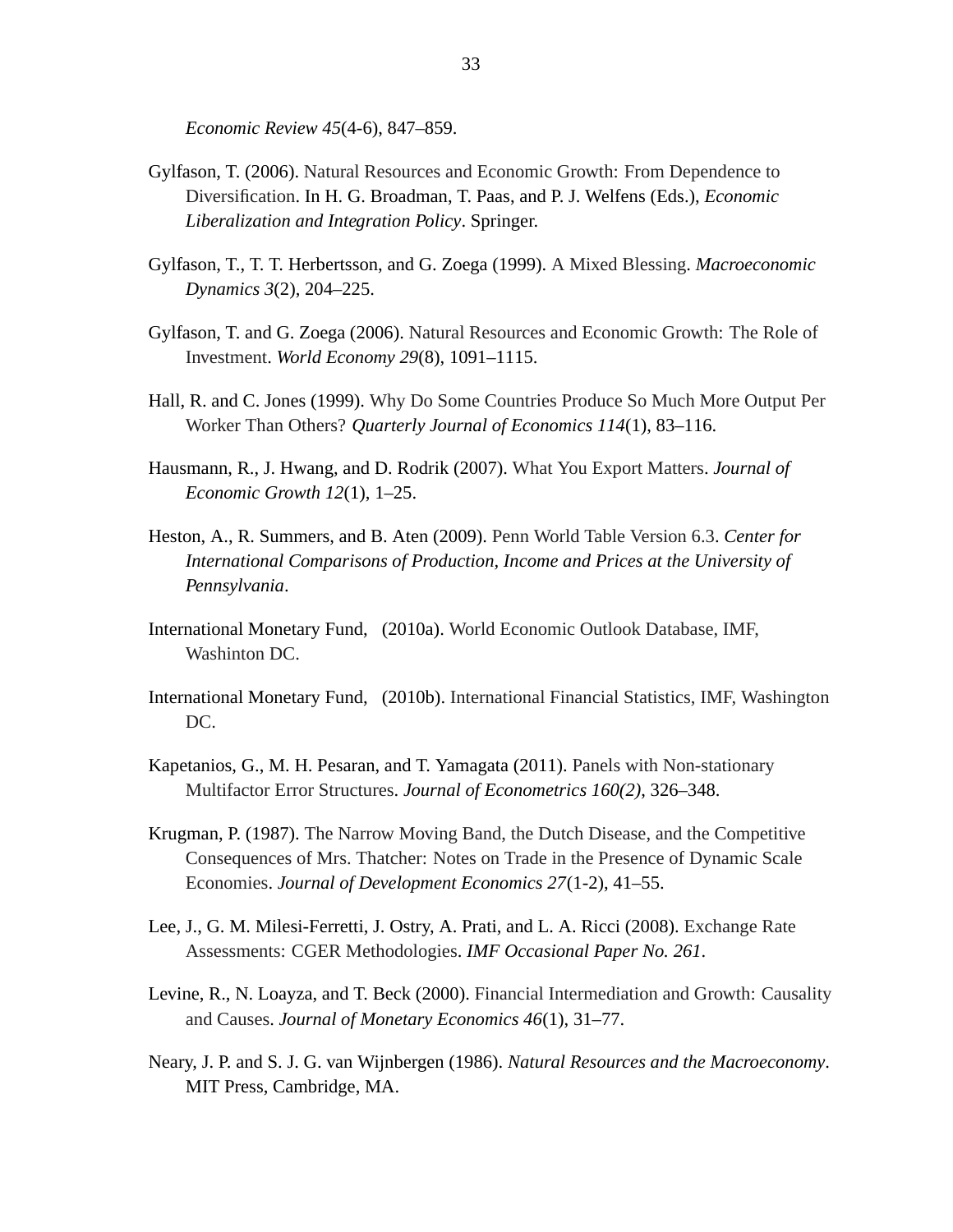- <span id="page-34-4"></span>Papyrakis, E. and R. Gerlagh (2004). [The Resource Curse Hypothesis and its Transmission](http://dx.doi.org/10.1016/j.jce.2003.11.002) [Channels.](http://dx.doi.org/10.1016/j.jce.2003.11.002) *Journal of Comparative Economics 32*(1), 181–193.
- <span id="page-34-8"></span>Pesaran, M. H. (1997). [The Role of Economic Theory in Modelling the Long Run.](http://www.jstor.org/stable/2235280) *The Economic Journal 107*(440), 178–191.
- <span id="page-34-7"></span>Pesaran, M. H. (2006). [Estimation and Inference in Large Heterogeneous Panels with a](http://www.jstor.org/stable/3805914) [Multifactor Error Structure.](http://www.jstor.org/stable/3805914) *Econometrica 74*(4), 967–1012.
- <span id="page-34-9"></span>Pesaran, M. H. and Y. Shin (1999). [An Autoregressive Distributed Lag Modeling Approach](#page--1-0) [to Cointegration Analysis, in Storm, S., ed, Econometrics and Economic Theory in the](#page--1-0) [20th Century: the Ragnar Frish Centennial Symposium.](#page--1-0)
- <span id="page-34-6"></span>Pesaran, M. H., Y. Shin, and R. P. Smith (1999). [Pooled Mean Group Estimation of Dynamic](http://www.jstor.org/stable/2670182) [Heterogeneous Panels.](http://www.jstor.org/stable/2670182) *Journal of the American Statistical Association 94*(446), 621–634.
- <span id="page-34-5"></span>Pesaran, M. H. and R. Smith (1995). [Estimating Long-run Relationships from Dynamic](http://dx.doi.org/10.1016/0304-4076(94)01644-F) [Heterogeneous Panels.](http://dx.doi.org/10.1016/0304-4076(94)01644-F) *Journal of Econometrics 68*(1), 79–113.
- <span id="page-34-13"></span>Pesaran, M. H., R. P. Smith, and K. S. Im (1996). [Dynamic Linear Models for Heterogeneous](#page--1-0) [Panels.](#page--1-0) In L. Matyas and P. Sevestre (Eds.), *The Economics of Panel Data: A Handbook of Theory With Applications*, Chapter 8. Kluwer Academic Publishers.
- <span id="page-34-11"></span>Psacharopoulos, G. (1999). [Returns to Investment in Education: A Global Update.](http://dx.doi.org/10.1016/0305-750X(94)90007-8) *World Development 22*(9), 1325–l343,.
- <span id="page-34-12"></span>Psacharopoulos, G. and H. A. Patrinos (2004). [Returns to Investment in Education: A](http://dx.doi.org/10.1080/0964529042000239140) [Further Update.](http://dx.doi.org/10.1080/0964529042000239140) *Education Economics 12*(2), 111–134.
- <span id="page-34-0"></span>Ramey, G. and V. A. Ramey (1995). [Cross-Country Evidence on the Link Between Volatility](http://www.jstor.org/stable/2950979) [and Growth.](http://www.jstor.org/stable/2950979) *The American Economic Review 85*(5), 1138–1151.
- <span id="page-34-10"></span>Robertson, D. and J. Symons (1992). [Some Strange Properties of Panel Data Estimators.](http://www.jstor.org/stable/2285027) *Journal of Applied Econometrics 7*(2), 175–189.
- <span id="page-34-2"></span>Rodriguez, F. and J. D. Sachs (1999). [Why Do Resource-Abundant Economies Grow More](http://www.springerlink.com/content/k1q14140867h52k6/) [Slowly?](http://www.springerlink.com/content/k1q14140867h52k6/) *Journal of Economic Growth 4*, 277–303.
- <span id="page-34-3"></span>Rosser, A. (2006). [The Political Economy of the Resource Curse: A Literature Survey.](#page--1-0) *Institute of Development Studies Working Paper 268*.
- <span id="page-34-1"></span>Sachs, J. D. and A. M. Warner (1995). [Natural Resource Abundance and Economic Growth.](http://www.nber.org/papers/w5398) *National Bureau of Economic Research Working Paper 5398*.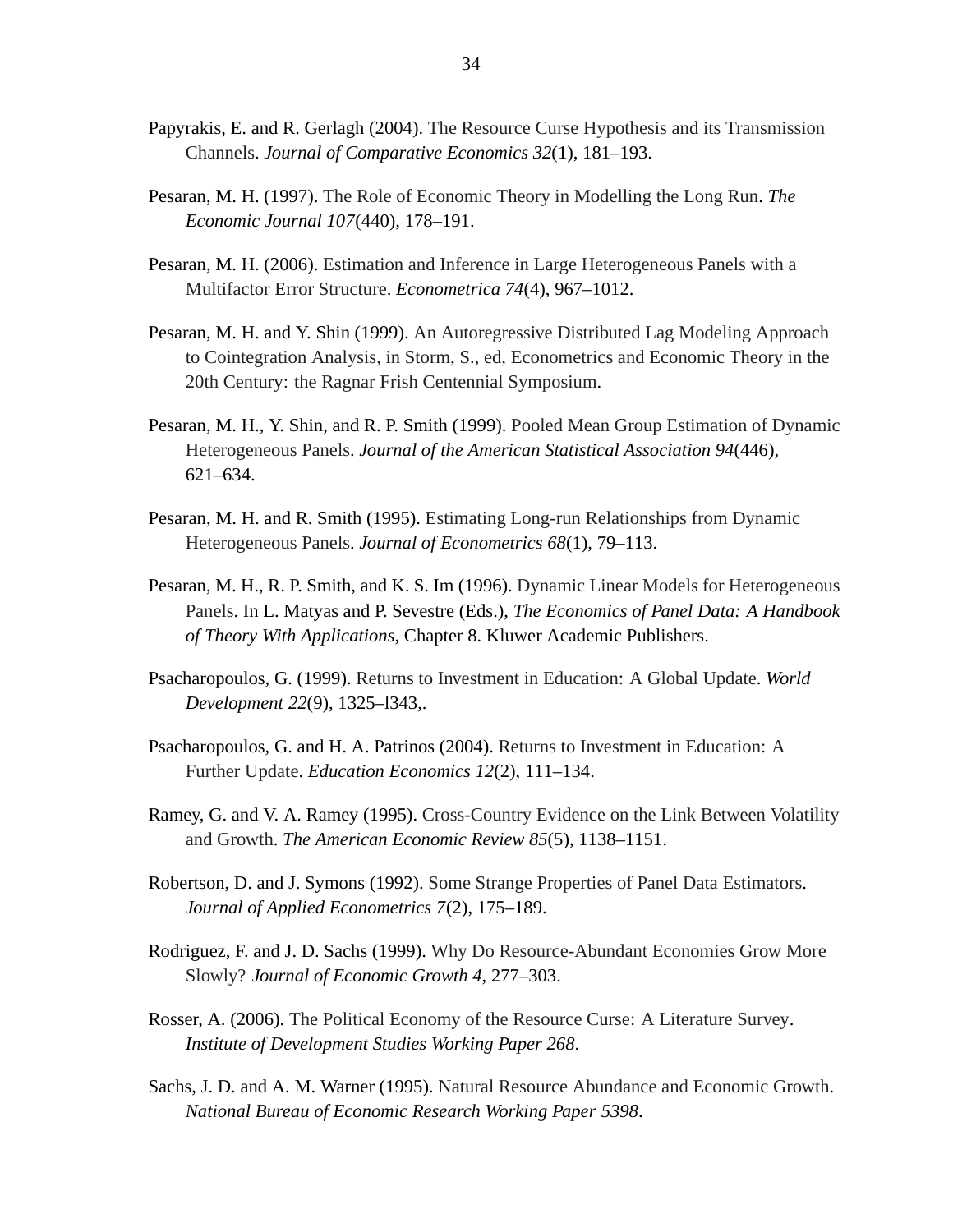- <span id="page-35-5"></span>Serven, L. (2003). [Real-Exchange-Rate Uncertainty and Private Investment in LDCs.](http://dx.doi.org/10.1162/003465303765299954) *Review of Economics and Statistics 85*(2), 492–492.
- <span id="page-35-4"></span>Spatafora, N. and I. Tytell (2009). [Commodity Terms of Trade: The History of Booms and](http://www.imf.org/external/pubs/cat/longres.cfm?sk=23307.0) [Busts.](http://www.imf.org/external/pubs/cat/longres.cfm?sk=23307.0) *IMF Working Paper No. 09/205*.
- <span id="page-35-2"></span>Stijns, J.-P. C. (2005). [Natural Resource Abundance and Economic Growth Revisited.](http://dx.doi.org/10.1016/j.resourpol.2005.05.001) *Resources Policy 30*(2), 107–130.
- <span id="page-35-8"></span>UNESCO, (2010). [UIS Education Statistics.](http://stats.uis.unesco.org/unesco/TableViewer/document.aspx?ReportId=143&IF_Language=eng)
- <span id="page-35-0"></span>van der Ploeg, F. and S. Poelhekke (2009). [Volatility And The Natural Resource Curse.](http://economics.ouls.ox.ac.uk/14657/1/oxcarrerp200803.pdf) *Open Access Publications from University of Oxford*.
- <span id="page-35-1"></span>van der Ploeg, F. and S. Poelhekke (2010). [The Pungent Smell of "Red Herrings": Subsoil](http://dx.doi.org/10.1016/j.jeem.2010.03.003) [Assets, Rents, Volatility and the Resource Curse.](http://dx.doi.org/10.1016/j.jeem.2010.03.003) *Journal of Environmental Economics and Management 60(1)*, 44–55.
- <span id="page-35-3"></span>van der Ploeg, F. and T. Venables (2009). [Symposium on Resource Rich Economies](http://oep.oxfordjournals.org/cgi/content/extract/gpp022v1) [Introduction.](http://oep.oxfordjournals.org/cgi/content/extract/gpp022v1) *Oxford Economic Papers 61*(4), 625–627.
- <span id="page-35-6"></span>Windmeijer, F. (2005). [A Finite Sample Correction for the Variance of Linear Efficient](file:dx.doi.org/10.1016/j.jeconom.2004.02.005) [Two-step GMM Estimators.](file:dx.doi.org/10.1016/j.jeconom.2004.02.005) *Journal of Econometrics 126*(1), 25–51.
- <span id="page-35-7"></span>World Bank, (2010). [World Development Indicators, Washington DC.](http://data.worldbank.org/)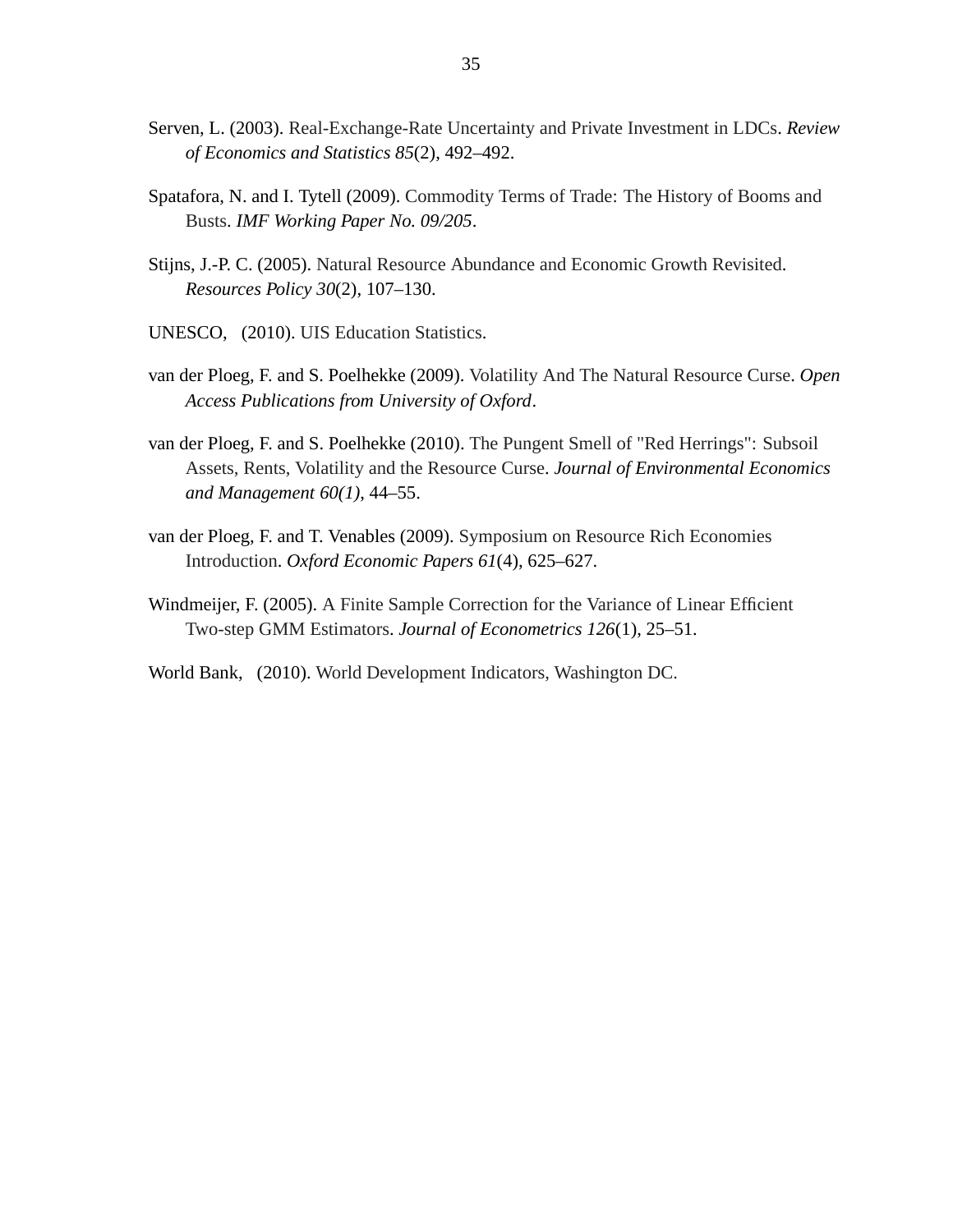#### **TABLES AND FIGURES**

### Table 1. List of the 118 Countries in the Sample

<span id="page-36-0"></span>

| Albania                              | Ecuador <sup>1,2</sup>       | Lithuania                          | Sierra Leone <sup>1,2</sup>         |
|--------------------------------------|------------------------------|------------------------------------|-------------------------------------|
| Algeria $^{1,2}$                     | Egypt <sup>1,2</sup>         | Malawi $^{1,2}$                    | Slovak Republic                     |
| Argentina <sup>1,2</sup>             | El Salvador                  | Malaysia                           | Slovenia                            |
| Armenia <sup>1</sup>                 | Fiji <sup>1,2</sup>          | Mali <sup>1,2</sup>                | South Africa                        |
| Australia <sup>1,2</sup>             | Finland                      | Mauritania $1,2$                   | Spain                               |
| Austria                              | France                       | <b>Mauritius</b>                   | Sri Lanka                           |
| Bahrain, Kingdom of <sup>1</sup>     | $\text{Gabon}^{1,2}$         | Mexico                             | Sudan $^{1,2}$                      |
| Bangladesh                           | Gambia, The <sup>1,2</sup>   | Moldova <sup>1</sup>               | Swaziland                           |
| Belgium                              | Germany                      | Morocco                            | Sweden                              |
| Benn <sup>1,2</sup>                  | Ghana $^{1,2}$               | Mozambique $^{1,2}$                | Switzerland                         |
| Bolivia <sup><math>1,2</math></sup>  | Greece                       | Namibia $1,2$                      | Syrian Arab Republic <sup>1,2</sup> |
| Botswana <sup><math>1,2</math></sup> | Guatemala $^{1,2}$           | Nepal                              | Tajikistan <sup>1</sup>             |
| <b>Brazil</b>                        | Guyana <sup>1,2</sup>        | Netherlands                        | Tanzania <sup>1</sup>               |
| Bulgaria                             | Honduras $1,2$               | New Zealand <sup>1,2</sup>         | Thailand                            |
| Burundi <sup>1,2</sup>               | Hungary                      | Nicaragua $^{1,2}$                 | Togo <sup>1,2</sup>                 |
| Cambodia                             | India                        | Niger <sup>1,2</sup>               | Trinidad and Tobago <sup>1,2</sup>  |
| Cameroon <sup>1,2</sup>              | Indonesia $1,2$              | Norway <sup><math>1,2</math></sup> | Tunisia                             |
| Canada                               | Iran, I.R. of $^{1,2}$       | Pakistan                           | Turkey                              |
| Central African Rep. <sup>1,2</sup>  | <b>Ireland</b>               | Panama $1,2$                       | $U$ ganda <sup>1</sup>              |
| Chile <sup>1,2</sup>                 | <b>Israel</b>                | Papua New Guinea <sup>1,2</sup>    | Ukraine                             |
| China, People's Rep. of              | Italy                        | Paraguay <sup>1,2</sup>            | United Arab Emirates $^{1,2}$       |
| Colombia $1,2$                       | Japan                        | $Peru^{1,2}$                       | <b>United Kingdom</b>               |
| Congo, Republic of $^{1,2}$          | Jordan                       | Philippines                        | <b>United States</b>                |
| Costa Rica                           | Kazakhstan <sup>1</sup>      | Poland                             | Uruguay <sup>1,2</sup>              |
| Côte d'Ivoire <sup>1,2</sup>         | Kenya <sup>1,2</sup>         | Portugal                           | Venezuela, Rep. Bol. <sup>1,2</sup> |
| Croatia                              | Korea                        | Romania                            | Vietnam                             |
| Cyprus <sup>1</sup>                  | Kuwait $1,2$                 | Russia <sup>1</sup>                | Zambia <sup>1,2</sup>               |
| Czech Republic                       | Kyrgyz Republic <sup>1</sup> | Rwanda <sup>1,2</sup>              | Zimbabwe $^{1,2}$                   |
| Denmark                              | Latvia                       | Saudi Arabia <sup>1,2</sup>        |                                     |
| Dominican Republic                   | Lesotho                      | Senegal $1,2$                      |                                     |

Notes:  $<sup>1</sup>$  indicates that the country is a commodity exporter. Countries are classified as commodity exporters if primary commodities constitute</sup> more than 50 percent of their exports. 62 countries in the sample are primary commodity exporters and 56 are not. The 52 countries that are included in the Cross-sectionally Augment Pooled Mean Group (CPMG) analysis of Section V.B are denoted by <sup>2</sup> .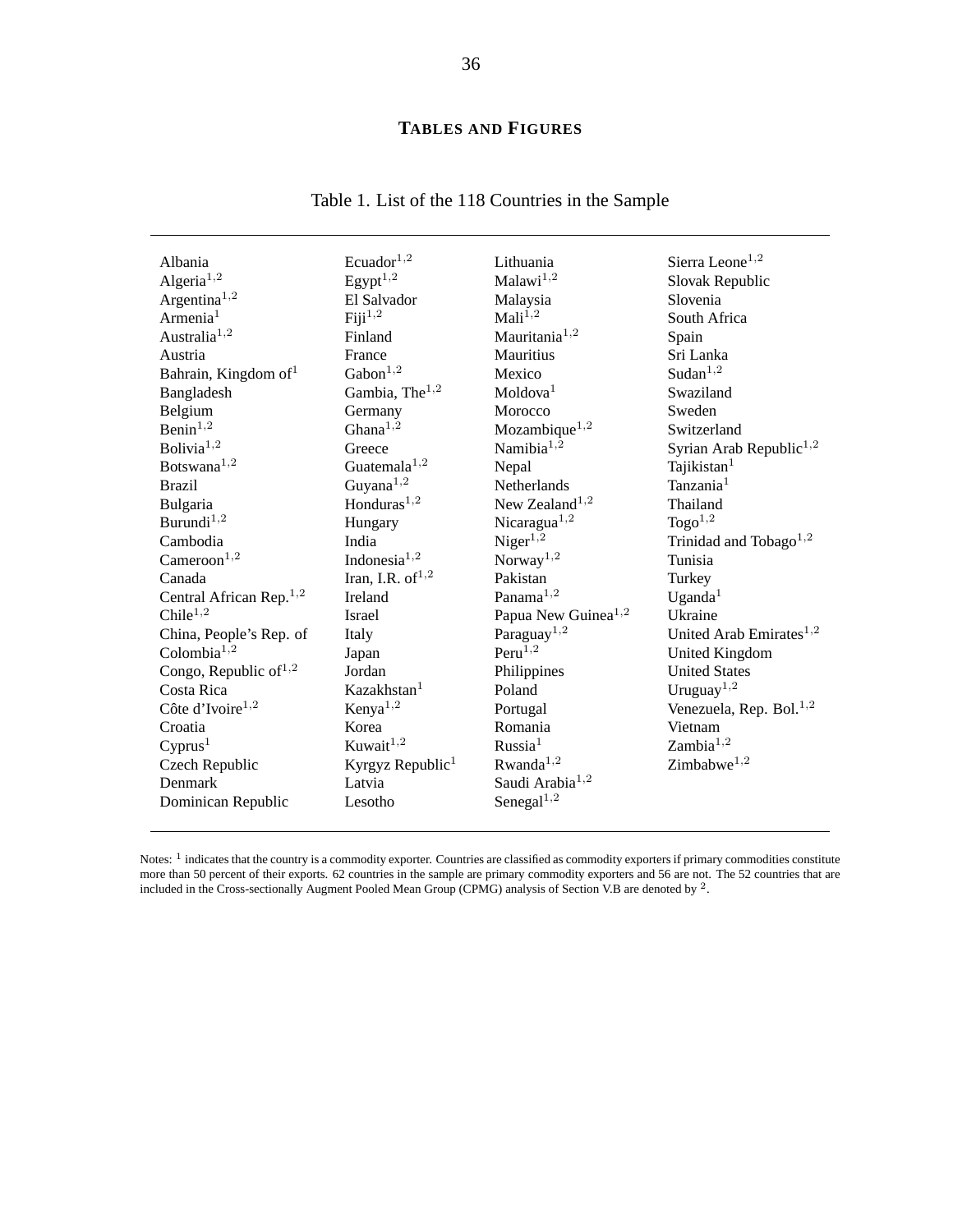<span id="page-37-0"></span>

| Variable                             | <b>Definition and Construction</b>                                                                                                   | <b>Source</b>                                                                                               |
|--------------------------------------|--------------------------------------------------------------------------------------------------------------------------------------|-------------------------------------------------------------------------------------------------------------|
| Real GDP per Capita                  | Ratio of GDP (in 2000 US\$) to population.                                                                                           |                                                                                                             |
| GDP per Capita Growth                | Geometric average growth rate<br>of real GDP per capita.                                                                             | Authors' construction using data from<br>the World Bank (2010) World                                        |
| Initial GDP per Capita               | Initial value of GDP per capita in the<br>beginning of each five-year period.                                                        | Development Indicators (WDI).                                                                               |
| TFP                                  | Total factor productivity (TFP).                                                                                                     |                                                                                                             |
| <b>TFP Growth</b>                    | Geometric average growth rate of TFP.                                                                                                |                                                                                                             |
| <b>Initial TFP</b>                   | Initial value of TFP in the beginning of<br>each five-year period.                                                                   |                                                                                                             |
| Physical Capital per Capita          | Ratio of physical capital to population.                                                                                             | Authors' construction using data from<br>Heston et al. (2009).<br>See Section IV for more details.          |
| Physical Capital per Capita Growth   | Geometric growth rate of physical<br>capital per capita.                                                                             |                                                                                                             |
| Initial Physical Capital Per Capita  | Initial value of the ratio of total physical<br>capital to total population in the<br>beginning of each five-year period.            |                                                                                                             |
| Human Capital per Capita             | Ratio of human capital to population.                                                                                                |                                                                                                             |
| Human Capital per Capita Growth      | Geometric growth rate of human<br>capital per capita.                                                                                | Authors' construction using data from<br>Barro and Lee (2010).                                              |
| Initial Human Capital per Capita     | Initial value of the ratio of total human<br>capital to total population in the<br>beginning of each five-year period.               | See Section IV for more details.                                                                            |
| Commodity Terms of Trade Growth      | Growth rate of commodity<br>terms of trade index.                                                                                    | Authors' construction based on                                                                              |
| Commodity Terms of Trade Volatility  | Standard deviation of commodity terms<br>of trade growth in five-year interval.                                                      | Spatafora and Tytell (2009).                                                                                |
| <b>Export Sophistication Measure</b> | A measure of the productivity level associated<br>with a country's specialization pattern.                                           | Authors' construction based on<br>Hausmann et al. (2007) and<br>the World Bank (2010) WDI.                  |
| Education                            | Ratio of total secondary enrollment to the<br>population of the age group that officially<br>corresponds to that level of education. | Authors' construction using data from<br>UNESCO (2010) UIS.                                                 |
| <b>Trade Openness</b>                | Ratio of Exports and Imports to GDP.                                                                                                 | Authors' construction using data from<br>the World Bank (2010) WDI.                                         |
| Government Burden                    | Ratio of government consumption to GDP.                                                                                              |                                                                                                             |
| <b>CPI</b>                           | Consumer price index $(2000=100)$ at<br>the end of the year.                                                                         |                                                                                                             |
| Inflation rate                       | Annual percentage change in CPI.                                                                                                     | Author's calculations using data from<br>the International Monetary Fund (2010a)<br>World Economic Outlook. |
| Lack of Price Stability              | $log(100 + inflation rate)$ .                                                                                                        |                                                                                                             |

### Table 2. Definitions and Sources of Variables Used in Regression Analysis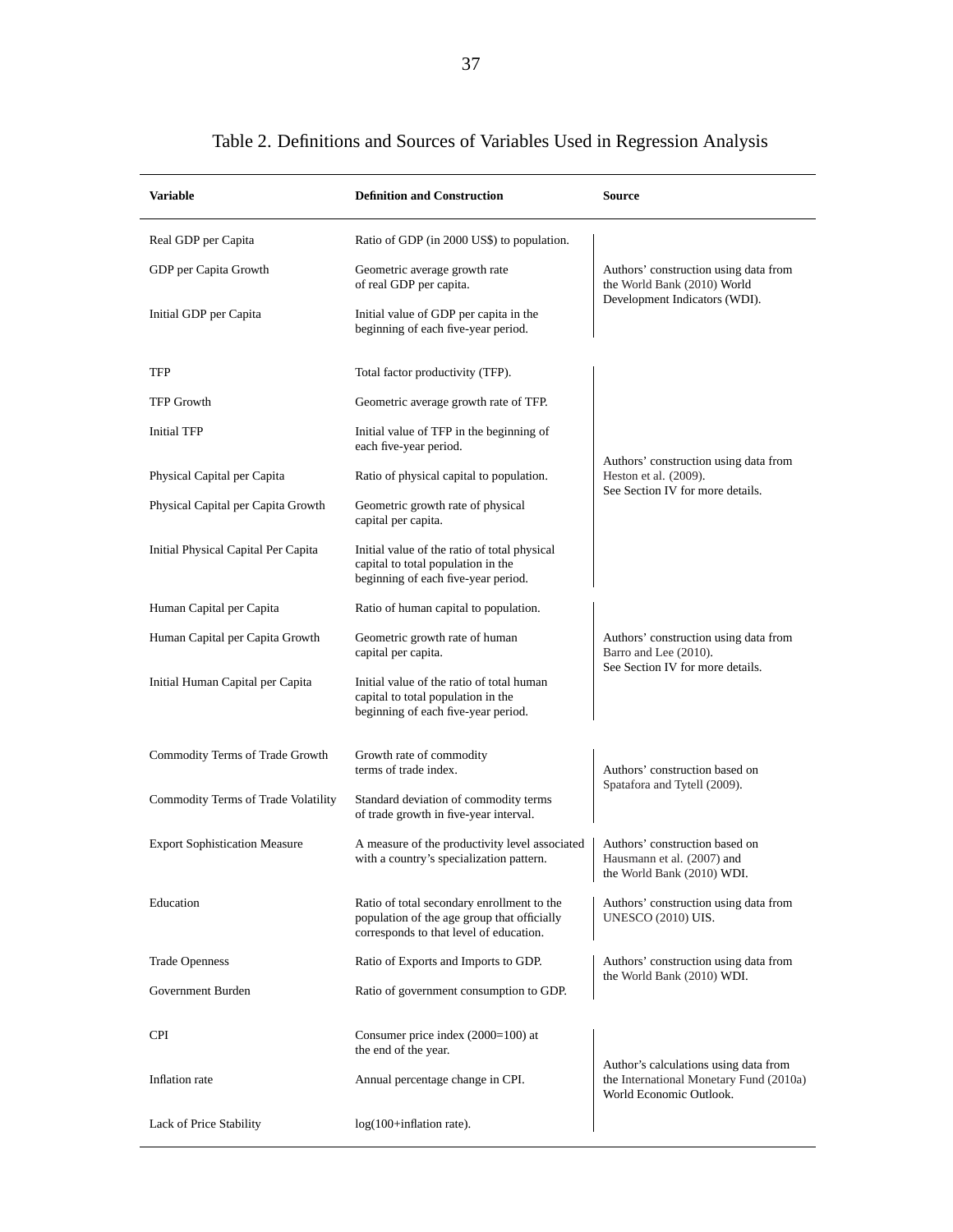<span id="page-38-0"></span>

Figure 1. Commodity Terms of Trade Growth and Volatility

All Other Countries (56)

Notes: Average GDP per capita growth is the geometric growth rate of real per capita GDP between 1970 and 2007 and is in percent. Commodity terms of trade growth is the mean growth rate of the CTOT index, defined in [\(10\)](#page-14-1), over 1970 to 2007. CTOT volatility is the standard deviation of the growth rate of the commodity terms of trade index and is calculated using data from 1970 to 2007. Primary commodity exporters are those countries for which the ratio of primary commodities to total exports exceed 50 percent.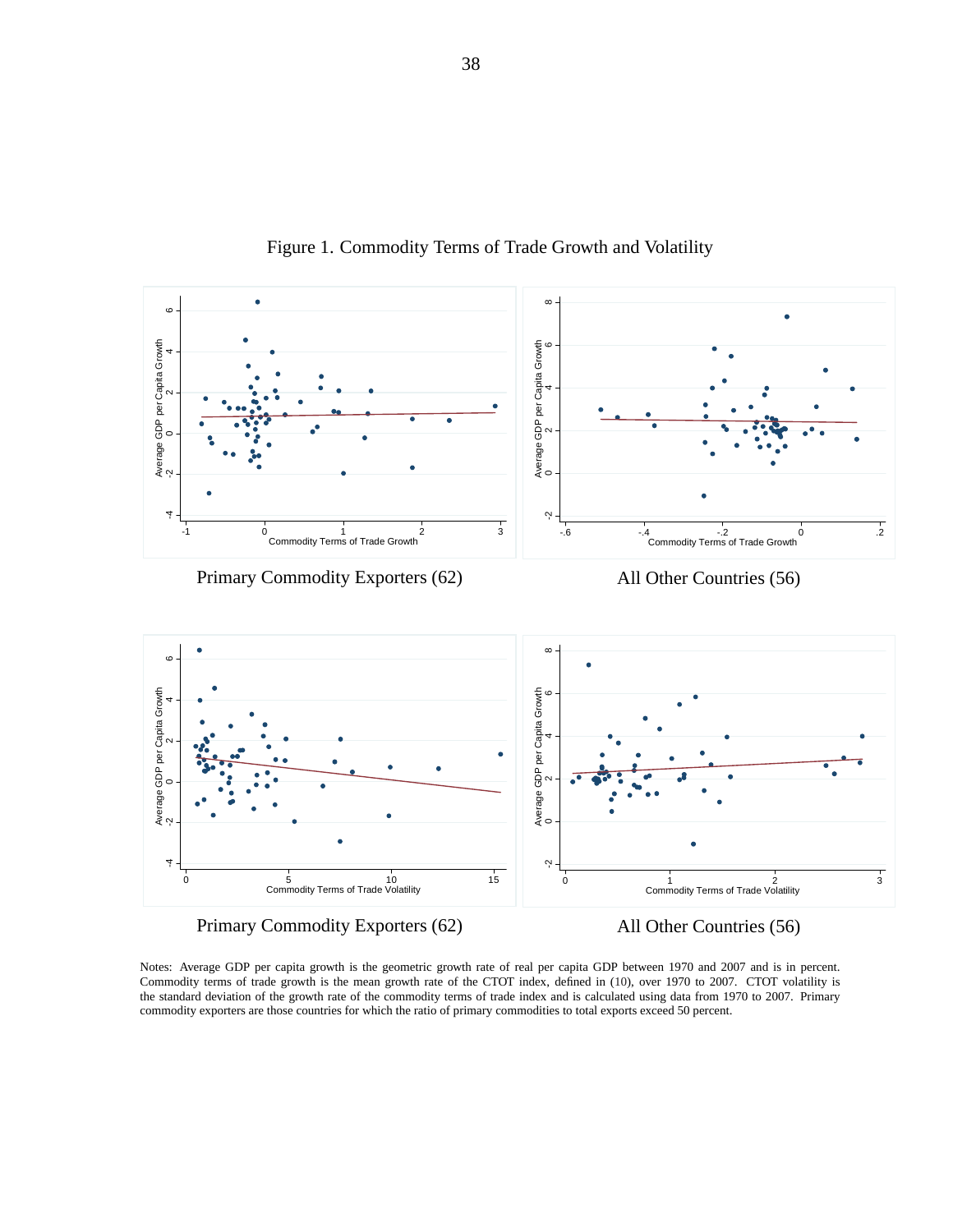<span id="page-39-0"></span>

| <b>Estimation Method:</b><br>Unit of Observation, Period:                   | Two-step system GMM with Windmeijer (2005)<br>small sample robust correction.<br>Non-overlapping five-year averages, 1970 - 2005. |                                                     |                                |  |  |
|-----------------------------------------------------------------------------|-----------------------------------------------------------------------------------------------------------------------------------|-----------------------------------------------------|--------------------------------|--|--|
| Volatility Measure:                                                         |                                                                                                                                   | Five year standard deviation of annual CTOT growth. |                                |  |  |
| The Dependent Variable is the<br>Growth Rate of Output per Capita           | $[1.1]$<br>All 118<br>Countries                                                                                                   | $[1.2]$<br>62 Commodity<br>Exporters                | [1.3]<br>Other 56<br>Countries |  |  |
| Initial Output per Capita, in logs                                          | $-1.204**$                                                                                                                        | $-0.872$                                            | $-1.738***$                    |  |  |
|                                                                             | (0.471)                                                                                                                           | (0.688)                                             | (0.546)                        |  |  |
| Commodity Terms of Trade Growth                                             | $0.240***$                                                                                                                        | $0.255***$                                          | $-0.156$                       |  |  |
|                                                                             | (0.072)                                                                                                                           | (0.078)                                             | (0.469)                        |  |  |
| Commodity Terms of Trade Volatility                                         | $-0.105$                                                                                                                          | $-0.119**$                                          | $-0.683$                       |  |  |
|                                                                             | (0.081)                                                                                                                           | (0.058)                                             | (0.577)                        |  |  |
| <b>Export Sophistication Measure, in logs</b>                               | 4.818***                                                                                                                          | 2.787*                                              | 3.687**                        |  |  |
|                                                                             | (1.830)                                                                                                                           | (1.638)                                             | (1.465)                        |  |  |
| Control variables<br>Education<br>(secondary enrollment, in logs)           | 0.812<br>(0.803)                                                                                                                  | 1.256<br>(0.960)                                    | 0.054<br>(1.380)               |  |  |
| <b>Trade Openness</b>                                                       | 2.027**                                                                                                                           | 2.587***                                            | 2.142**                        |  |  |
| (trade volume/GDP, in logs)                                                 | (1.024)                                                                                                                           | (0.860)                                             | (0.929)                        |  |  |
| Government Burden                                                           | $-2.656**$                                                                                                                        | $-4.007***$                                         | $-0.109$                       |  |  |
| (government consumption/GDP, in logs)                                       | (1.163)                                                                                                                           | (1.064)                                             | (1.536)                        |  |  |
| Lack of Price Stability                                                     | $-6.786***$                                                                                                                       | $-6.264**$                                          | $-11.119***$                   |  |  |
| $(\log [100 + \text{inflation rate}])$                                      | (2.412)                                                                                                                           | (2.485)                                             | (3.773)                        |  |  |
| Intercept                                                                   | $-1.568$                                                                                                                          | 10.872                                              | 29.013                         |  |  |
|                                                                             | (17.131)                                                                                                                          | (16.023)                                            | (19.256)                       |  |  |
| No. Countries/No. Observations                                              | 118/664                                                                                                                           | 62/352                                              | 56/312                         |  |  |
| Specification tests (p-values)<br>(a) Hansen Test<br>(b) Serial Correlation | 0.121                                                                                                                             | 0.448                                               | 0.314                          |  |  |
| First-order                                                                 | 0.000                                                                                                                             | 0.000                                               | 0.003                          |  |  |
| Second-order                                                                | 0.199                                                                                                                             | 0.252                                               | 0.674                          |  |  |
| Impact of CTOT Growth and Volatility                                        |                                                                                                                                   | $-0.312$                                            |                                |  |  |

### Table 3. Growth Effects of CTOT Volatility I

Notes: Time and fixed effects are included in all the regressions. Standard errors are presented below the corresponding coefficients in brackets. Symbols \*\*\*, \*\*, and \* denote significance at 1%, 5%, and at 10% respectively. The impact of CTOT growth and volatility measures the overall average percentage effect of the two CTOT variables on output per capita growth. Source: Authors' estimations.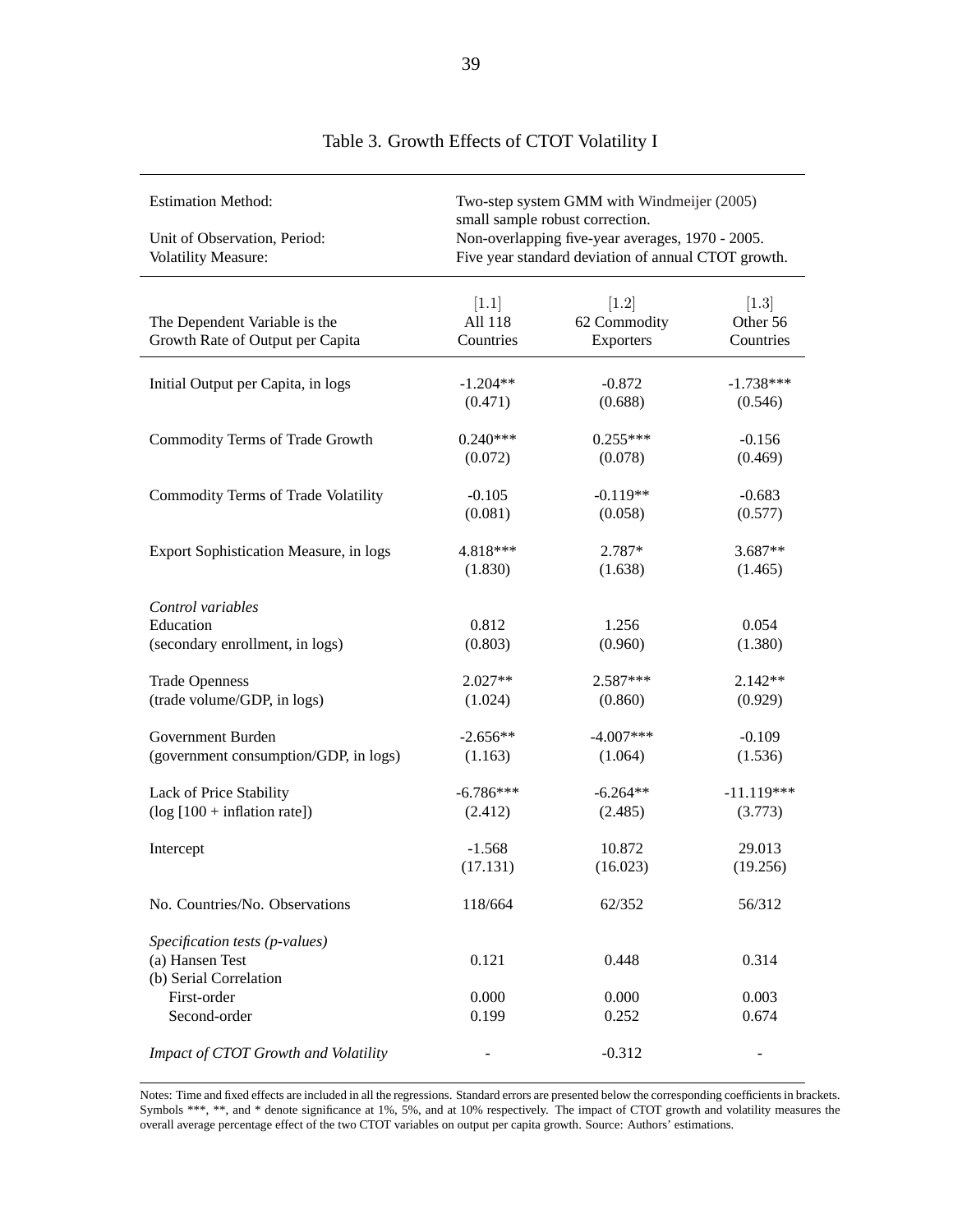<span id="page-40-0"></span>

| <b>Estimation Method:</b>               | small sample robust correction. | Two-step system GMM with Windmeijer (2005)          |            |
|-----------------------------------------|---------------------------------|-----------------------------------------------------|------------|
| Unit of Observation, Period:            |                                 | Non-overlapping five-year averages, 1970 - 2005.    |            |
| <b>Volatility Measure:</b>              |                                 | Five year standard deviation of annual CTOT growth. |            |
|                                         |                                 |                                                     |            |
|                                         | [2.1]                           | [2.2]                                               | $[2.3]$    |
| The Dependent Variable                  | <b>Total Factor</b>             | Physical                                            | Human      |
| is the Growth Rate of:                  | Productivity                    | Capital                                             | Capital    |
| Initial TFP, in logs                    | $-4.221***$<br>(0.990)          |                                                     |            |
|                                         |                                 |                                                     |            |
| Initial Physical Capital Stock, in logs |                                 | $-0.601$<br>(1.020)                                 |            |
| Initial Human Capital Stock, in logs    |                                 |                                                     | $-0.999$   |
|                                         |                                 |                                                     | (0.750)    |
| Commodity Terms of Trade Growth         | 0.113                           | $0.186**$                                           | 0.048      |
|                                         | (0.162)                         | (0.093)                                             | (0.030)    |
|                                         |                                 |                                                     |            |
| Commodity Terms of Trade Volatility     | 0.006                           | $-0.181**$                                          | $-0.051*$  |
|                                         | (0.102)                         | (0.087)                                             | (0.029)    |
|                                         |                                 |                                                     |            |
| Export Sophistication Measure, in logs  | 4.130***                        | 4.979***                                            | $-0.283$   |
|                                         | (1.382)                         | (1.700)                                             | (0.465)    |
|                                         |                                 |                                                     |            |
| Control variables                       |                                 |                                                     |            |
| Education                               | 1.837*                          | $-1.417$                                            | $0.643***$ |
| (secondary enrollment, in logs)         | (1.034)                         | (1.145)                                             | (0.202)    |
|                                         |                                 |                                                     |            |
| <b>Trade Openness</b>                   | 2.106                           | 3.205**                                             | 0.442      |
| (trade volume/GDP, in logs)             | (1.485)                         | (1.521)                                             | (0.340)    |
|                                         |                                 |                                                     |            |
| Government Burden                       | $-2.669$                        | $-1.160$                                            | 0.643      |
| (government consumption/GDP, in logs)   | (2.334)                         | (1.714)                                             | (0.427)    |
|                                         |                                 |                                                     |            |
| Lack of Price Stability                 | $-5.019*$                       | $-4.143$                                            | $-0.098$   |
| $(\log [100 + inflation rate])$         | (2.897)                         | (3.375)                                             | (0.445)    |
|                                         |                                 |                                                     |            |
| Intercept                               | 18.689                          | $-18.890$                                           | $-0.533$   |
|                                         | (19.463)                        | (22.793)                                            | (4.125)    |
|                                         |                                 |                                                     |            |
| No. Countries / No. Observations        | 62/354                          | 62/354                                              | 62/354     |
|                                         |                                 |                                                     |            |
| Specification tests (p-values)          |                                 |                                                     |            |
| (a) Hansen Test                         | 0.351                           | 0.145                                               | 0.469      |
| (b) Serial Correlation                  |                                 |                                                     |            |
| First-order                             | 0.001                           | 0.012                                               | 0.006      |
| Second-order                            | 0.569                           | 0.110                                               | 0.533      |

|  |  | Table 4. Volatility and the Sources of Growth for Commodity Exporters I |  |  |  |  |
|--|--|-------------------------------------------------------------------------|--|--|--|--|
|--|--|-------------------------------------------------------------------------|--|--|--|--|

Notes: Time and fixed effects are included in all the regressions. Standard errors are presented below the corresponding coefficients in brackets. Symbols \*\*\*, \*\*, and \* denote significance at 1%, 5%, and at 10% respectively. Source: Authors' estimations.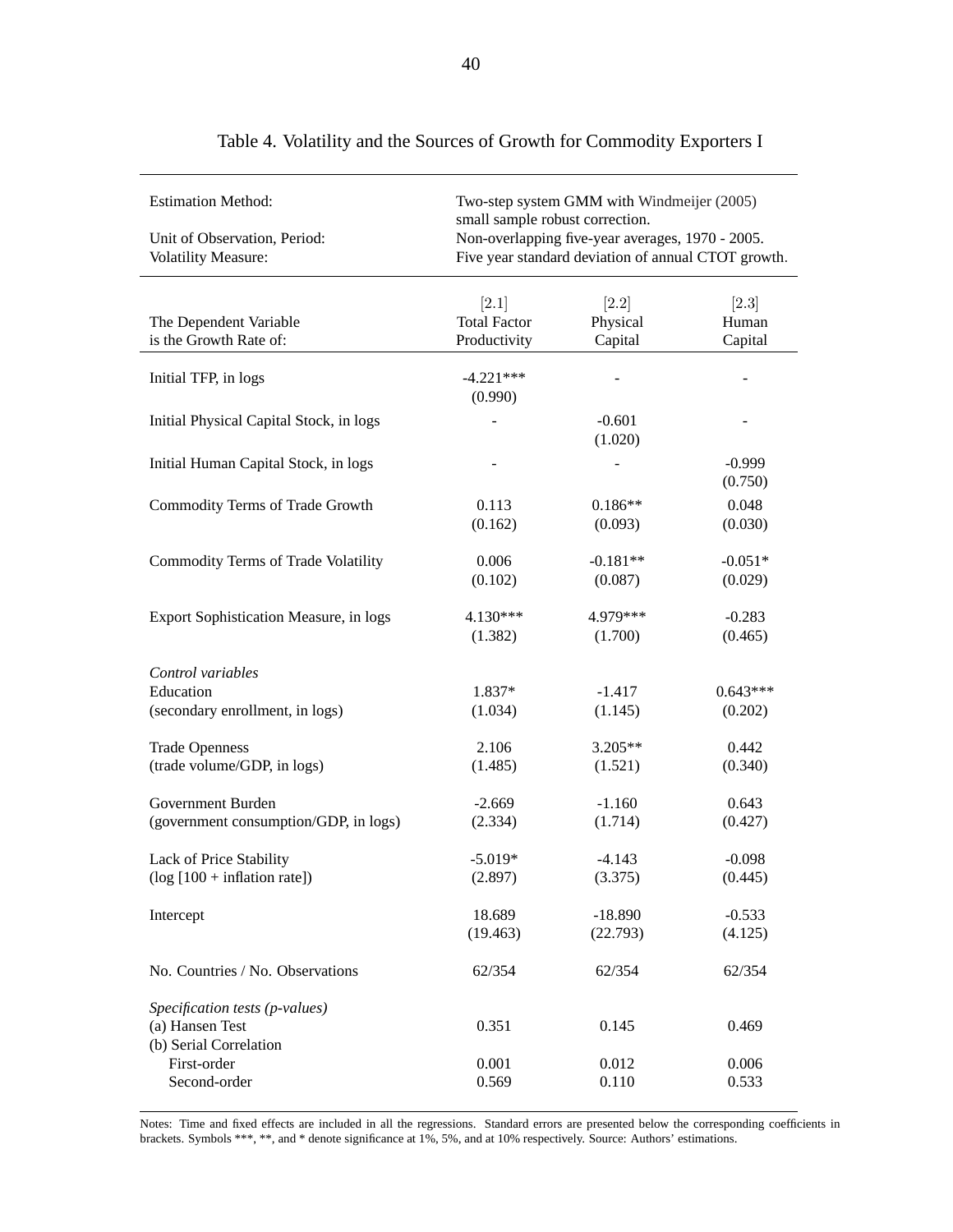<span id="page-41-0"></span>

| <b>Estimation Method:</b><br>Unit of Observation, Period:<br><b>Volatility Measure:</b> | Two-step system GMM with Windmeijer (2005)<br>small sample robust correction.<br>Non-overlapping five-year averages, 1970 - 2005.<br>GARCH (1,1). |                                    |                                  |  |  |
|-----------------------------------------------------------------------------------------|---------------------------------------------------------------------------------------------------------------------------------------------------|------------------------------------|----------------------------------|--|--|
| The Dependent Variable is the<br>Growth Rate of Output per Capita                       | [3.1]<br>All 118<br>Countries                                                                                                                     | [3.2]<br>62 Commodity<br>Exporters | $[3.3]$<br>Other 56<br>Countries |  |  |
| Initial Output per Capita, in logs                                                      | $-1.101***$                                                                                                                                       | $-1.053$                           | $-1.891***$                      |  |  |
|                                                                                         | (0.402)                                                                                                                                           | (0.659)                            | (0.492)                          |  |  |
| Commodity Terms of Trade Growth                                                         | $0.250***$                                                                                                                                        | $0.264***$                         | $-0.269$                         |  |  |
|                                                                                         | (0.077)                                                                                                                                           | (0.061)                            | (0.445)                          |  |  |
| Commodity Terms of Trade Volatility                                                     | $-0.215$                                                                                                                                          | $-0.198**$                         | $-0.531$                         |  |  |
|                                                                                         | (0.141)                                                                                                                                           | (0.099)                            | (0.663)                          |  |  |
| Export Sophistication Measure, in logs                                                  | 4.062**                                                                                                                                           | 2.744*                             | 4.945***                         |  |  |
|                                                                                         | (1.628)                                                                                                                                           | (1.629)                            | (1.561)                          |  |  |
| Control variables<br>Education<br>(secondary enrollment, in logs)                       | 1.029<br>(0.736)                                                                                                                                  | 1.347<br>(1.029)                   | 0.155<br>(1.517)                 |  |  |
| <b>Trade Openness</b>                                                                   | 2.498***                                                                                                                                          | $2.603***$                         | $1.614*$                         |  |  |
| (trade volume/GDP, in logs)                                                             | (0.922)                                                                                                                                           | (0.892)                            | (0.957)                          |  |  |
| Government Burden                                                                       | $-2.948***$                                                                                                                                       | $-3.985***$                        | $-0.376$                         |  |  |
| (government consumption/GDP, in logs)                                                   | (1.096)                                                                                                                                           | (1.193)                            | (1.423)                          |  |  |
| Lack of Price Stability                                                                 | $-6.945***$                                                                                                                                       | $-6.500**$                         | $-10.520**$                      |  |  |
| $(\log [100 + \text{inflation rate}])$                                                  | (2.521)                                                                                                                                           | (2.633)                            | (4.091)                          |  |  |
| Intercept                                                                               | 3.179                                                                                                                                             | 13.369                             | 18.479                           |  |  |
|                                                                                         | (17.047)                                                                                                                                          | (18.453)                           | (21.873)                         |  |  |
| No. Countries/No. Observations                                                          | 118/664                                                                                                                                           | 62/352                             | 56/312                           |  |  |
| Specification tests (p-values)<br>(a) Hansen Test<br>(b) Serial Correlation             | 0.148                                                                                                                                             | 0.282                              | 0.225                            |  |  |
| First-order                                                                             | 0.000                                                                                                                                             | 0.001                              | 0.002                            |  |  |
| Second-order                                                                            | 0.340                                                                                                                                             | 0.435                              | 0.853                            |  |  |
| Impact of CTOT Growth and Volatility                                                    |                                                                                                                                                   | $-0.509$                           |                                  |  |  |

# Table 5. Growth Effects of CTOT Volatility II

Notes: Time and fixed effects are included in all the regressions. Standard errors are presented below the corresponding coefficients in brackets. Symbols \*\*\*, \*\*, and \* denote significance at 1%, 5%, and at 10% respectively. The impact of CTOT growth and volatility measures the overall average percentage effect of the two CTOT variables on output per capita growth. Source: Authors' estimations.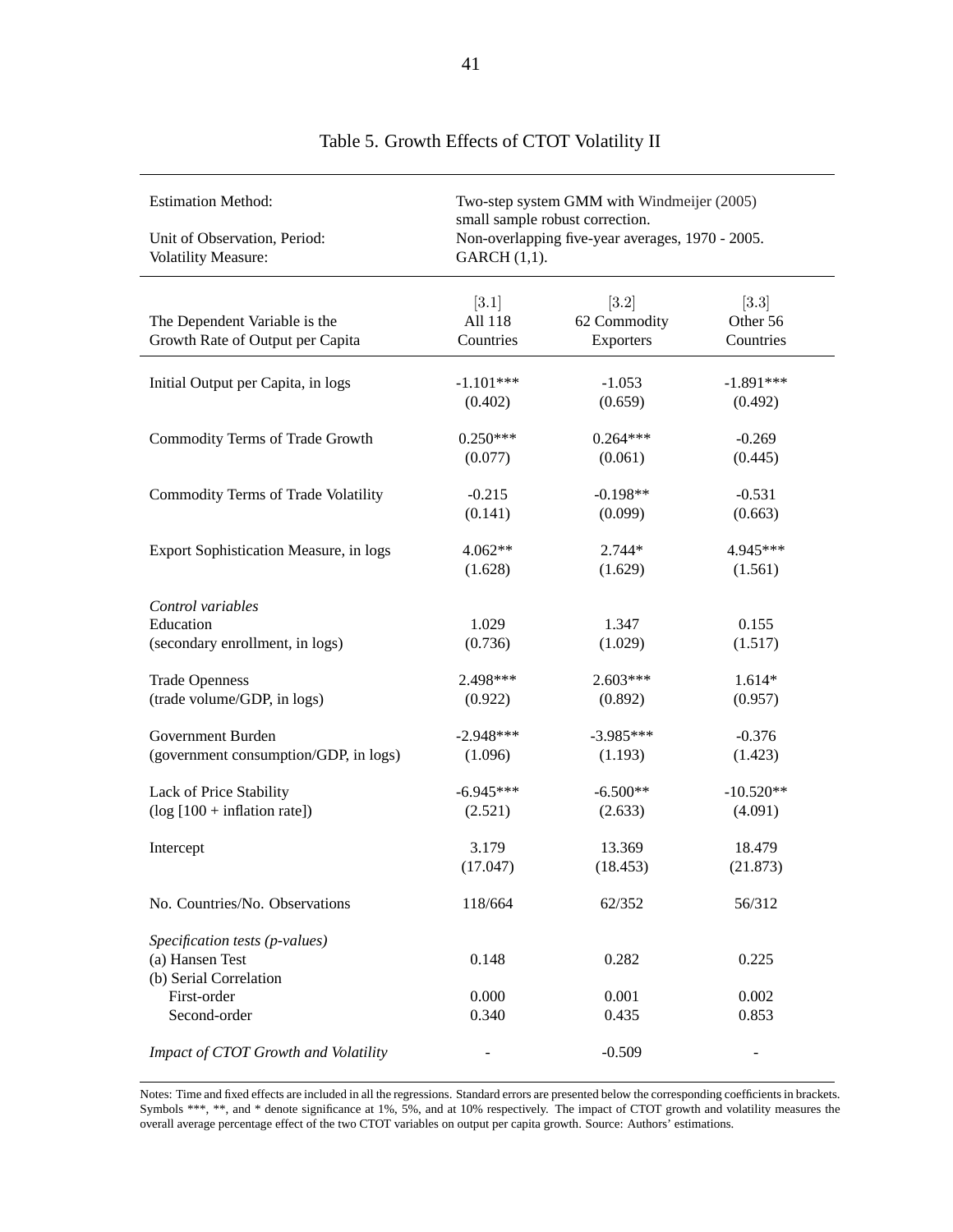<span id="page-42-0"></span>

| <b>Estimation Method:</b><br>Unit of Observation, Period:<br><b>Volatility Measure:</b> | Two-step system GMM with Windmeijer (2005)<br>small sample robust correction.<br>Non-overlapping five-year averages, 1970 - 2005.<br>GARCH (1,1). |                              |                           |  |  |
|-----------------------------------------------------------------------------------------|---------------------------------------------------------------------------------------------------------------------------------------------------|------------------------------|---------------------------|--|--|
| The Dependent Variable<br>is the Growth Rate of:                                        | [4.1]<br><b>Total Factor</b><br>Productivity                                                                                                      | [4.2]<br>Physical<br>Capital | [4.3]<br>Human<br>Capital |  |  |
| Initial TFP, in logs                                                                    | $-4.031***$<br>(1.182)                                                                                                                            |                              |                           |  |  |
| Initial Physical Capital Stock, in logs                                                 |                                                                                                                                                   | $-0.552$<br>(0.964)          |                           |  |  |
| Initial Human Capital Stock, in logs                                                    |                                                                                                                                                   |                              | $-0.992$<br>(0.697)       |  |  |
| Commodity Terms of Trade Growth                                                         | 0.104                                                                                                                                             | $0.250*$                     | 0.024                     |  |  |
|                                                                                         | (0.174)                                                                                                                                           | (0.145)                      | (0.029)                   |  |  |
| Commodity Terms of Trade Volatility                                                     | 0.071                                                                                                                                             | $-0.401**$                   | $-0.026$                  |  |  |
|                                                                                         | (0.262)                                                                                                                                           | (0.182)                      | (0.042)                   |  |  |
| <b>Export Sophistication Measure, in logs</b>                                           | 3.870**                                                                                                                                           | $3.863**$                    | $-0.334$                  |  |  |
|                                                                                         | (1.633)                                                                                                                                           | (1.915)                      | (0.431)                   |  |  |
| Control variables<br>Education<br>(secondary enrollment, in logs)                       | 1.683<br>(1.150)                                                                                                                                  | $-0.975$<br>(1.172)          | $0.660***$<br>(0.225)     |  |  |
| <b>Trade Openness</b>                                                                   | 2.405                                                                                                                                             | 3.961***                     | 0.496                     |  |  |
| (trade volume/GDP, in logs)                                                             | (1.907)                                                                                                                                           | (1.400)                      | (0.388)                   |  |  |
| Government Burden                                                                       | $-3.076$                                                                                                                                          | $-1.333$                     | 0.498                     |  |  |
| (government consumption/GDP, in logs)                                                   | (2.500)                                                                                                                                           | (1.825)                      | (0.341)                   |  |  |
| Lack of Price Stability                                                                 | $-5.845$                                                                                                                                          | $-5.138$                     | $-0.153$                  |  |  |
| $(\log [100 + \text{inflation rate}])$                                                  | (3.729)                                                                                                                                           | (3.423)                      | (0.390)                   |  |  |
| Intercept                                                                               | 23.160                                                                                                                                            | $-8.444$                     | 0.143                     |  |  |
|                                                                                         | (25.121)                                                                                                                                          | (23.846)                     | (3.614)                   |  |  |
| No. Countries / No. Observations                                                        | 62/354                                                                                                                                            | 62/354                       | 62/354                    |  |  |
| Specification tests (p-values)<br>(a) Hansen Test<br>(b) Serial Correlation             | 0.259                                                                                                                                             | 0.168                        | 0.477                     |  |  |
| First-order                                                                             | 0.001                                                                                                                                             | 0.024                        | 0.014                     |  |  |
| Second-order                                                                            | 0.660                                                                                                                                             | 0.127                        | 0.791                     |  |  |

Table 6. Volatility and the Sources of Growth for Commodity Exporters II

Notes: Time and fixed effects are included in all the regressions. Standard errors are presented below the corresponding coefficients in brackets. Symbols \*\*\*, \*\*, and \* denote significance at 1%, 5%, and at 10% respectively. Source: Authors' estimations.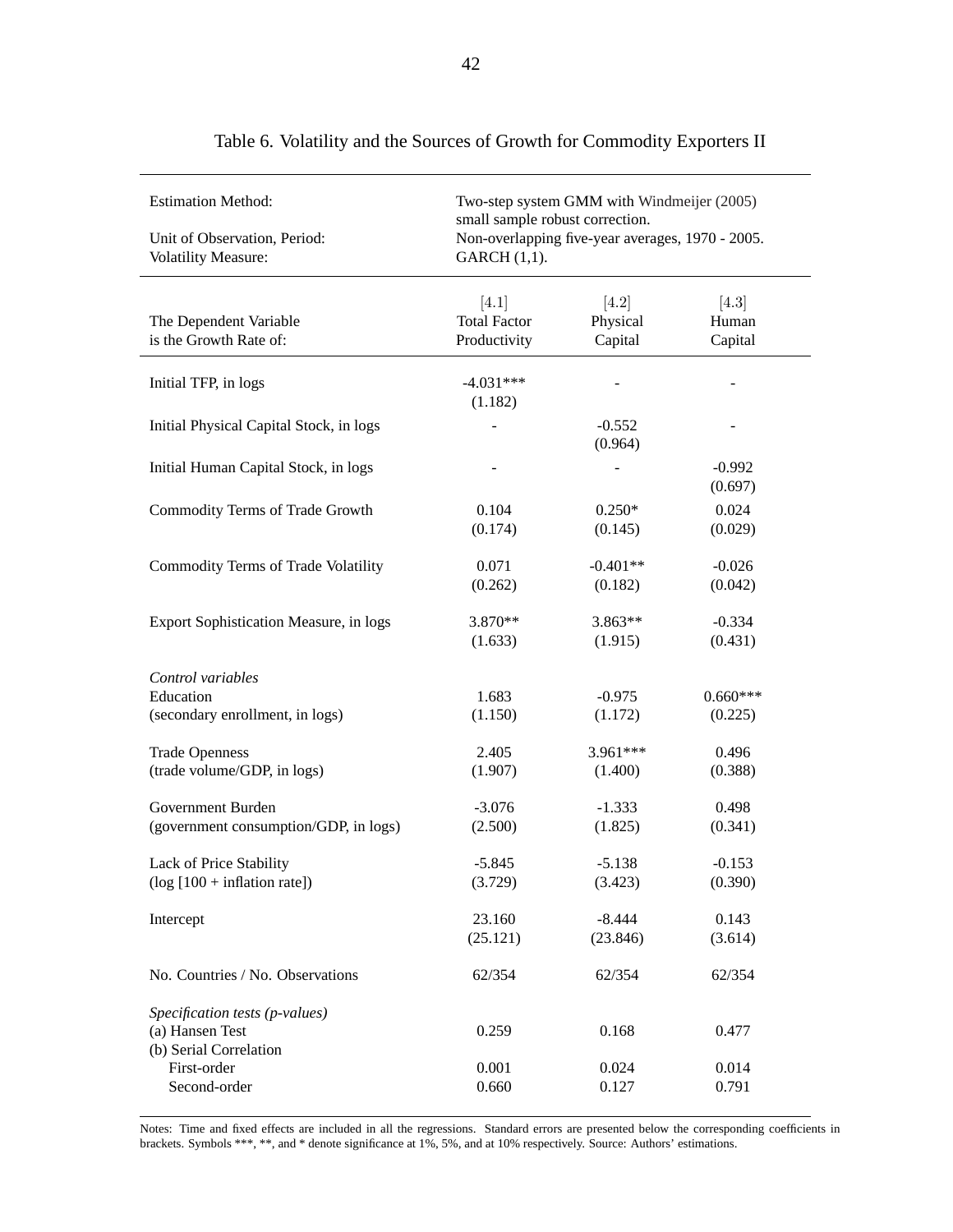| <b>Estimation Method:</b>                                         | Cross Sectionally Augmented Mean Group (CMG)<br>and Pooled Mean Group (CPMG) Estimators. |              |  |  |  |
|-------------------------------------------------------------------|------------------------------------------------------------------------------------------|--------------|--|--|--|
| Unit of Observation, Period:                                      | Annual, 1971 - 2007.                                                                     |              |  |  |  |
| Volatility Measure:                                               | GARCH (1,1).                                                                             |              |  |  |  |
|                                                                   |                                                                                          |              |  |  |  |
| The Dependent Variable is the<br>Growth Rate of Output per Capita | <b>CMG</b>                                                                               | <b>CPMG</b>  |  |  |  |
|                                                                   |                                                                                          |              |  |  |  |
| <b>Error Correction Term</b>                                      | $-0.248***$                                                                              | $-0.131***$  |  |  |  |
|                                                                   | (0.037)                                                                                  | (0.017)      |  |  |  |
| Commodity Terms of Trade Growth                                   | 0.011                                                                                    | $0.003*$     |  |  |  |
|                                                                   | (0.133)                                                                                  | (0.002)      |  |  |  |
| Commodity Terms of Trade Volatility                               | 0.589                                                                                    | $-0.034***$  |  |  |  |
|                                                                   | (0.645)                                                                                  | (0.008)      |  |  |  |
| Control variables                                                 |                                                                                          |              |  |  |  |
| <b>Trade Openness</b>                                             | $-0.004$                                                                                 | $0.249***$   |  |  |  |
| (trade volume/GDP, in logs)                                       | (0.464)                                                                                  | (0.023)      |  |  |  |
|                                                                   |                                                                                          |              |  |  |  |
| Government Burden                                                 | 0.060                                                                                    | $-0.274***$  |  |  |  |
| (government consumption/GDP, in logs)                             | (0.417)                                                                                  | (0.027)      |  |  |  |
| Lack of Price Stability                                           | $-0.536$                                                                                 | $-0.544***$  |  |  |  |
| $(log [100 + inflation rate])$                                    | (1.033)                                                                                  | (0.059)      |  |  |  |
|                                                                   |                                                                                          |              |  |  |  |
| No. Countries / No. Observations                                  | 52/1813                                                                                  | 52/1813      |  |  |  |
|                                                                   |                                                                                          |              |  |  |  |
| Specification test                                                |                                                                                          |              |  |  |  |
| Joint Hausman Test                                                | 7.68                                                                                     | $[p = 0.17]$ |  |  |  |
| Impact of CTOT Growth and Volatility                              |                                                                                          | $-0.090$     |  |  |  |
|                                                                   |                                                                                          |              |  |  |  |

|  |  |  | Table 7. Growth Effects of CTOT Volatility for Commodity Exporters III |  |  |
|--|--|--|------------------------------------------------------------------------|--|--|
|  |  |  |                                                                        |  |  |

<span id="page-43-0"></span> $\overline{a}$ 

Notes: All estimations include a constant country specific term. Standard errors are presented below the corresponding coefficients in brackets. Symbols \*\*\*, \*\*, and \* denote significance at 1%, 5%, and at 10% respectively. The dependent variable is the growth rate of real GDP per capita. The Schwarz Bayesian Criterion (SBC) has been used to select the lag orders for each group in which the maximum lag is set to two. The *p*-value is presented next to the corresponding h-test in square-brackets. The impact of CTOT growth and volatility measures the overall average percentage effect of the two CTOT variables on output per capita growth. Source: Authors' estimations.